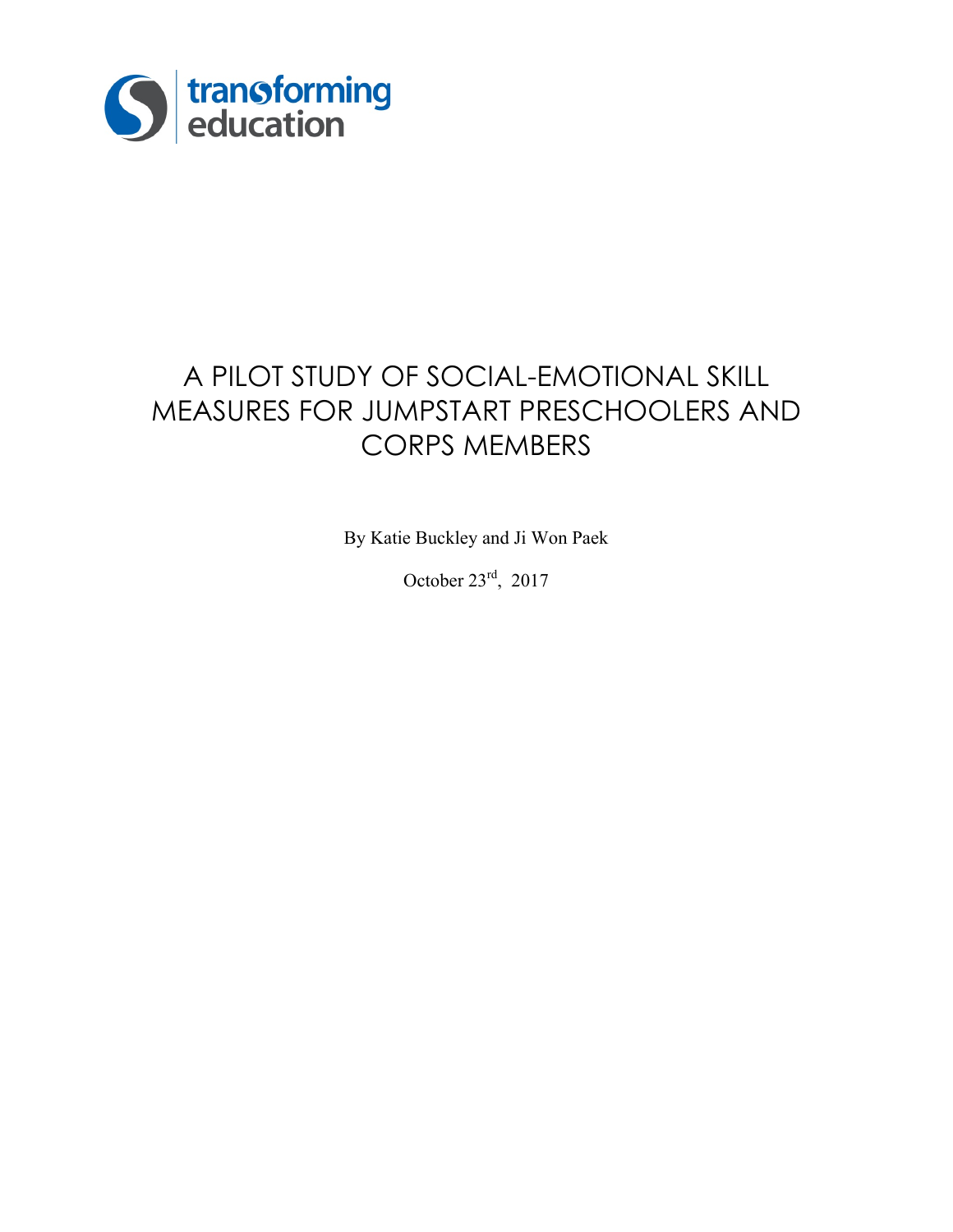

# **Table of Contents**

| Research on Social-Emotional Skill Development in College Students and Adults  6 |  |
|----------------------------------------------------------------------------------|--|
|                                                                                  |  |
|                                                                                  |  |
|                                                                                  |  |
|                                                                                  |  |
|                                                                                  |  |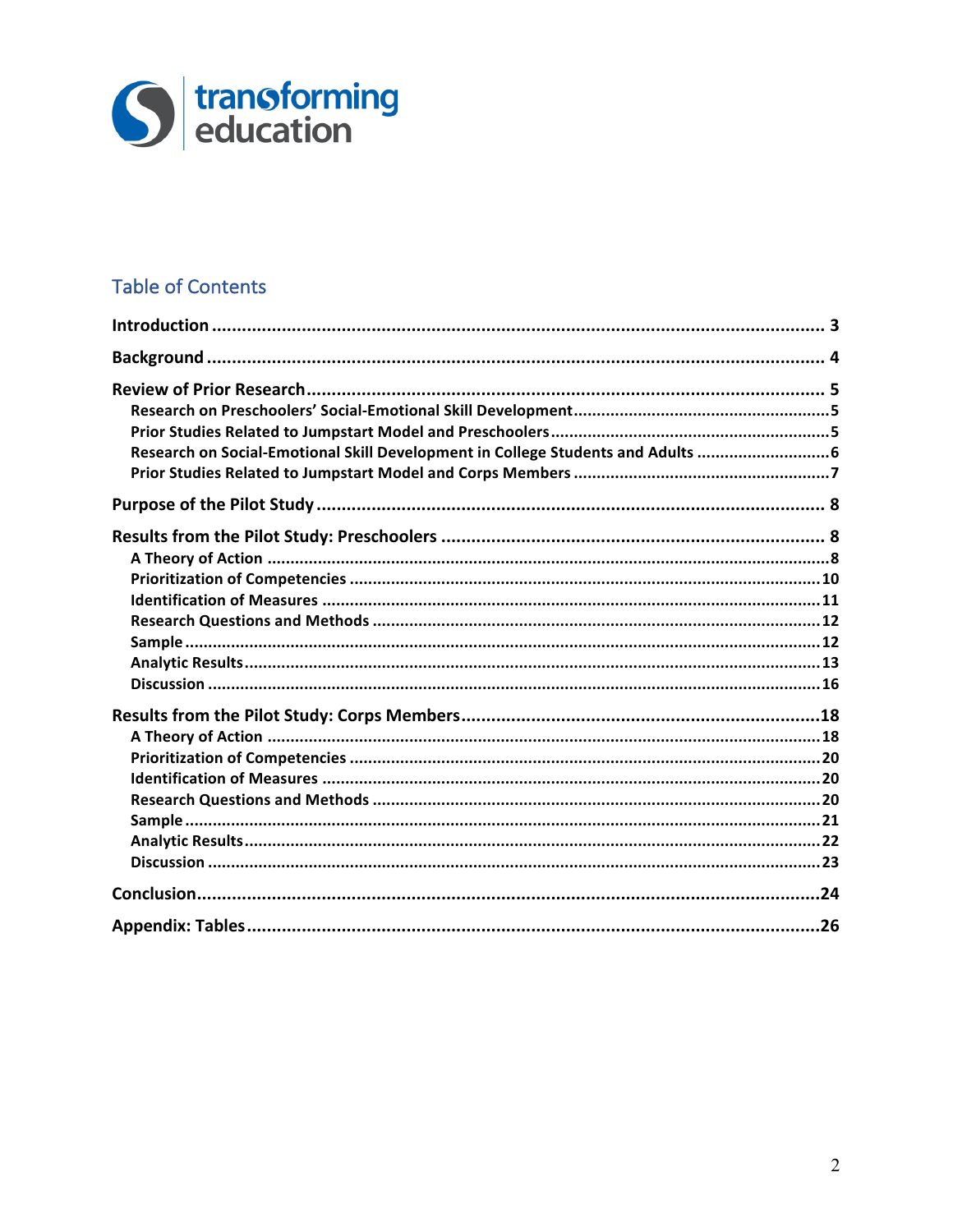

### Introduction

Jumpstart is a national organization committed to providing programming for preschool children from under-resourced communities in order to ensure kindergarten readiness. Jumpstart's curriculum is targeted towards preschoolers' language and literacy skills; although in recent years, Jumpstart has revised their curriculum to focus more explicitly on preschoolers' socialemotional skill development with specific attention to emotion awareness. Jumpstart's model involves recruiting volunteers from local colleges and the community to deliver Jumpstart's curriculum through two-hour twice-a-week sessions. These volunteers, known as Corps members, are provided with a set of tools, resources, and supports that are expected to expand their workforce readiness, including their own social-emotional skill development.

Research has demonstrated the importance of students' social-emotional skill development for future success.1 Skills such as self-regulation, emotional awareness, and executive function have been shown to be crucial factors in early childhood development.<sup>2</sup> These skills are particularly important for preschoolers' successful transition to kindergarten, and lacking such skills can have considerable negative consequences on academic outcomes. <sup>3</sup> In older students, intrapersonal and interpersonal skills have been found to positively affect college and labor market outcomes. <sup>4</sup> The well-established research base showing the importance of socialemotional skills, along with Jumpstart's focus on the development of these skills for preschoolers and Corps members alike, provide a strong rationale for identifying appropriate assessments of social-emotional skills to administer nationally to Jumpstart preschoolers and Corps members.

We at Transforming Education (TransformEd) have partnered with Jumpstart to better understand Jumpstart's contribution to participants' social-emotional skill development. Through a pilot study undertaken during the 2016-17 school year, we have: (1) developed a theory of action outlining the ways in which Jumpstart's model is hypothesized to affect preschoolers' and Corps members' social-emotional skills; (2) prioritized a set of social-emotional competencies to assess; (3) identified measures of the prioritized competencies; (4) provided guidance on the administration of those measures; and (5) analyzed results from the newly-administered assessments to inform findings related to validity, reliability, and additional information added from the measures.

In this report, we summarize the results from this study and provides recommendations targeted toward helping Jumpstart better understand the impact of their model on preschoolers' and Corps members' social-emotional skill development. We recommend that Jumpstart:

#### **1. Ensure that their theory of action is refined and updated as needed to be useful as an overarching framework to guide organizational decisions;**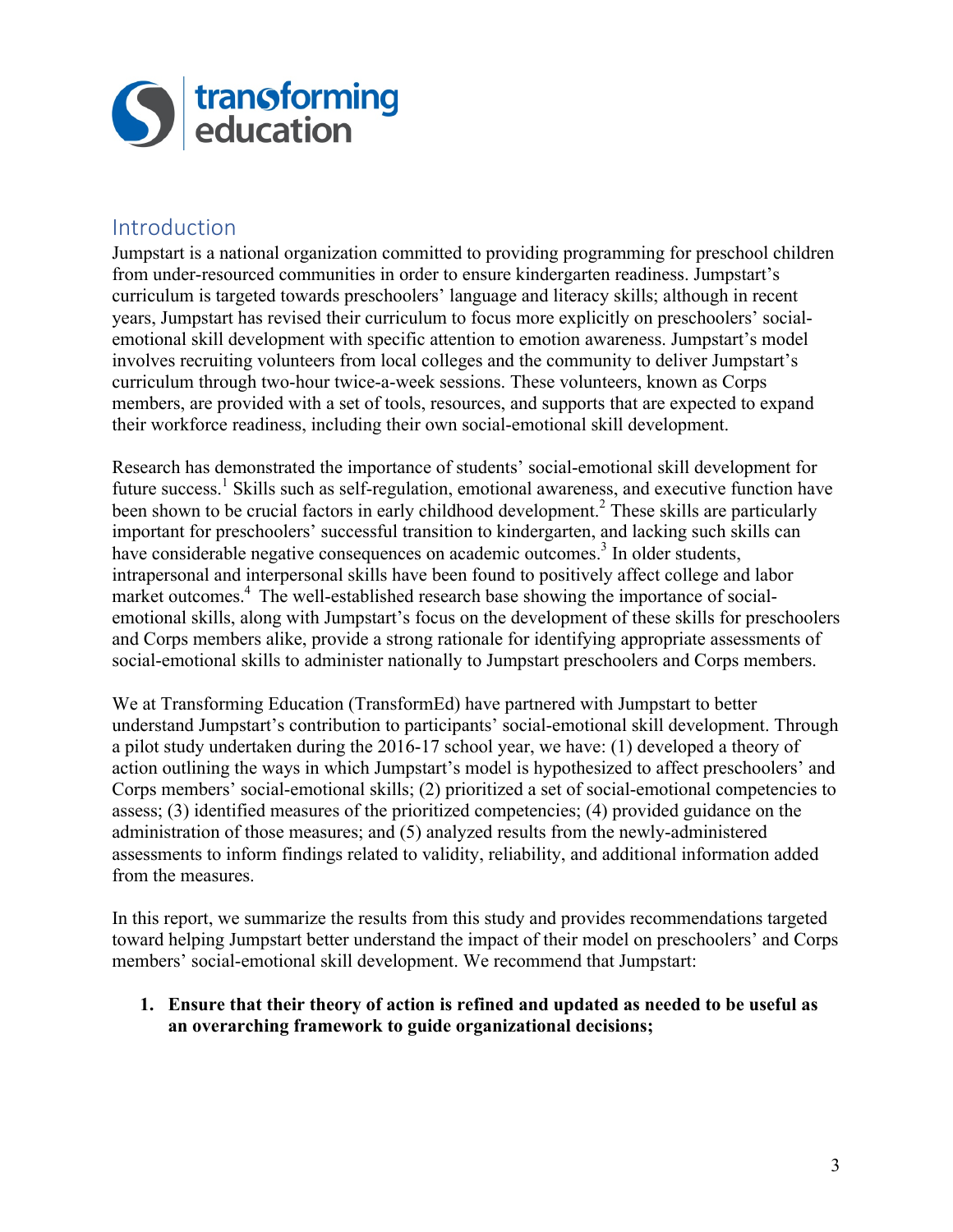

- **2. Consider administering the DECA and MEFS to preschoolers and social-emotional scales to Corps members, in the fall and the spring as part of their battery of assessments, in order to assess change in skills over time;**
- **3. Conduct future studies examining (a) the effect of Jumpstart's curriculum on preschoolers' social-emotional and executive function skills; (b) the characteristics of sites in which preschoolers exhibit strong growth in social-emotional and executive function skills; (c) the effect of participating in Jumpstart on Corps members' self-management, growth mindset, and cultural awareness development; and (d) the experiences of Corps members showing strong growth in socialemotional skills over the course of the year;**
- **4. Consider additional revisions to their model to more fully integrate social-emotional and executive function skills.**

### Background

There are specific elements of Jumpstart's model that target preschoolers' social-emotional development. These include: (1) supportive relationships between preschoolers and Corps members, which may foster children's attachment/relationship skills and self-regulation skills; (2) Jumpstart's problem-solving approach, which may help children identify feelings and learn relationship skills through resolving conflicts; and (3) specific curriculum components (i.e., unit themes and group activities) that can enhance social-emotional and executive function skills.<sup>5</sup> In recent years, Jumpstart has revised their curriculum in order to further develop preschoolers' oral language with specific attention to mental state vocabulary and emotion understanding.<sup>6</sup> Through a review of documentation, observations of their model, and the development of a theory of action, we have identified additional social-emotional skills, beyond emotion understanding, that the Jumpstart model may be impacting. These skills include self-regulation, attachment/relationship skills, initiative (e.g., desire to learn/motivation), as well as executive function (executive function), a set of cognitive processes linked to emerging self-regulation that involves working memory, inhibitory control, and cognitive flexibility.

Jumpstart's model is based on having dedicated adults, either college students or older adult volunteers, lead two-hour sessions twice-a-week in each preschool site. This allows volunteers to form nurturing relationships with the children and implement Jumpstart's curriculum. During the 2015-2016 year, 11,263 children were served by 3,862 Corps members across 75 sites. Jumpstart Corps members are a diverse group of volunteers, particularly across the age, race and ethnicity, and education spectrum. Prior to the start of the school year, Corps members are trained on implementing effective strategies and a research-based curriculum targeted towards developing children's language, literacy, and social-emotional skills. It is through this training, associated supports, and experience with preschoolers in diverse sites, that Corps members are expected to gain greater civic engagement and work-related skills, including social-emotional skills shown to be important for labor market outcomes.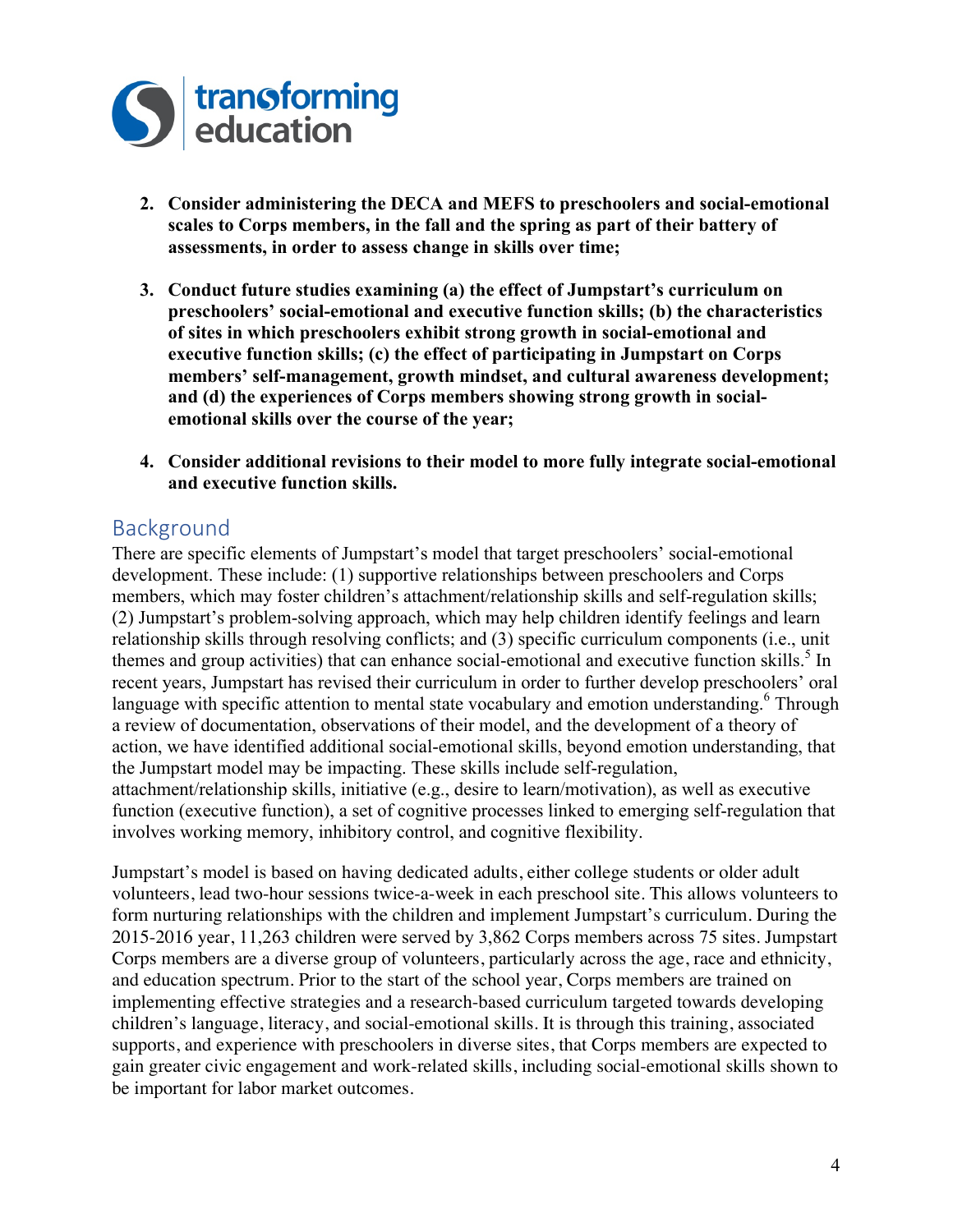

# Review of Prior Research

#### Research on Preschoolers' Social-Emotional Skill Development

Rigorous longitudinal research has conclusively shown the importance of social-emotional skill development in children as young as preschool.<sup>7</sup> This includes interpersonal skills such as relationship skills and social awareness. It also includes intrapersonal skills such as selfregulation, initiative, and self-awareness.<sup>8</sup> Research has also demonstrated the importance of executive function, which is not only a predictor of receptive vocabulary skills in preschoolers, but has also been shown to help children develop the foundational skills needed to learn and adapt to school.<sup>9</sup>

#### Prior Studies Related to Jumpstart Model and Preschoolers

Prior research on the Jumpstart model that is relevant to this study falls into two areas. The first is research examining the validity and reliability of current and newly piloted measures. The second is research on how Jumpstart's model may affect preschoolers' skills related to their social-emotional development.

*Validity and Reliability Studies.* In "The Psychometric Properties of the Jumpstart School Success Checklist: Testing Item- and Score- Level Equivalency across Sex and Program Samples" the author examines the reliability and validity of the Jumpstart Student Success Checklist (JSSC). <sup>10</sup> The JSSC is a 15-item observational protocol derived from the HighScope Educational Research Foundation's Preschool *Child Observation Record.* It has been administered nationally to Jumpstart preschoolers since the 1999-2000 school year, and is intended to capture preschooler literacy skills and prosocial skills.<sup>11</sup> The author finds that the JSSC demonstrates high internal consistency and content validity; however, it is primarily measuring literacy skills as opposed to social relationships. The author suggests continuing to investigate the psychometric properties of the JSSC, particularly the predictive validity of the measure.

In "Assessment of Language, Literacy, and Socio-Emotional Development Among Children Attending Preschools Served by Jumpstart", the authors examined the validity and reliability of a piloted set of social-emotional measures, including direct measures such as the Challenging Situations Task (CST), Self-Description Questionnaire for Preschoolers (SDQP), Emotion Recognition Questionnaire (ERQ), Simon Says, and the teacher-reported Devereaux Early Childhood Assessment (DECA).<sup>12</sup> The underlying competencies measured by each assessment differ slightly: for example, the ERQ assesses emotion understanding, whereas Simon Says measures inhibitory control, which is a direct sub-domain of executive function. The study's findings indicate that most of the direct measures of social-emotional functioning demonstrated lower reliability (both internal and intertemporal), with the exception of Simon Says. Scores from Simon Says were also found to be moderately correlated with academic and socialemotional factors, including the DECA. The study also looked at the relationship between the JSSC items measuring social relationships (items 9-15) and the direct and teacher-reported measures of social-emotional skills. Correlations with direct measures of social-emotional skills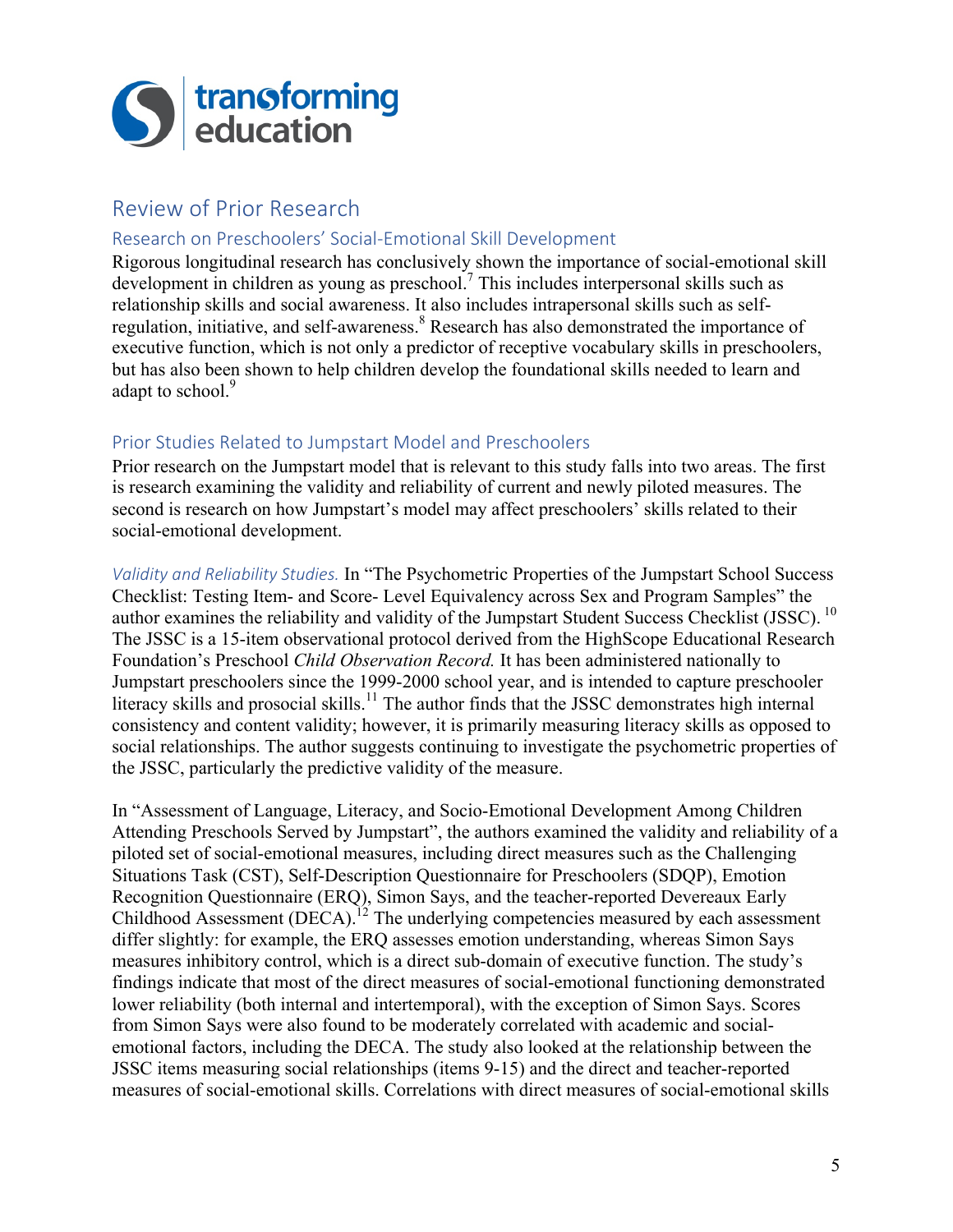

ranged from 0.05 (SDQP verbal) to 0.16 (Simon Says) to 0.46 (emotion recognition). Correlations between the JSSC social relationship items and the teacher-reported measure of students' social-emotional skills (DECA) ranged from 0.46 to 0.62, depending on DECA subscale examined.

Taken together, both studies indicate that the JSSC is a consistent and valid measure of preschoolers' kindergarten readiness, particularly as it pertains to early literacy skills. Measures of social-emotional skills (e.g., the DECA) and executive function (e.g., Simon Says) appear to provide supplemental information over and above what we can learn about preschoolers' development from the JSSC. Further, both measures provide valid and reliable evidence of preschoolers' underlying skills. However, given the small sample size of both studies, additional research is needed to further inform whether measures of social-emotional skills and executive function should be administered to Jumpstart preschoolers at scale.

*Studies of Effectiveness*. Three studies examined the impact of Jumpstart's program on various outcomes, including children's academic skills, social-emotional skills and executive function skills. In "A Multisystem Approach to Examining Effects of Jumpstart on Children's Stress Response", the authors collected measures of behavioral self-regulation through the Snack Delay test and Pencil Tapping task, both of which have been used in other studies as measures of executive function.<sup>13</sup> The study found that children enrolled in Jumpstart scored higher on the Snack Delay test compared to the control group. These differences suggest that Jumpstart may be improving aspects of executive function in preschoolers.

Two studies focused on social-emotional skills as measured by the DECA and select items on the JSSC. Authors of the study, "Impact of individualized, supplementary preschool intervention on literacy, school readiness, and socio-emotional skills" found that Jumpstart preschoolers had average gains on the DECA social-emotional skills that were more than two-and-one-half times as large as children in the control group.<sup>14</sup> The 2014-15 National Evaluation of Jumpstart looked at the gains preschoolers made on the JSSC. They found that preschoolers made gains on items measuring ability to solve problems with materials, resolve interpersonal conflict, understanding and express feelings, and relating to other children of 1.01 to 1.18 points over the course of the year (on a 5 point Likert scale) as reported by the teacher.<sup>15</sup>

Taken together, these studies suggest that Jumpstart's model may have a positive impact on preschoolers' social-emotional skills and executive function. However, study limitations, including small sample sizes and lack of a comparison group (for the national evaluation report), highlight the need for further research.

#### Research on Social-Emotional Skill Development in College Students and Adults

Research suggests that college students' involvement with volunteer service-learning projects like Jumpstart can have a positive impact on social-emotional skills, such as leadership and conflict resolution skills, along with self-awareness and cultural awareness. <sup>16</sup> Further, studies of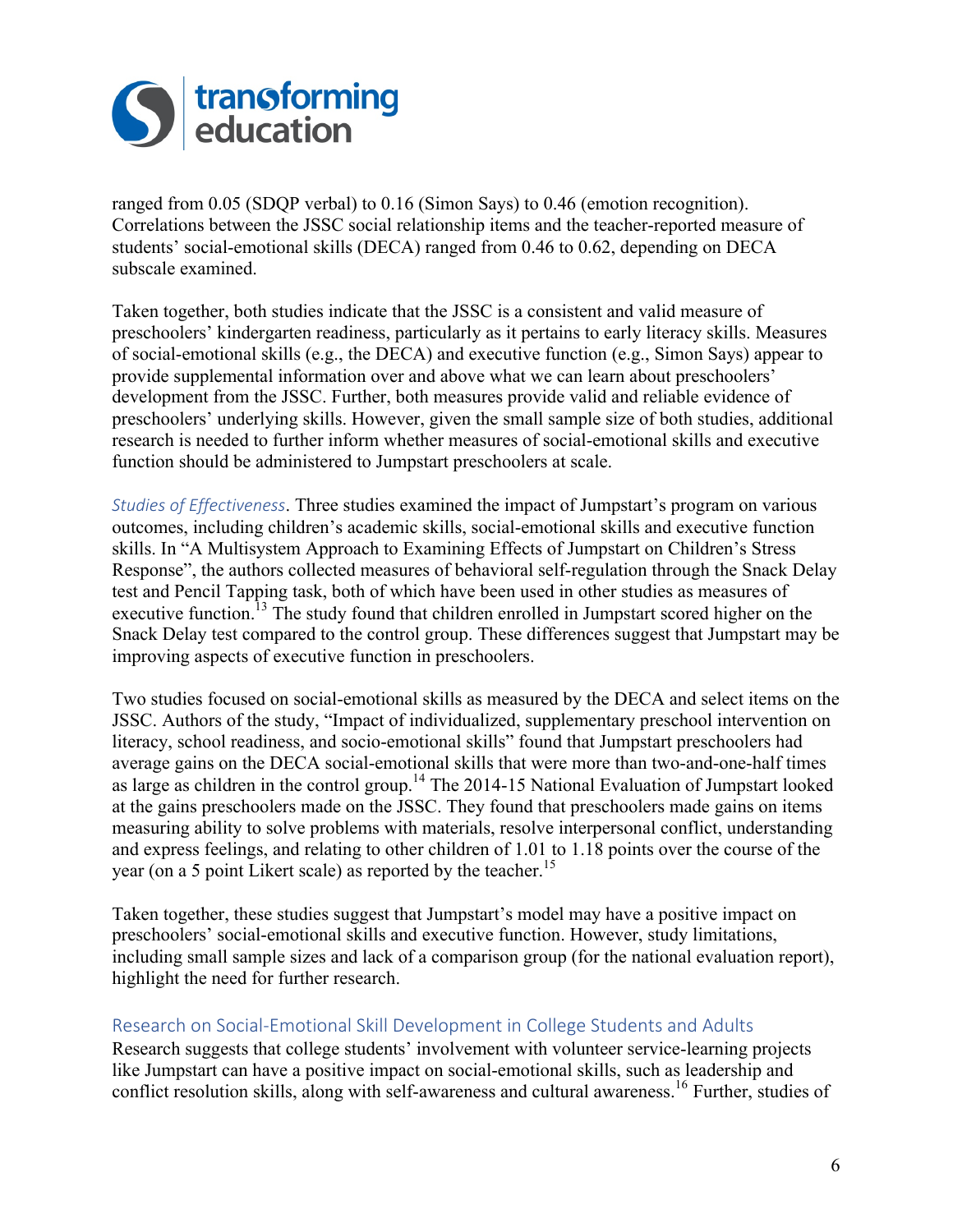

social-emotional skills have shown the importance of a variety of such skills for outcomes related to college success (e.g., GPA, college persistence and graduation rates) and workforce success (e.g., employability, salary, long-term earnings, job-match and job satisfaction). <sup>17</sup> Not only have social-emotional skills been found to lead to better workforce outcomes, but national surveys also suggest that such skills are highly valued by employers.<sup>18</sup>

A strong research base has identified three skills as being particularly salient for college students' success: growth mindset, self-management/self-control, and social skills, of which cultural awareness is a key component.

*Growth Mindset.* Growth mindset is the belief that one's own intelligence can grow with effort. Based on a recently released report by the National Academies of Science, Engineering and Medicine, results from impact studies on growth mindset suggest that college is a particularly salient time to improve students' mindsets and that interventions targeted toward this skill have a promising impact on students' college GPA and course test performance. <sup>19</sup> Carol Dweck, the leading researcher of growth mindset, has found that successful people, measured across a range of outcomes, tend to have a growth rather than fixed mindset about their intelligence.<sup>20</sup>

*Self-Management.* Self-management, which is also referred to as "self-control" or "selfregulation," is the ability to regulate one's emotions, thoughts, and behaviors effectively in different situations. Among older students, this includes managing stress, delaying gratification, motivating oneself, and setting and working toward personal and academic goals. A seminal study by leading economists examining labor market outcomes among males and females found that individuals' perceptions of their self-control is as important, if not more so, than cognitive skills in terms of college graduation, probability of employment and salary.<sup>21</sup>

Social Skills/Cultural Awareness. Social skills encompass a set of competencies that facilitate interaction and communication with others. In a recent study on the importance of social skills for labor market outcomes, the author finds that employees with strong social skills across a number of measures fare better than employees with weak social skills.<sup>22</sup> Social skills can encompass many different aspects, including communication and collaboration, social awareness/competence, cultural awareness/competence/humility, relationship-building skills, leadership skills, and teamwork. Cultural awareness is defined as being "cognizant, observant, and conscious of similarities and differences among and between cultural groups".<sup>23</sup> It involves having an appreciation for, respect for, and eagerness to continue learning about cultural norms and lived experiences that differ from one's own and actively seeking those perspectives when making decisions. With the changing economy, cultural awareness/competence has become a particularly relevant skill, valued by employers and required in today's workforce.<sup>24</sup>

#### Prior Studies Related to Jumpstart Model and Corps Members

Two primary studies have examined the ways in which Jumpstart affects Corps members' workforce skills. The first is Jumpstart's national evaluation, which found that among the 2,586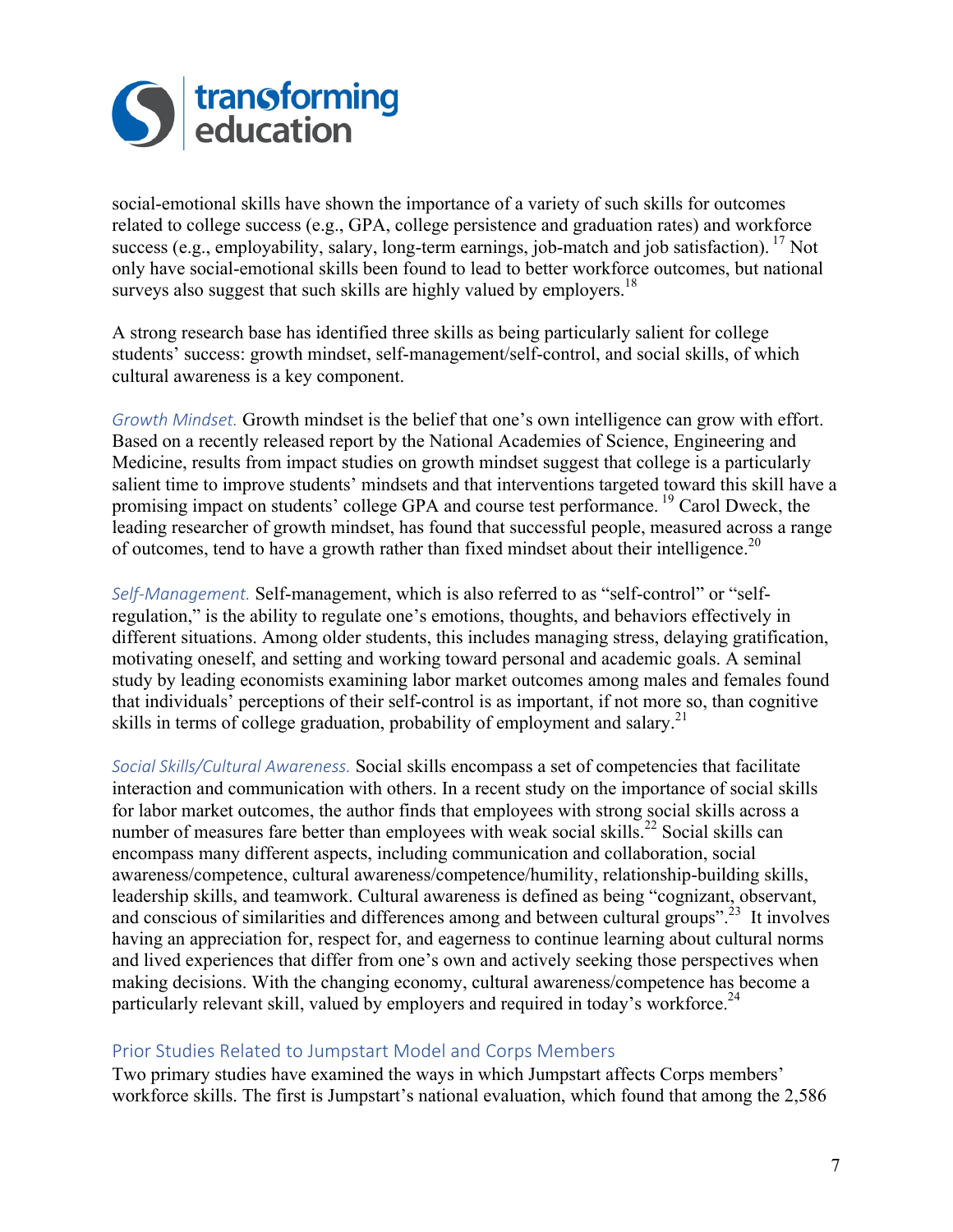

Corps members included in the study, 77% agreed that the Jumpstart experience helped them academically and 97% agreed that it helped them build their leadership skills. A second study that looked at differences in pre- and post-survey responses of Jumpstart Corps members compared to non-Jumpstart Corps members found positive effects of the Jumpstart model on workforce skills including public speaking, improvising in unexpected situations, oral communication, being a leader, time management, and managing a group of colleagues.<sup>25</sup> Both studies found that Corps members' knowledge related to early childhood development also improved as a result of participation in Jumpstart.

# Purpose of the Pilot Study

This study builds upon prior studies of the Jumpstart model to further investigate which assessments can provide valid and reliable measures of preschoolers' and Corps members' social-emotional skills. We first developed a unifying theory of action for each group in order to both explicate the ways in which Jumpstart's model is hypothesized to affect social-emotional skills and to prioritize a set of social-emotional competencies to assess. Next, we worked with experts and reviewed literature to identify appropriate assessments of the prioritized skills. We then provided guidance to Jumpstart on the administration of those assessments in Jumpstart sites throughout the US. Finally, we analyzed the results from survey administration to understand how the new measures performed.

The main goal of the pilot is to recommend assessments for future years that can be used to evaluate Jumpstart's impact on preschoolers' and Corps members' social-emotional skills. This current study is not intended to assess the impact of Jumpstart because we did not administer pretests (i.e., fall tests to compare to) and we did not administer the assessments to a group of non-Jumpstart students in order to compare results.

# Results from the Pilot Study: Preschoolers

### A Theory of Action

The following theory of action lays out the ways in which the programmatic components of Jumpstart are hypothesized to impact preschoolers' social-emotional and executive function skills, and ultimately their kindergarten readiness. The theory of action, developed collaboratively with Jumpstart, is based on: (1) a thorough review of prior Jumpstart impact studies and program documentation; (2) sites visits to observe Corps members working with preschoolers on both the original and revised curriculum; and (2) iterative feedback on the theory of action from the Jumpstart national leadership team. See Figure 1.

A theory of action is intended to serve as a unifying organizational framework, and therefore should be seen as a dynamic document that reflects changes in model design (e.g., moving fully to the revised curriculum) or programmatic goals (e.g., prioritizing social-emotional learning or executive function). Therefore, we recommend that Jumpstart continue to update the theory of action as needed. As a first step, we suggest building consensus around what Jumpstart means by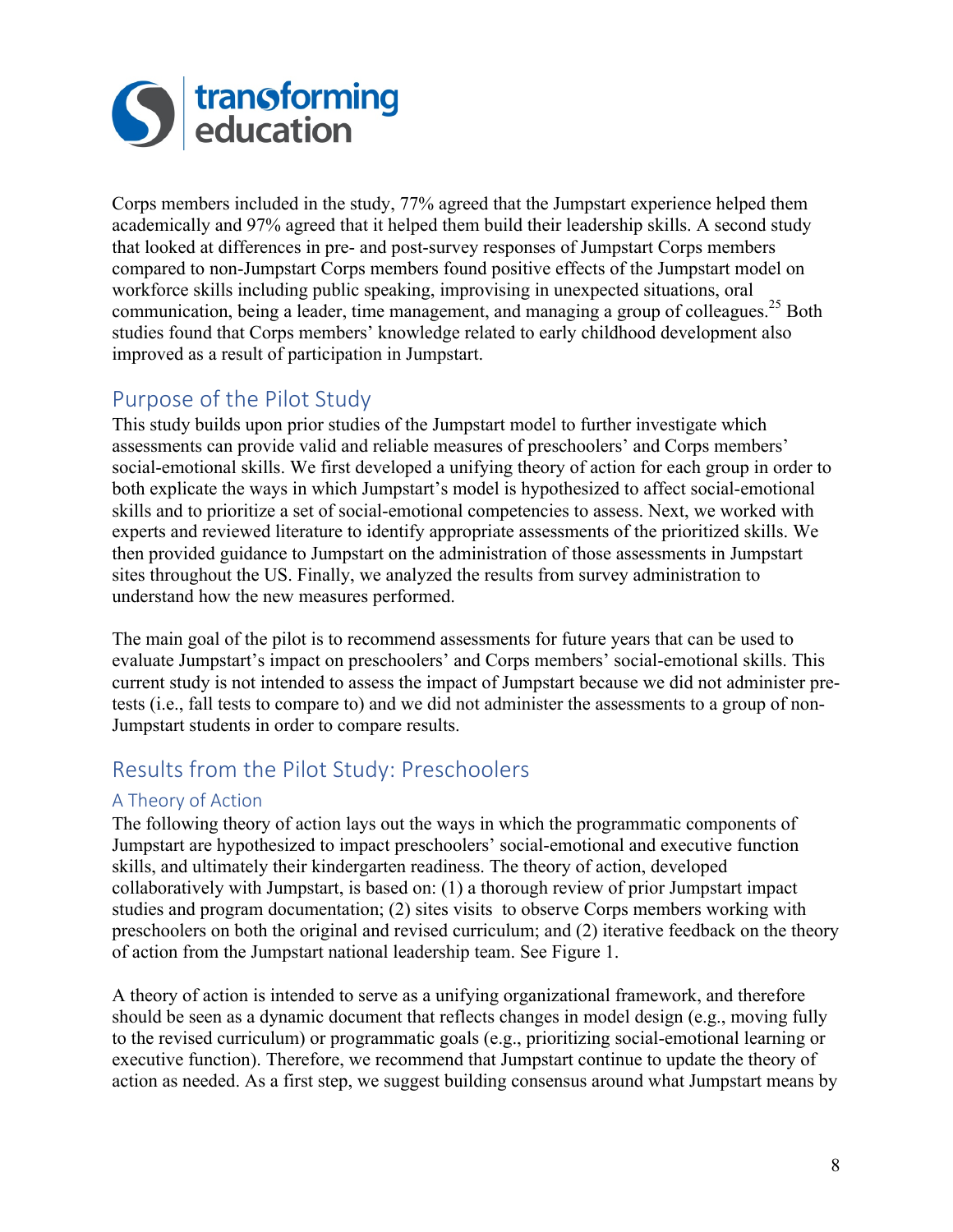

"kindergarten readiness" (i.e., what level of skills, awareness, dispositions, and academic knowledge does a child need to have in order to be kindergarten ready?).

Figure 1: A Theory of Action of How the Jumpstart Model Affects Preschoolers' Social-Emotional Skills



Note: Text in red font signifies components that are part of the revised curriculum.

*Inputs*. Several inputs are required for Jumpstart's programmatic model, including curriculum and session materials, site managers, Corps member volunteers, Corps member training and coaching, university partnerships, preschool partnerships, and funders and sponsorships. Resources and supports for teachers are also a key input, although not one formally provided by Jumpstart (signified by the different color of the text box).

*Components*. Three main aspects of the Jumpstart model are believed to enhance socialemotional skills: (1) supportive relationships between preschoolers and Corps members, which may foster children's attachment/relationship skills and self-regulation skills; (2) Jumpstart's problem-solving approach, which may help children identify feelings and learn relationship skills related to resolving conflicts and teach children initiative; and (3) specific curriculum components (e.g., unit themes and group activities) that can enhance both social-emotional and executive function skills. <sup>26</sup> In this theory of action, we include curriculum components specific to Jumpstart's original and revised curriculum (with text in red). In Appendix A, Table A1, we show more concretely which skills we believe each component is fostering.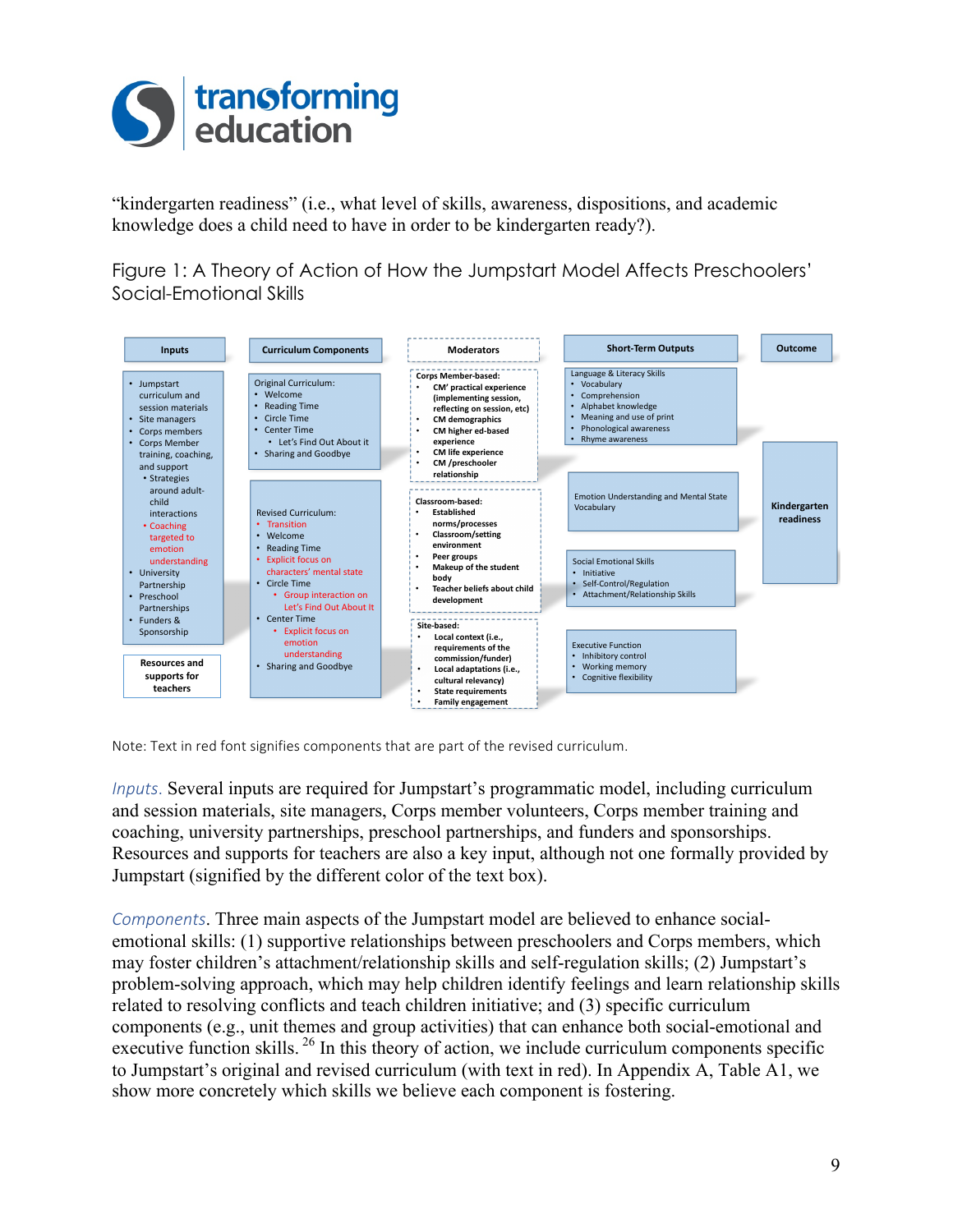

*Output and Outcomes.* Based on Jumpstart's programmatic model, as well as prior studies on Jumpstart discussed above, we have identified four specific sets of outputs. These include (1) Language and Literacy Skills; (2) Emotion Understanding; (3) Social-Emotional Skills, which includes initiative, self-regulation, and attachment/relationship skills; and (4) Executive Function Skills, which include inhibitory control, working memory and cognitive flexibility. While both the revised and original curriculum are intended to support preschoolers' overall socialemotional skill development, the revised curriculum focuses more explicitly on emotion understanding, through books focused on characters' feelings and a group activity explicitly focused on discussions of preschoolers' emotion. The primary outcome specified by Jumpstart is to enhance kindergarten readiness for children. We recommend that Jumpstart focus on articulating their definition of kindergarten readiness in order to inform future studies that assess the extent to which this goal is being achieved.

*Moderators.* In understanding the relationship between the inputs/components (left hand side) and outputs/outcomes (right hand side) in this theory of action, we must also consider different factors that can moderate the impact between the inputs/components of the theory of action and the outputs/outcomes. We have identified moderators related to Corps members, classrooms and sites that may affect Jumpstart's impact on the identified outputs and outcomes. For example, in sites in which teachers do not have established norms and rules in the classroom, Corps members may have to re-focus their energy and time on classroom management instead of teaching the Jumpstart curriculum.

Lastly, measures must be identified in order to test whether the inputs/components actually produce the desired outcomes and outputs. We turn to this below.

#### Prioritization of Competencies

TransformEd developed the 3Ms model in order to guide the prioritization of competencies for systems and organizations with which we partner. The 3Ms model requires that selected competencies are meaningful, measurable, and malleable. "Meaningful" competencies have a strong research and theoretical base that indicates their importance for academic and life outcomes. "Measurable" competencies are those that can be validly and reliably measured at scale. And, "malleable" competencies can be influenced by instruction or programming in school or after-school settings.

For this study, we prioritized a set of social-emotional skills, including self-regulation, attachment/relationship skills and initiative, as well as executive function skills, which include inhibitory control, working memory and cognitive flexibility. Self-regulation refers to a child's ability to express emotions and manage behaviors in healthy ways.<sup>27</sup> Attachment/relationship skills refers to a child's ability to promote and maintain mutual, positive connections with other children and significant adults.<sup>28</sup> Initiative refers to a child's ability to use independent action and thought to meet his or her needs.<sup>29</sup> And executive function involves skills such as inhibitory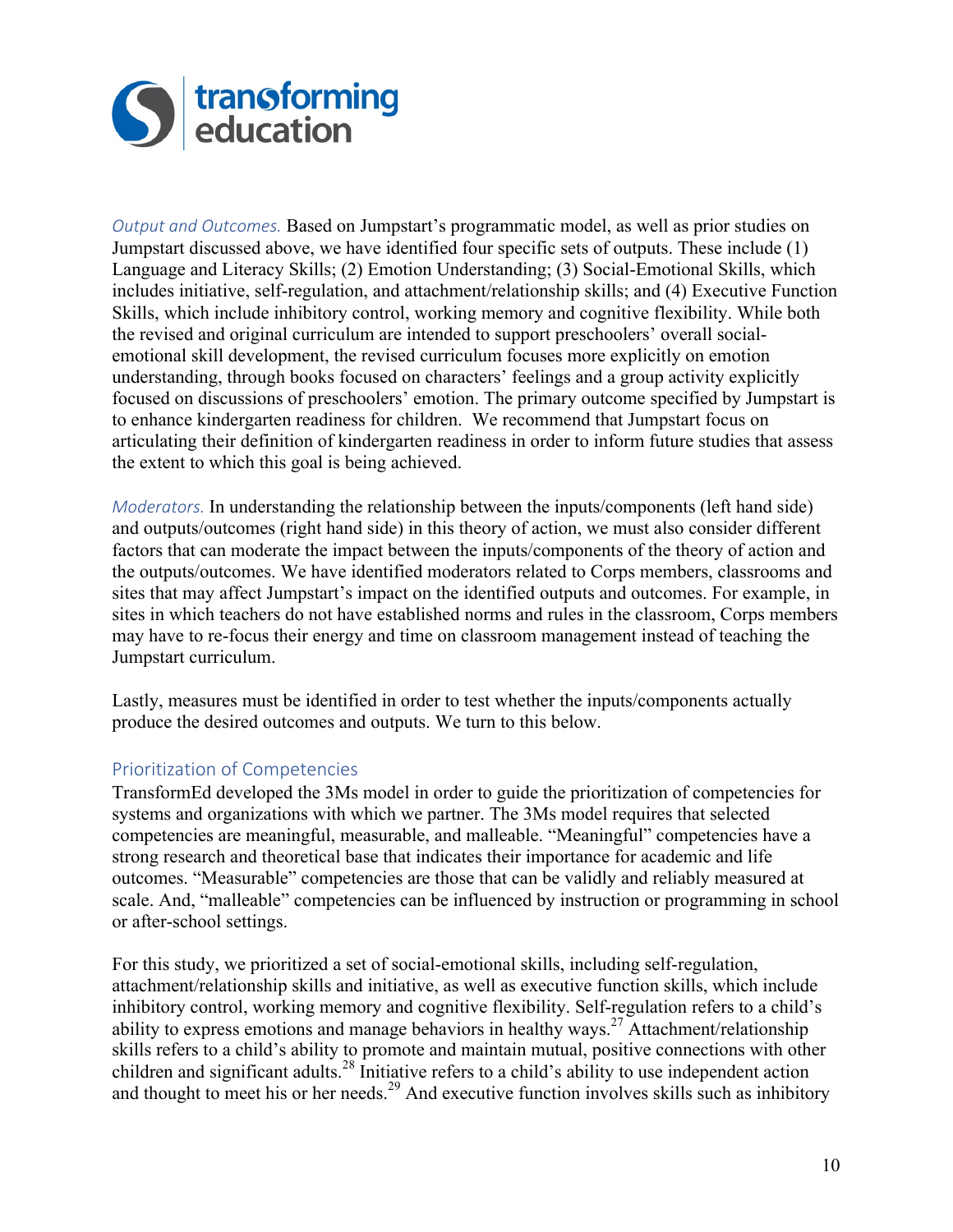

control, working memory and cognitive flexibility that allow students to plan, focus attention, remember, and engage in multiple tasks.

Each of the identified competencies meets the requirements of the 3Ms model. First, research has demonstrated the importance of these skills for kindergarten readiness and has demonstrated a meaningful co-relationship between social-emotional skill development and executive function. Second, these skills are measureable: several measures exist to assess initiative, self-control, relationship skills and executive function.<sup>30</sup> Finally, these competencies are malleable. Not only has research demonstrated the efficacy of programs and practices in early childhood, particularly for kindergarten readiness, <sup>31</sup> but based on the inputs and curriculum components, several tasks within the Jumpstart curriculum concretely align to these skills (see Appendix A, Table A1).<sup>32</sup>

#### Identification of Measures

To find appropriate measures for preschoolers of the prioritized competencies, We sought the advice of leading experts in early childhood social-emotional development.<sup>33</sup> We also conducted a large search of relevant literature that summarized measures in the field.<sup>34</sup> In collaboration with Jumpstart, we chose the following validated assessments:

- 1. The Devereaux Early Childhood Assessment (DECA)
- 2. The Minnesota Executive Function Scale (MEFS)

The Devereaux Early Childhood Assessment is an indirect (i.e., teacher-reported) assessment of preschoolers' (ages 3-5) social-emotional skills which takes approximately 10 minutes to complete per student. It includes developmentally appropriate items about preschoolers' initiative, self-control, attachment, and behavior problems and can be used for progress monitoring and program evaluation purposes. Internal consistency alpha coefficients range from 0.71 to 0.94, which meet benchmark thresholds of 0.70. Test-retest reliabilities range from 0.68 to 0.94 for teachers, and from 0.55 to 0.80 for parents, all of which are quite high.<sup>35</sup> Results are provided for each of the subscales (e.g., initiative, self-control and attachment) as standardized scores, relative to the nationally normed sample of preschoolers. The nationally normed sample includes 3,553 preschoolers, ages 3-5, that closely approximate the preschool population of the US with respect to age, gender, geographic region of residence, race, ethnicity, and socioeconomic status.<sup>36</sup>

Children can be assessed on the DECA by teachers or teacher assistants/aides. The interrater reliability between teacher scores and teacher assistant/aide scores is 0.72, suggesting that both groups are generally providing similar scores for preschoolers. The Center for Resilient Children, which is the research arm of the DECA, advises that to assess a child, a "teacher should, at a minimum, observe the child for two to three hours a day, for two to three days per week, for four weeks".<sup>37</sup> Since Corps members meet these criteria, and to not overburden teachers, Jumpstart leadership decided to have Corps members fill out the DECA for each preschooler in the sample who had parental consent to be assessed.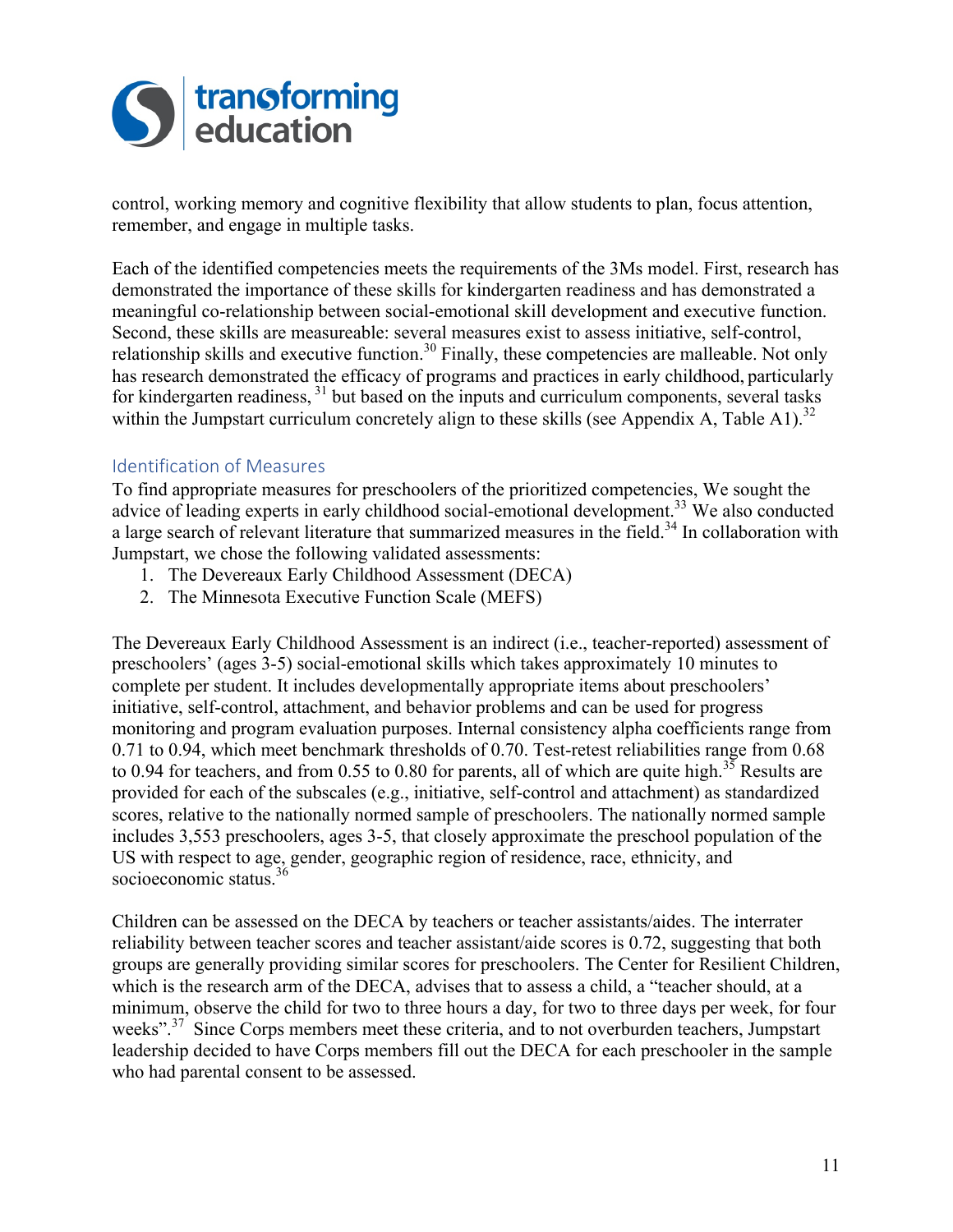

The MEFS is a direct assessment of preschoolers' executive function. Administered to preschoolers by a trained adult through a tablet or computer, it takes approximately 5 minutes for a child to complete and provides an objective, norm-based score of preschoolers' executive function skills. Results to date suggest strong psychometric properties of the measure in a sample of low-income preschoolers.<sup>38</sup> Like with the DECA, results are provided as standardized scores based on the nationally-normed sample. However, results are not broken down by subscales (e.g., inhibitory control, self-control and working memory) but rather are provided as a total score of executive function. Since MEFS is a direct assessment, the training to administer it to preschoolers is quite comprehensive. It includes a webinar in addition to practice hours in which the trainer is required to administer the assessment to another individual.

As noted above, Jumpstart currently administers the JSSC as a pre- and post-test to all preschoolers participating in Jumpstart who have permission to be assessed. The TOPEL, a direct assessment of preschoolers' early literacy skills, is also administered to preschoolers, though only in select sites. With the TOPEL, students receive an overall score known as the Early Literacy Index (ELI), as well as scores on the sub-domains of print knowledge, definitional vocabulary and phonological awareness. Since MEFS, DECA and TOPEL results are reported as standardized scores relative to a nationally normed sample, we standardized JSSC scores within age to ensure comparable metrics and to remove age as a confounder.<sup>39</sup>

### Research Questions and Methods

We analyze preschooler data on each measure and across measures with the goal of providing recommendations to Jumpstart about which measures accurately measure the impact of the Jumpstart model on preschoolers' development.<sup>40</sup> We asked the following research questions:

- 1. What do the results from this pilot study suggest about Jumpstart preschoolers' social-emotional skills and executive function skills?
- 2. Is the Jumpstart School Success checklist identifying preschoolers' social-emotional skills, executive function skills and early literacy skills?
- 3. To what extent do Jumpstart preschoolers' social-emotional skills and executive function skills predict their early literacy skills?

#### Sample

For the pilot study, 8 sites opted into administering the DECA, while only 2 sites opted into administering the MEFS. To be in the analytic sample, preschoolers needed to have permission to be assessed, have pre- and post-data and have been in Jumpstart for more than 120 days. As shown in Table 1 below the makeup of the analytic sample varies depending on the measure(s) assessed. The sample size ranges from 977 preschoolers in our dataset who have JSSC scores to only 16 preschoolers with MEFS and TOPEL scores. The sample of preschoolers with MEFS scores is substantively different in makeup from the Jumpstart population in terms of demographics and academic achievement (see Sample 5 and Sample 6). This makes it difficult to ascertain whether results based on MEFS scores are generalizable to the entire population. That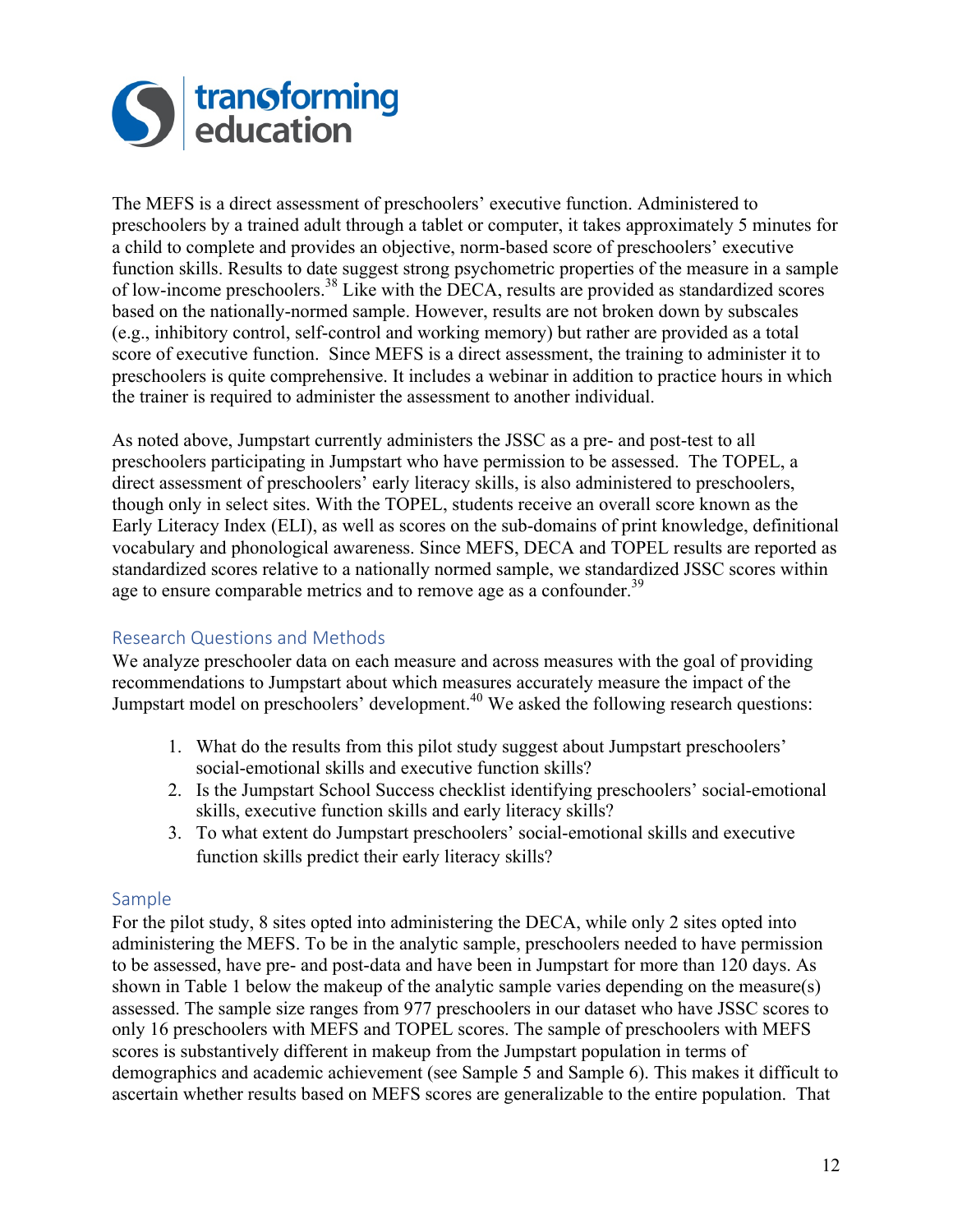

said, our analytic sample is much larger than samples from prior studies on Jumpstart, which ranged from 9 to 51 preschoolers.

|        | Table 1. Makeup of Preschoolers in the Jumpstart Population and Each Analytic |
|--------|-------------------------------------------------------------------------------|
| Sample |                                                                               |

|                              | <b>Jumpstart</b><br>population | <b>Sample 1:</b><br><b>JSSC</b> | <b>Sample 2:</b><br>TOPEL +<br><b>JSSC</b> | <b>Sample 3:</b><br>$DECA +$<br><b>JSSC</b> | <b>Sample 4:</b><br>DECA+<br><b>TOPEL</b> | Sample 5:<br>$MEFS +$<br><b>JSSC</b> | Sample 6:<br>$MEFS +$<br><b>TOPEL</b> |
|------------------------------|--------------------------------|---------------------------------|--------------------------------------------|---------------------------------------------|-------------------------------------------|--------------------------------------|---------------------------------------|
| % Hispanic                   | 39%                            | 30%                             | 28%                                        | 32%                                         | 21%                                       | 33%                                  | 44%                                   |
| % Black                      | 35%                            | 25%                             | 23%                                        | 25%                                         | 19%                                       | 27%                                  | 37%                                   |
| % White                      | 8%                             | 16%                             | 25%                                        | 15%                                         | 31%                                       | $0\%$                                | $0\%$                                 |
| % Female                     | 53%                            | 50%                             | 53%                                        | 52%                                         | 43%                                       | 48%                                  | 53%                                   |
| Average<br><b>ELI</b> score  | 96.4                           | 96.6                            | 96.6                                       | 95.1                                        | 95.1                                      | 94.1                                 | 94.1                                  |
| Average<br><b>JSSC</b> score | 3.7                            | 3.7                             | 3.6                                        | 3.7                                         | 3.6                                       | 3.3                                  | 3.2                                   |
| <b>Total N</b>               | 9,857                          | 977                             | 130                                        | 376                                         | 70                                        | 33                                   | 16                                    |

Note: For each analytic sample, only preschoolers that have permission to be assessed, have pre- and post-data, and have been in Jumpstart for more than 120 day are included. Note that since not all students are assessed with the TOPEL, the n-size for the average ELI score in the Jumpstart population and Sample 1 is smaller than the total N indicated in the respective cell. The average JSSC score is based on the average raw score across all 15 items (on a 1-5 Likert scale).

#### Analytic Results

The results presented below summarize the findings from this study.

**What do the results from this pilot study suggest about Jumpstart preschoolers' socialemotional and executive function skills? Preschoolers in the sample outperformed national norms in terms of their social-emotional skills. While preschoolers in the sample did not outperform national norms in their executive function skills, the non-representative sample of preschoolers who have MEFS scores makes it impossible to generalize results to the entire Jumpstart population.** 

Sixty-three percent of Jumpstart preschoolers had reported social-emotional scores in the top half of the nationally-normed sample. Further, Jumpstart preschoolers were one and a half to two times more likely than the nationally-normed sample to have social-emotional scores in the top tier of the nationally-normed distribution (e.g., strength category). Specifically, in the DECA nationally normed group, 16% of preschoolers have scores that would fall in the strength category of each subscale (as opposed to the typical or area of need categories). In the Jumpstart sample, 25% of preschoolers have Initiative scores that fall in the strength category; 32% of preschoolers have self-regulation scores that fall in the strength category; and 30% of preschoolers have attachment/relationship skill scores that fall in the strength category.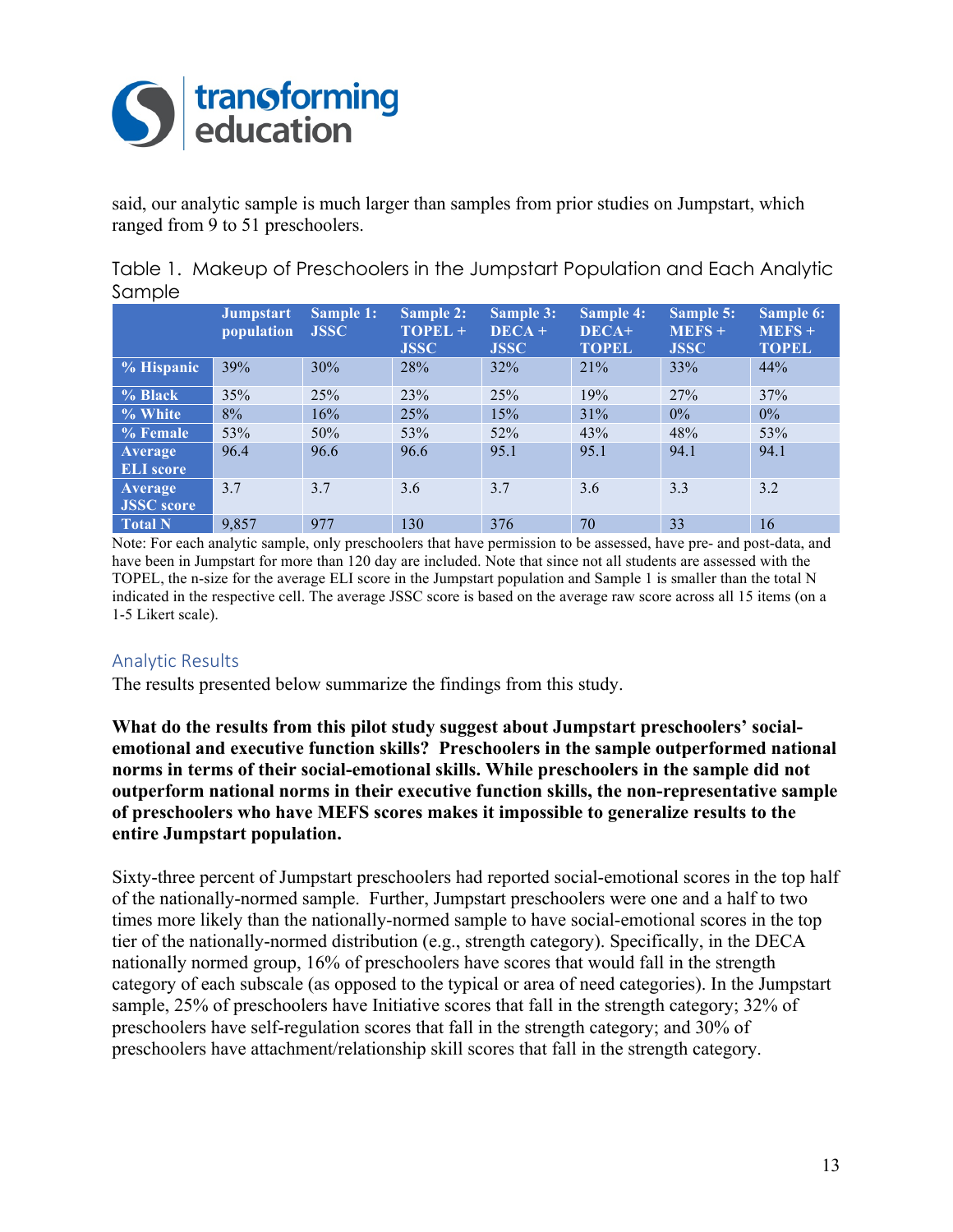

Showing strength in initiative suggests that a preschooler is capable of showing interest in and trying new things, making decisions for himself/herself, choosing difficult tasks, persisting even when unsuccessful at a task, and organizing play. Showing strength in self-regulation means that a preschooler handles frustration well, shows patience, cooperates with others, calms himself/herself down and plays well with others. Showing strength in attachment/relationship means that the preschooler shows affection for familiar adults and asks them to play with or read to him/her, seeks help from children/adults when necessary, and appears happy to engage in activities with others.

These findings suggest that Jumpstart preschoolers have higher levels of social-emotional skills, on average, compared to the group of preschoolers that DECA scores are normed against. Onequarter of preschoolers in DECA's nationally-normed sample receive public assistance or subsidized child care.<sup>41</sup> Given that the majority of Jumpstart sites are located in low-income neighborhoods, these findings suggests that Jumpstart may be helping to mitigate the effects of poverty on students' social-emotional skill development.

Because of the small number of preschoolers receiving the revised curriculum that participated in the pilot, any difference in scores between revised curriculum sites and original curriculum sites are likely reflective of the sample of preschoolers and not of the curriculum. Therefore, we did not explore differences in DECA scores between preschoolers receiving the original curriculum and preschoolers receiving the revised curriculum.

In addition to assessing the students on the DECA, a small sample of students  $(n=33)$  in two sites were assessed on the MEFS. Jumpstart had difficulty finding sites willing to commit to piloting the MEFS because, unlike the DECA, the MEFS involves considerable training on the part of assessors (e.g., site managers), greater resources (e.g., tablets) and more constraints (e.g., Wi-Fi availability in the site), and additional parental consent because it is a direct assessment. One of the two site managers who administered the MEFS to preschoolers did acknowledge the challenges with the MEFS administration related to staffing, the internet connection, and multiple assessments that were being administered during the same time frame. However, the second site manager gave glowing feedback on the MEFS saying, "The children loved it and were engaged throughout the entire assessment. It is very easy to administer. The teachers were totally fine with me being there for such a little amount of time."

While executive function is made up of several sub-domains (working memory, self-control and mental flexibility), it is viewed as one construct rather than several. As such, results are reported as an overall score of executive function instead of separately for each sub-domain. Among the 33 preschoolers included in the analytic sample who have MEFS scores, Jumpstart preschoolers scored slightly *lower* than the national norm on executive function skills. Only one-third of Jumpstart preschoolers in the sample scored in the top half of the nationally normed distribution. However, given the fact that this sample of students is substantively different than the Jumpstart population as shown in Table 1, it is unlikely that these results are generalizable to the entire Jumpstart population.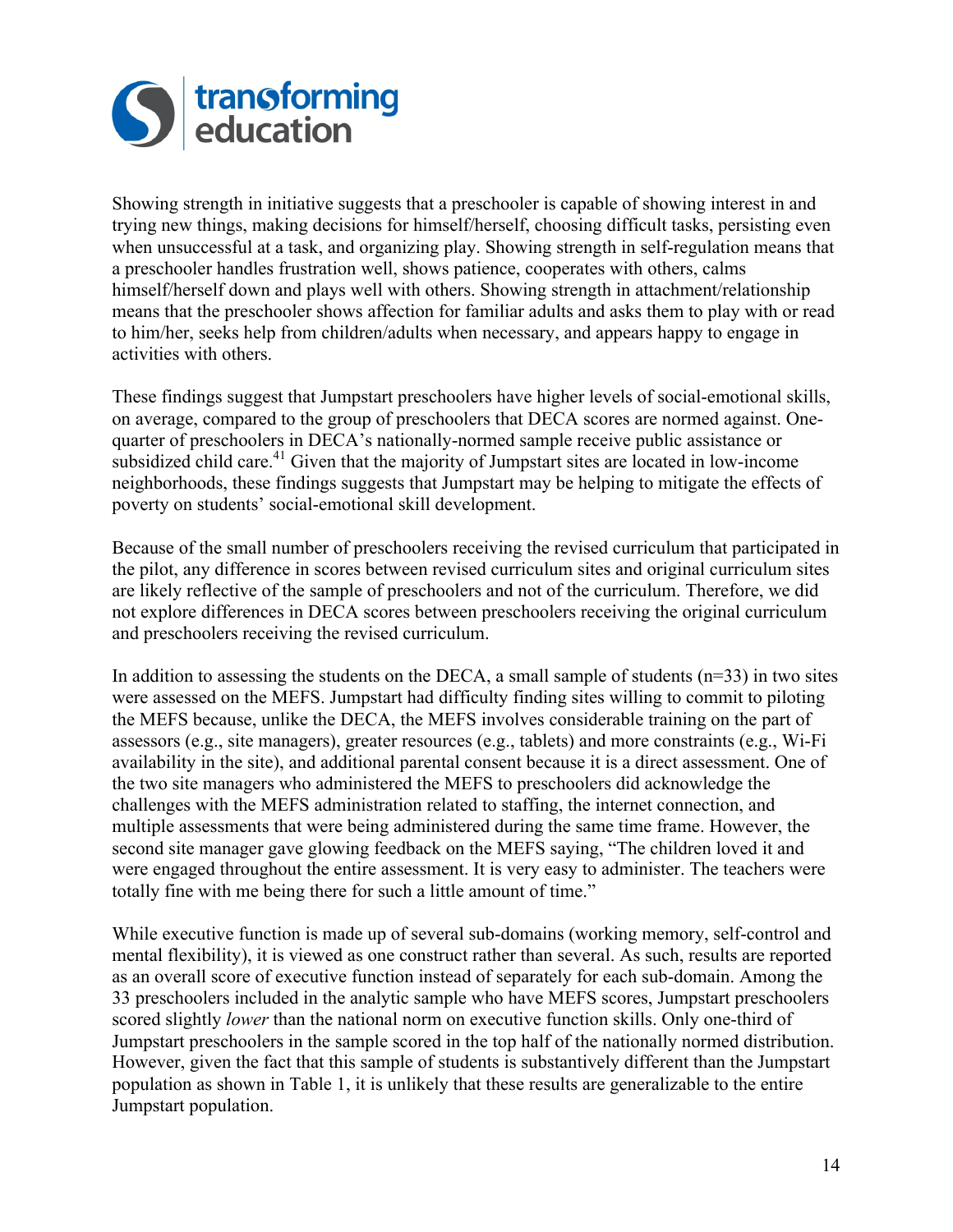

**Is the Jumpstart School Success checklist identifying preschoolers' social-emotional skills, executive function skills, and early literacy skills? While the JSSC is a highly reliable tool, it does not appear to be a strong measure of the social-emotional skills measured by the DECA (initiative, self-control, and attachment) or the specific early literacy skills measured by the TOPEL (print knowledge, definitional vocabulary, and phonological awareness). However, it may be picking up on aspects of preschoolers' executive function skills as measured by the MEFS.**

The JSSC includes items that are intended to measure kindergarten readiness. This includes items that assess both literacy skills as well as social relationships. The reliability of the JSSC in our analytic sample across all 15 items is 0.95, and the reliability on just the social relationship items (9-15) is 0.91. This is in line with results from the Immekus study and suggests that the JSSC total score and social relationship score offer reliable scores of the underlying construct.<sup>42</sup>

Using a theoretical approach, we identified items on the JSSC that may be aligned to the DECA subscales (Appendix A, Table A2). If in fact the JSSC is providing a measure of students' social-emotional skills, in line with the DECA, we'd expect to see large correlations (i.e.,  $>0.5$ ) between the identified JSSC items and the corresponding DECA subscales. As shown in Appendix A, Table A3, the correlations among the subscales of the DECA and the select JSSC items identified are positive and significant, but quite small, ranging from 0.14 to 0.26. The correlation among all identified JSSC items (based on an average standardized score) and each DECA subscale ranges from 0.11 to 0.29. The lack of strong correlations at the item level indicates that the JSSC is not necessarily identifying social-emotional skills in preschoolers. This is supported by the conclusion from the Immekus study, which, using a psychometric approach, found that the JSSC is primarily measuring one construct related to literacy skills.

The correlations between JSSC and DECA scores are much smaller than those reported in the Meyers et al. study. Meyers and colleagues found that DECA subscales had a moderate relationship with JSSC items measuring social relationships  $(0.46 \text{ to } 0.54)$ .<sup>43</sup> There are two potential reasons for the discrepancy in findings across the two studies. First, for this pilot study, different raters completed the JSSC (teachers) and DECA (Corps members), whereas for the Meyers et al. study, teachers rated students on both the JSSC and DECA. As such, the lower correlations in this study may partly reflect differences in perceptions of/familiarity with preschoolers among teachers versus Corps members.<sup>44</sup> Alternatively, given that the results from the Meyers et al. study was based on a much smaller number of preschoolers (34 versus 376) who were not randomly selected, it is possible that their results do not generalize to the larger Jumpstart population.<sup>45</sup>

Given that the JSSC is intended to provide a measure of kindergarten readiness that includes both academic and social components, and executive function includes domains in both the cognitive and social-emotional realm, we would expect JSSC scores to be correlated with MEFS scores. And in fact, as seen in Appendix A, Table A4, this study found a moderate correlation among the overall JSSC average standardized score and the MEFS score (0.44). At the item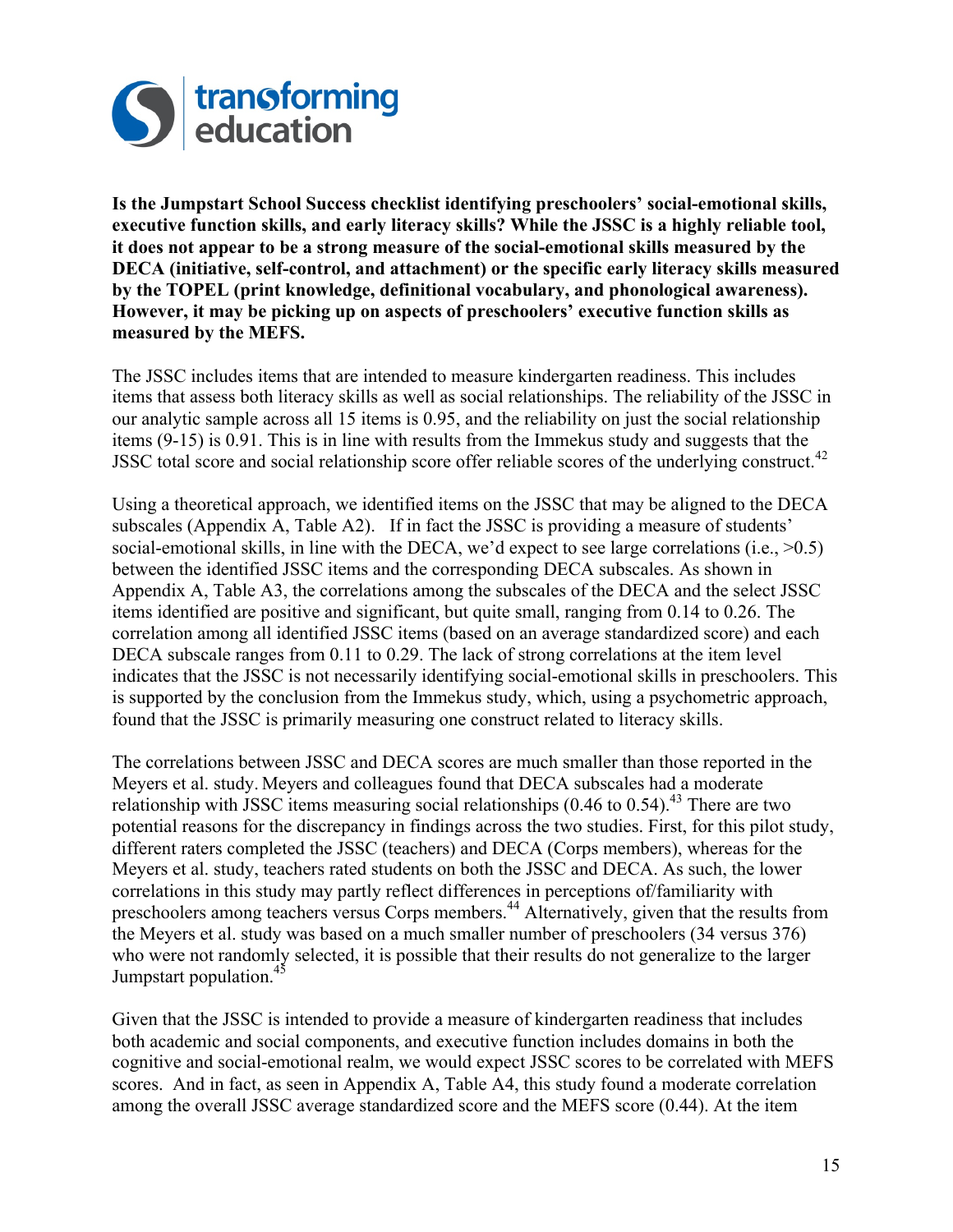

level, correlations with the MEFS score ranged from small to moderate: the highest correlation occurs with JSSC item 4 (showing awareness of sounds in words; 0.43), item 11 (initiating play; 0.51), item 13 (understanding and expressing feelings; 0.42), and item 14 (relating to adults; 0.44) (see Appendix A, Table A4.

Finally, as shown in Appendix A, Table A5, we find a small but significant correlation between preschoolers' JSSC average standardized score and the TOPEL Early Literacy Index (ELI) (0.27). The ELI is an automated composite score obtained by combining the scores from the Print Knowledge, Definitional Vocabulary, and Phonological Awareness subtest. The strongest correlations at the subscale/item level occurs with item 4 (showing awareness of sounds in words; 0.25-0.36) and item 6 (using letter names and sounds; 0.25-0.35) (see Appendix A, Table A5). This suggests that there is little overlap in student academic skills that is being identified by both measures. As such both the JSSC and TOPEL may be useful in assessing Jumpstart's overall contribution to preschooler outcomes.

#### **To what degree do Jumpstart preschoolers' social-emotional skills and executive function skills predict their early literacy skills? Executive function appears to be a strong predictor of preschoolers' definitional vocabulary skills, while self-regulation is moderately predictive of preschoolers' phonological awareness.**

Correlations among each of the DECA scales and each of the TOPEL sub-scales is small to moderate. The largest correlation occurs between the DECA sub-scale of self-regulation and phonological awareness (0.37) (see Appendix A, Table A6).<sup>46</sup> Important to note is that we would not necessarily expect the TOPEL to pick up aspects of social-emotional skills given that early literacy and social-emotional skills are two very different constructs.<sup>47</sup>

A strong significant correlation was found between preschoolers' MEFS scores and their scores on the Definitional Vocabulary sub-scale of the TOPEL (0.62) (see Appendix A, Table A7). Given that both assessments are direct measures of preschoolers' skills that do not share rater variance, and given that the analytic sample is quite small, this finding highlights the strong role that executive function plays in early language and literacy skills, particularly among students with lower levels of language and literacy skills.

#### **Discussion**

This study finds that preschoolers in the Jumpstart pilot sample outperformed national norms in terms of their social-emotional skills. Importantly, the nationally normed group contains a much smaller percentage of children living in poverty compared to the Jumpstart population. Results also suggest that preschoolers' social-emotional skills are not being measured by current Jumpstart assessments. As such, we recommend including the DECA as part of Jumpstart's battery of assessments. Administering it at scale, as both a pre-test and a post-test, will provide Jumpstart with an additional measure with which to assess the impact of their model on preschooler outcomes. Guidance from the Center for Resilient Children suggests that the DECA can be used for program evaluation in this way.<sup>48</sup>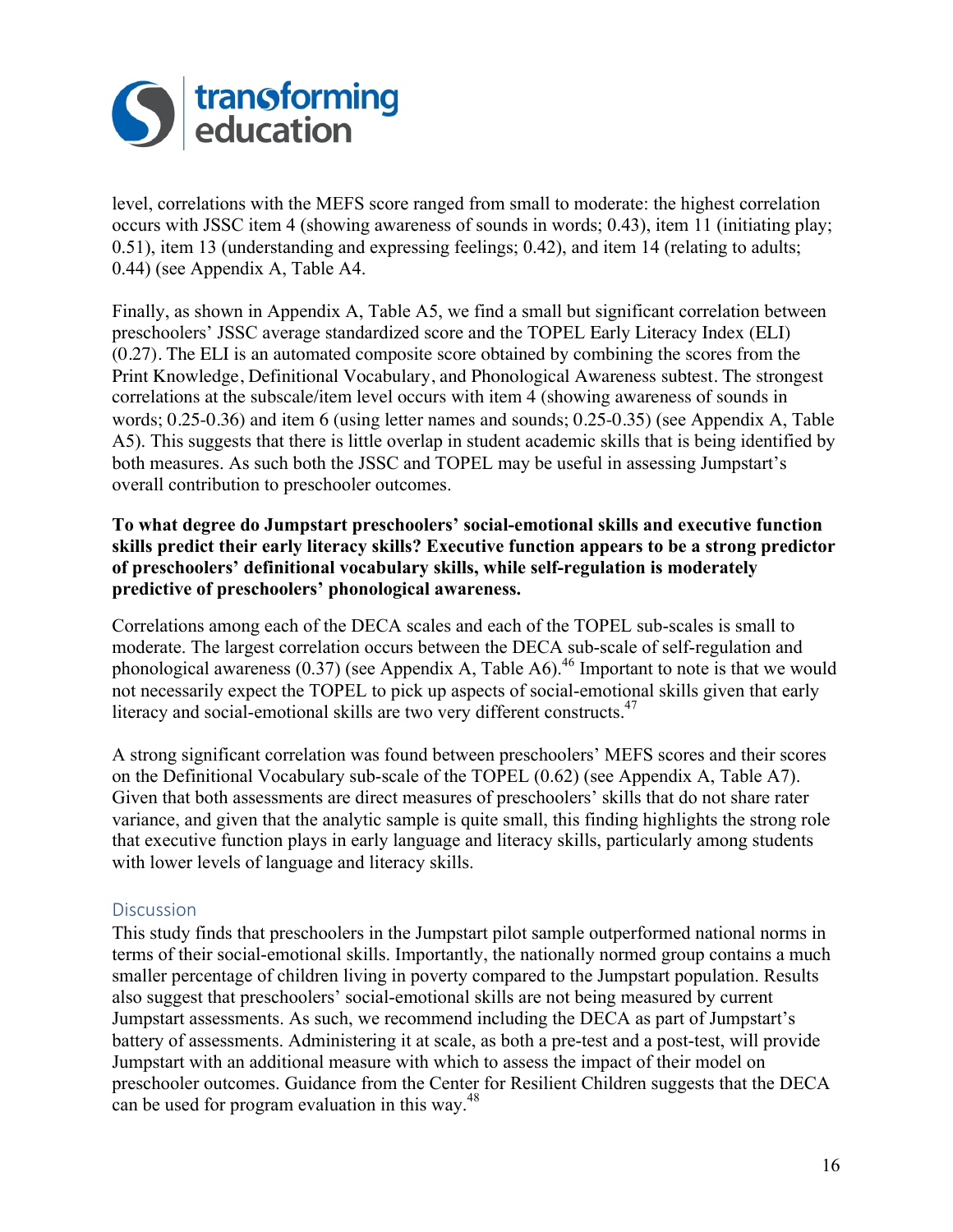

We find that executive function, as measured by the MEFS, is a strong predictor of preschoolers' definitional vocabulary skills, as measured by the TOPEL. While preschoolers in the sample did not outperform national norms in terms of their executive function skills, the non-representative sample of Jumpstart preschoolers that were assessed with the MEFS makes it impossible to generalize results to the entire Jumpstart population. Given the importance of executive function skills for kindergarten readiness, the alignment between Jumpstart's model and the development of executive function skills as demonstrated in the theory of action and the positive feedback from one of the sites that administered the MEFS, we recommend piloting the MEFS to a larger group of sites, as both a pre-test and post-test, in future years. To ensure scalability, we recommend working with sites as early as the summer to discuss with teachers and parents the importance of executive function in early childhood development and the rationale for administering the MEFS instrument. While implementing the MEFS will require considerable work on the part of Jumpstart staff, we believe executive function will be an important component to track as part of Jumpstart's impact.<sup>49</sup>

We recommend a future study that utilizes both the DECA and MEFS in order to measure the impact of the Jumpstart model on students' social-emotional and executive function skills. To conduct such a study, we suggest administering the DECA and MEFS as a pre-test and post-test to a representative sample of preschoolers. We also suggest identifying a set of preschools to serve as the comparison group (i.e., sites which have similar preschooler makeup to Jumpstart sites but do not receive Jumpstart services). To identify these sites, Jumpstart could (1) select sites which have requested to receive Jumpstart services but are unable to for various reasons (e.g., not enough volunteers willing to serve as Corps members in the geographic location); (2) select classrooms located in the same sites as other Jumpstart preschool classrooms that just miss the minimum age requirement; or (3) select sites which will receive Jumpstart services in the following year to serve as comparison sites in the current year. Administering the MEFS and DECA in representative Jumpstart treatment sites and comparable sites that do not take part in Jumpstart will allow for a more precise estimate of the impact of Jumpstart's model on preschooler social emotional and executive function skills. We can provide additional guidance on the study design and analytics.

We'd also recommend a qualitative study in which sites where preschoolers are outperforming their peers in their social-emotional and executive function skill development are identified and investigated. Deeper examinations could be based on observations of the classroom, interviews with teachers, site managers and Corps members, and even focus group with preschoolers. The point of the study would be to further understand what is happening in higher-growth classrooms that may be particularly meaningful for social-emotional skill and executive function development.

Finally, Jumpstart should consider additional revisions to its revised curriculum over time to more fully integrate social-emotional and executive function skills into its model. For example, Stephanie Jones of the Harvard Graduate School of Education has developed a series of "games"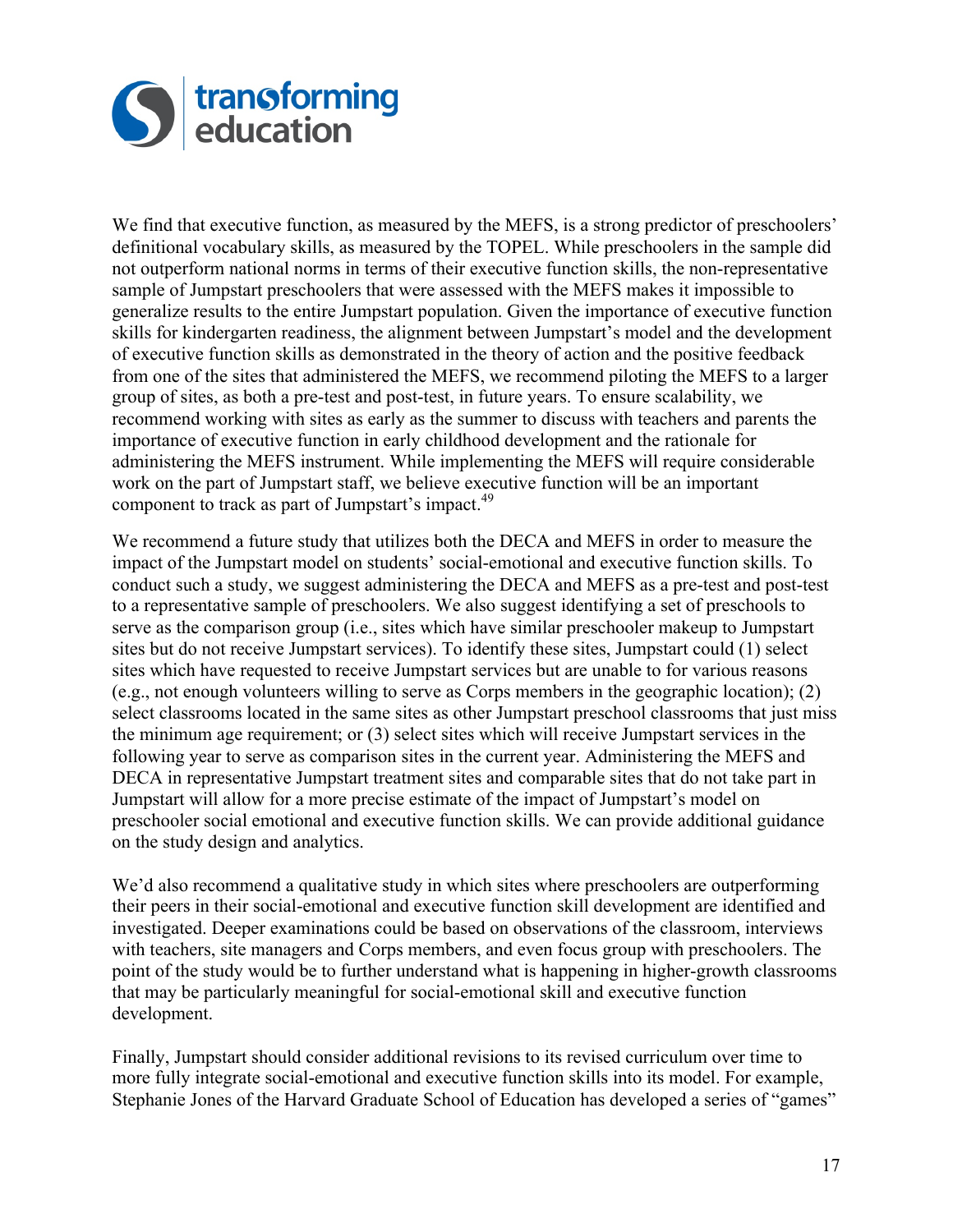

known as Brain Games, that are designed to build and practice children's executive function and self-regulation skills.<sup>50</sup> Jones has also identified a set of "kernels" or "bite-sized" strategies that can be incorporated into existing programs and have been shown to address specific socialemotional learning areas.<sup>51</sup> Both sets can be easily adapted to preschoolers and included in the curriculum as explicit strategies employed by Corps members. Further, we at TransformEd have created toolkits that provide strategies for social-emotional skill development and has provided guidance to other organizations around more fully integrating prioritized social-emotional skills throughout their curriculum.

# Results from the Pilot Study: Corps Members

### A Theory of Action

The following theory of action lays out the ways in which the programmatic components of Jumpstart are hypothesized to impact Corps members' social-emotional skills and ultimately, workforce readiness. The theory of action, developed collaboratively with Jumpstart, is based on: (1) a thorough review of prior Jumpstart studies and program documentation; (2) sites visits to observe Corps members working with preschoolers under both the original and revised curriculum; and (3) iterative feedback on the theory of action from the Jumpstart National Program Division.

Figure 2. A Theory of Action of How the Jumpstart Model Affects Corps Members' Social-Emotional Skills



Note: Text in red font signifies components that are part of the revised curriculum.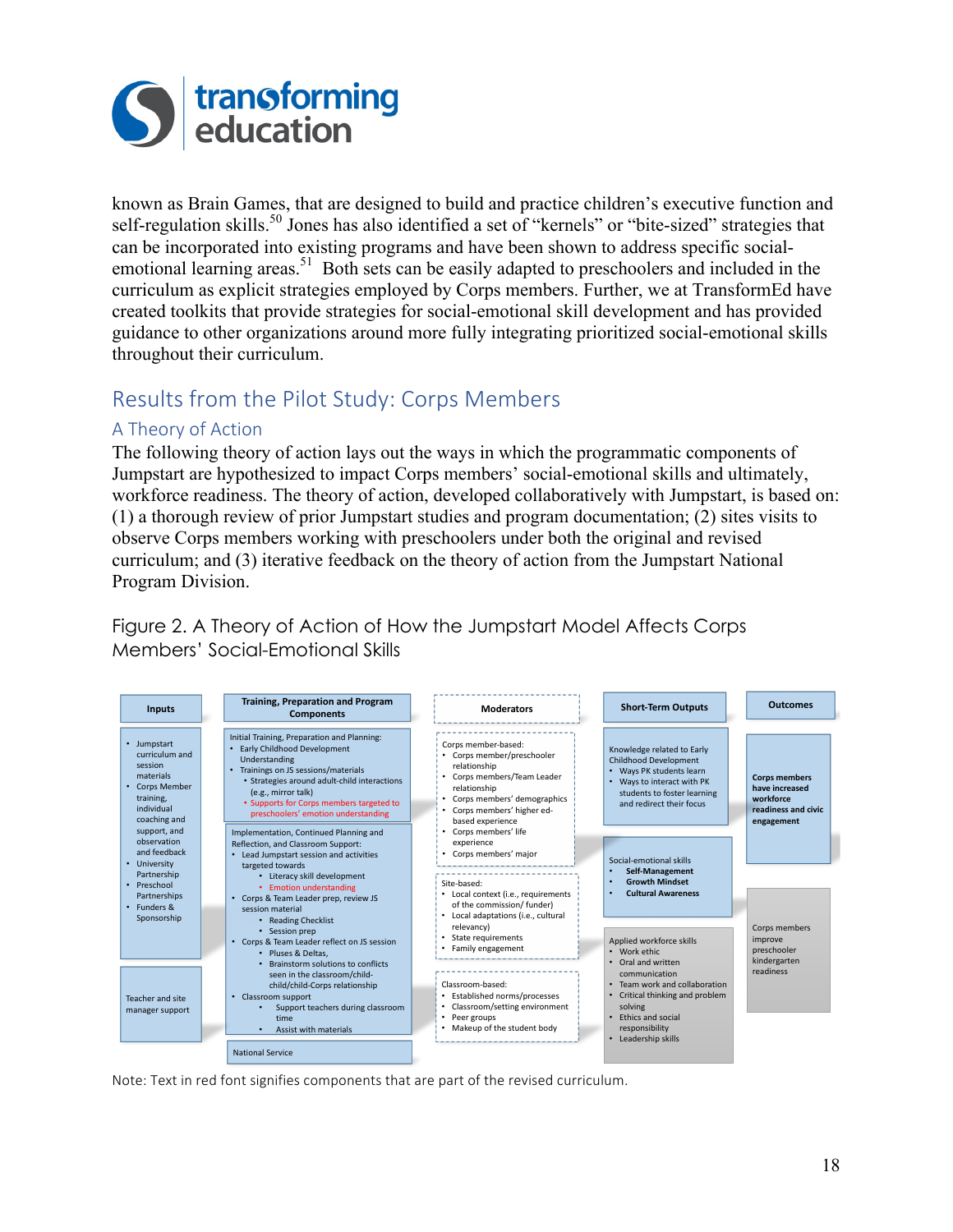

*Inputs*. Several inputs feed into Jumpstart's programmatic model with respect to Corps members, including curriculum and session materials, training and coaching, university partnerships, preschool partnerships, and funders and sponsorships. Support from site managers and teachers are also a key input.

*Components*. Training, preparation and program components are the crucial aspects of the Jumpstart experience that are expected to improve Corps member knowledge related to early childhood development along with their own social-emotional and applied workforce skills. In this theory of action, we include components specific to Jumpstart's original curriculum and revised curriculum (in red font). In Appendix B, Table B1, we detail more concretely which social-emotional skills we believe each component is fostering.

*Outputs.* Based on Jumpstart's programmatic model, as well as prior studies on Jumpstart discussed above, there are three specific sets of outputs. These include (1) knowledge related to Early Childhood development; (2) Social Emotional Skills which include growth mindset, selfmanagement and cultural awareness; and (3) Applied Workforce skills, which include factors such as worth ethic, communication, collaboration, leadership skills, etc. These are discrete factors related to workforce readiness and civic engagement; however, they have not been prioritized in the pilot study due to the need to limit the set of additional scales/measures (as such this box has been greyed out in Figure 2).

*Outcomes.*  There are two primary outcomes identified in the theory of action above. The first is increased workforce readiness and civic engagement. A second outcome is Corps members' ability to improve kindergarten readiness in the sites they serve through their participation in Jumpstart and accumulation of social-emotional skills and early-childhood related knowledge. We've greyed out corps members improve preschooler kindergartener readiness since it is not being explicitly measured in the current study.

*Moderators.* In understanding the relationship between the inputs/components and outputs/outcomes in this theory of action, we must also consider different factors that can moderate the impact between the inputs/components and the outputs/outcomes. We've identified Corps member-based moderators, site-based moderators, and classroom-based moderators which may affect Jumpstart's impact on the identified outputs and outcomes. For example, in sites in which teachers do not have established norms and rules in the classroom, Corps members may have to re-focus their energy and time on classroom management instead of teaching the Jumpstart curriculum.

*Measures*. Lastly, measures must be identified in order to test whether the inputs/components actually produce the desired outcomes and outputs. We turn to this below.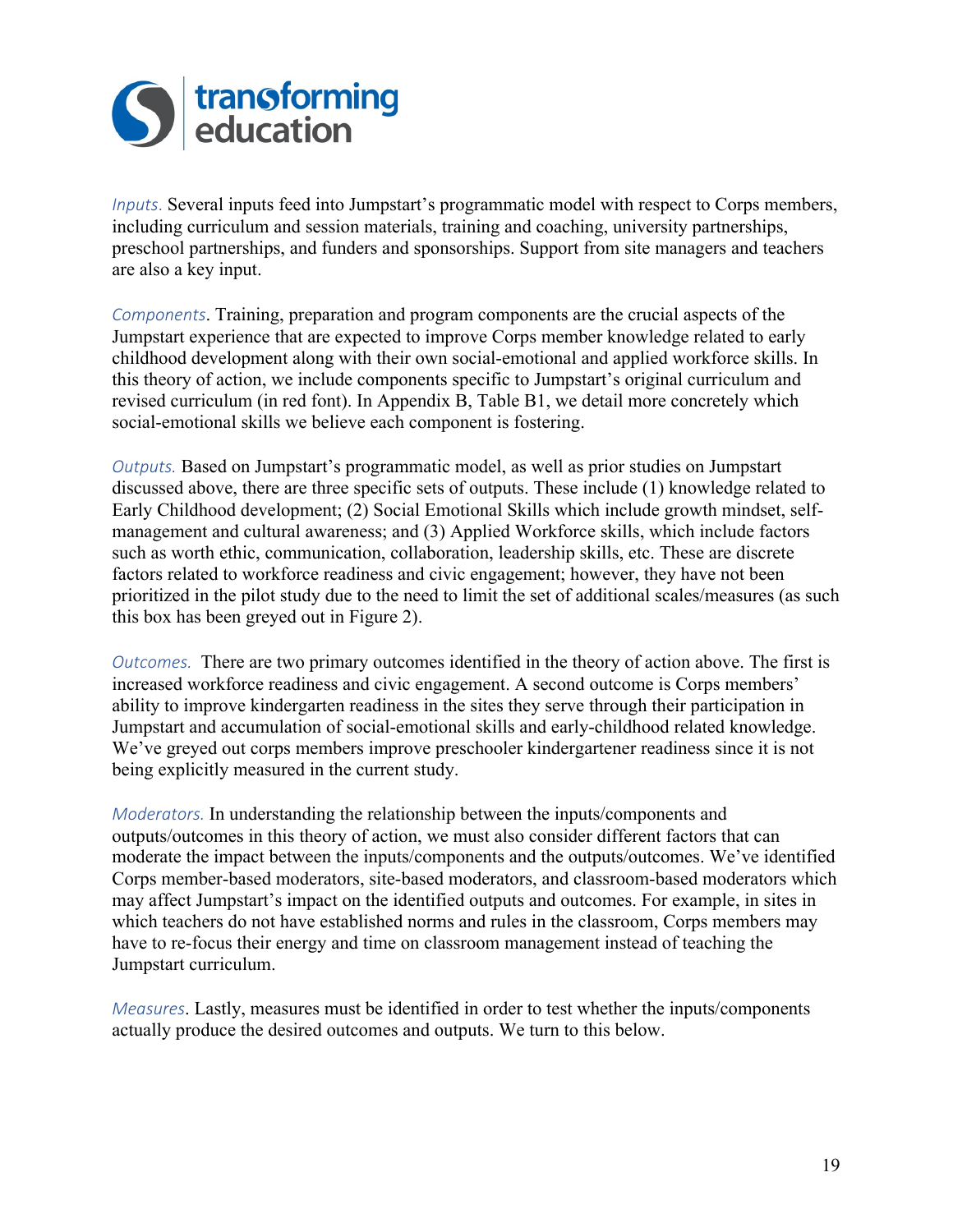

#### Prioritization of Competencies

We sought to prioritize additional competencies for Jumpstart to assess through their Corps Member Survey using the 3Ms model. However, research has shown that lots of skills matter for workforce readiness (i.e. meaningful)<sup>52</sup> and many of these skills can be developed throughout the college years (i.e., malleable).<sup>53</sup> Further, there are many validated measures capable of being administered in practice, particularly self-reports (i.e., measurable).<sup>54</sup> Prioritizing the entire set of competencies that are meaningful, measureable and malleable would add a great deal of length to the survey. We therefore limited our focus to two intrapersonal skills: self-management and growth mindset; and one interpersonal skill: cultural awareness.<sup>55</sup> We did so because, as demonstrated more clearly in Appendix B, Table B1, Jumpstart's model lends itself to these skills in particular. Research on service learning as well as Jumpstart's model suggest these skills can be enhanced through the Jumpstart experience, and these skills have been shown to be especially crucial in today's economy.

#### Identification of Measures

Working with Jumpstart, we prioritized measures which could be included in Jumpstart's Corps Member Survey for end of year (post) administration. As such, we searched for scales that measure individuals' perceptions of their growth mindset, self-management and cultural awareness. Two of these scales, growth mindset and self-management, had already been developed through our work with the Boston Charter Research Collaborative, a multi-year partnership between six Boston-area charter schools or charter management organizations (CMOs), Harvard University, MIT, and TransformEd. While both scales had been developed for teachers, they were easily adaptable to Jumpstart Corps members.

The final scale of cultural awareness was chosen after a thorough review of validated measures.<sup>56</sup> We selected the Teacher Multicultural Attitude Survey because it was developed for use with pre-service teachers who tend to have some similar experiences to Corps members and many of the items aligned to the Corps member experience.<sup>57</sup> However, there were select items that asked about factors outside of Corps members' purview. Therefore, Jumpstart team members engaged in a process whereby they placed items into three tiers: Tier 1, which contained items that were believed to most closely match the Corps member experience; Tier 2 which contained items that somewhat matched the Corps member experience; and Tier 3, which contained items that asked about aspects entirely unrelated to the Corps member experience. For this pilot study, Tier 1 and Tier 2 questions were tested in the spring Corps Member Survey.

See Appendix B, Table B2 for the new items included in the post-survey.

#### Research Questions and Methods

The goal of this pilot study is to analyze data from the newly administered scales in order to make recommendations on which scales/items to include in future years to assess programmatic impact. With this goal in mind, we asked three primary research questions: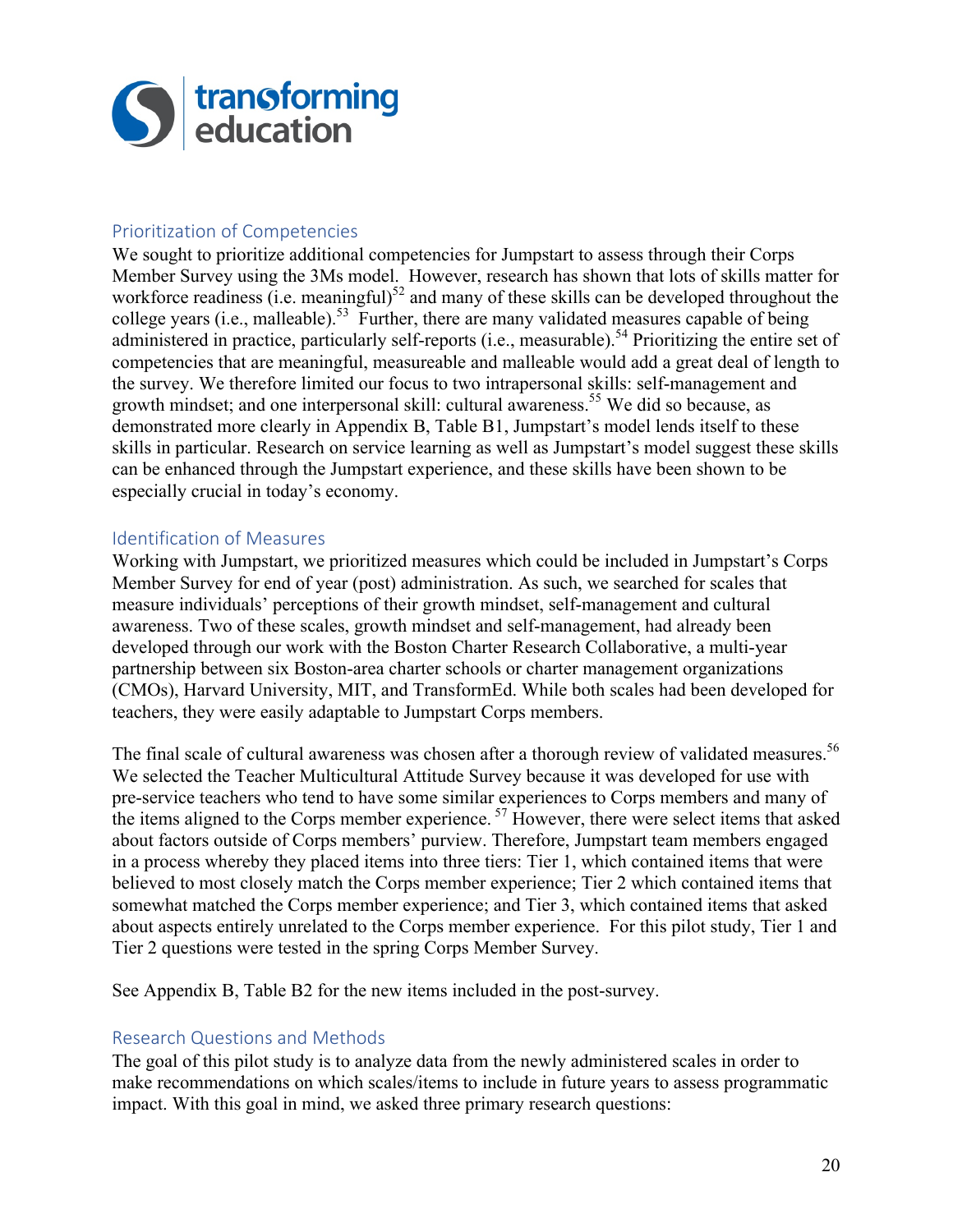

- 1. Do the newly administered items/scales provide reliable scores of Corps members' social-emotional skills?
- 2. How do Corps members report on their social-emotional skills, and are there meaningful differences in self-reports across subgroups?
- 3. Do the newly administered social-emotional scales provide information not already captured through existing questions on the Corps Member Survey?

#### Sample

A total of 3,918 Corps members participated in Jumpstart in the 2016-17 school year, and 3,401 filled out the post-survey. Our analytic sample consists of 2,568 Corps members (or 65%) that have results on the newly administered social-emotional scales. We describe the makeup of our analytic sample in Table 2. Because the Jumpstart Corps Member Survey is the primary instrument through which demographic data are collected, we cannot directly compare our analytic sample to the entire Corps member population across race/ethnicity. However, overall, the percentages in our analytic sample align with those in Jumpstart's analytic sample.

|                                              | <b>Analytic Sample</b> |
|----------------------------------------------|------------------------|
| % Female                                     | 89%                    |
| % Hispanic                                   | 25%                    |
| % Black                                      | 18%                    |
| % White                                      | 36%                    |
| $%$ Asian                                    | 11%                    |
| % Multiple races                             | 10%                    |
| % Spanish as the primary spoken language     | $5\%$                  |
| % Participating in revised curriculum        | 9%                     |
| % First year in Jumpstart                    | 66%                    |
| % College students                           | 95.7%                  |
| % College students with an education-related | 27.8%                  |
| major/minor                                  |                        |
| <b>Total N</b>                               | 2,568                  |

#### Table 2. Makeup of Corps Members in Analytic Sample

Note: The percentages for gender and race are based on a slightly lower total N (2,092 and 2,080, respectively) due to missing demographic data on the post-survey. We defined college students as all responders in non-community Corps member sites that did not identify as graduate students  $(n=2,428)$ . We defined individuals with an educationrelated major or minor as those that reported on the post-survey that they have an education major/minor or early childhood education major/minor (n=676).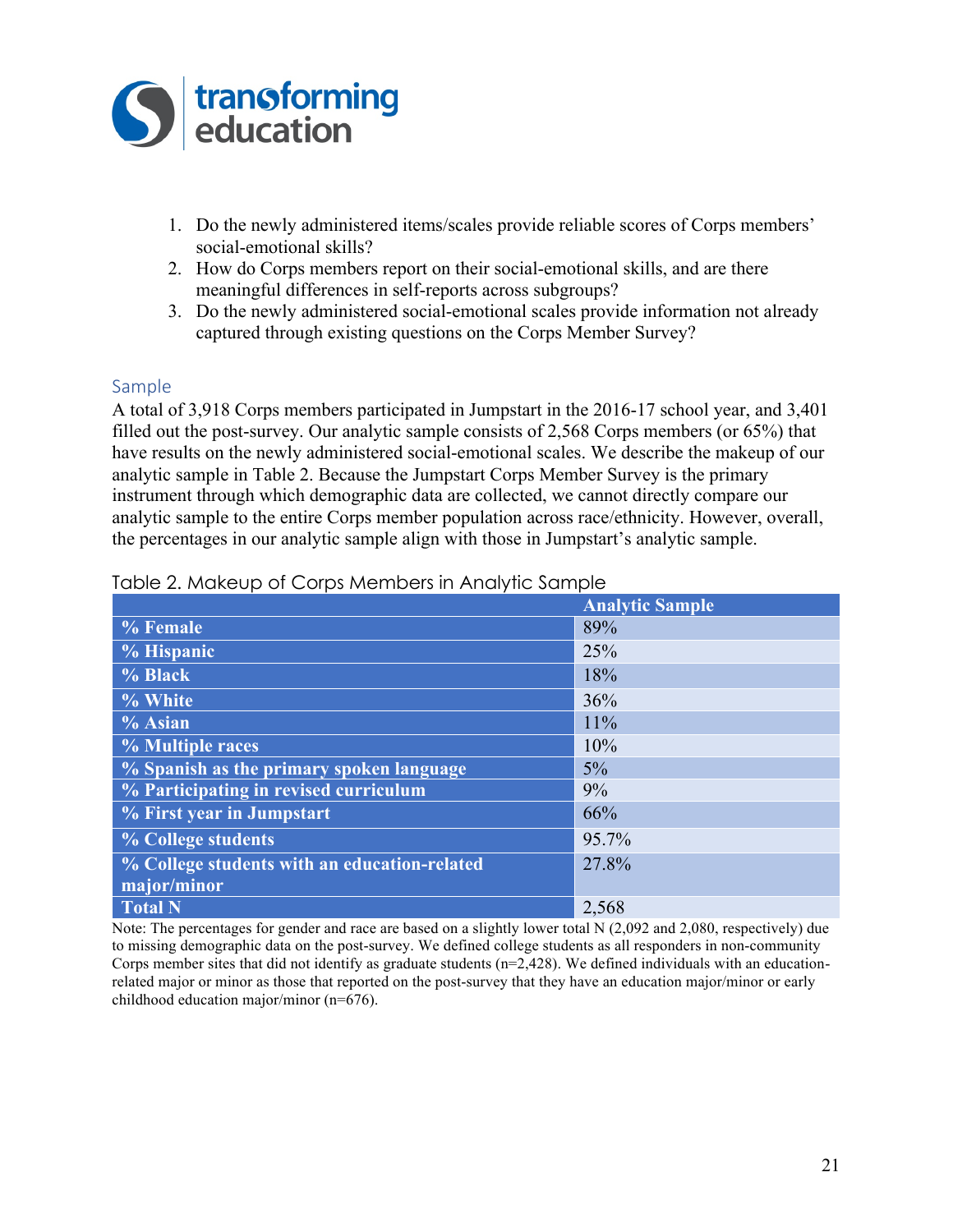

#### **Analytic Results**

The results presented below briefly summarize our analytic findings.

#### **Do the newly administered items/scales provide reliable scores of Corps member socialemotional skills? The newly administered scales meet typical thresholds required to demonstrate reliability.**

When any new scale or survey is administered, results should be examined to ensure that the survey is providing reliable (consistent) scores of the underlying construct. The reliabilities of the newly administered social-emotional scales included in the Corps member survey are quite high, 0.75 for growth mindset scale; 0.80 for self-management; and 0.79 for cultural awareness, and meet typical benchmarks of 0.7 for internal consistency (see Appendix B, Table B3). This suggests that the newly administered items provide a consistent picture of the underlying construct being assessed.

In addition to assessing reliability at the scale level, we were particularly interested in the itemlevel reliability of the cultural awareness scale, as one way to inform which items do not add to our understanding of Corps members' cultural awareness and thus should be removed. Only three items demonstrated lack of consistency with other items in the scale (see Appendix B, Table B4).

**How do Corps members report on their social-emotional skills, and are there meaningful differences in self-reports across subgroups? Corps members reported, on average, strong beliefs in growth mindset, self-management skills and cultural awareness. We find that college students who have two or more years of service report higher self-management scores compared to those with up to one year of service, even controlling for grade-level.**

Corps members reported an average growth mindset score of 4.67 (on a 5-point scale), with 92% indicating that on average, it is mostly or completely true that their intelligence is malleable and can grow with effort. Corps members also reported an average self-management score of 3.40 (on a 4-point scale), with 93% indicating that on average, they somewhat or strongly agree that they are capable of managing their behavior, emotions and actions in order to be more effective in the classroom. And, Corps members reported an average cultural awareness score of 4.43 (on a 5-point scale), with 85% indicating, on average, that they agree or strongly agree that cultural diversity in the classroom is an attribute and that they have a responsibility to be aware of preschoolers' background. We show the means, standard deviations and ranges in Appendix B, Table B5.

We find significant differences in self-reported self-management skills across key factors. Among college students, those who have 2 or more years of service with Jumpstart have statistically significantly higher scores relative to those with up to one year of service (3.45 vs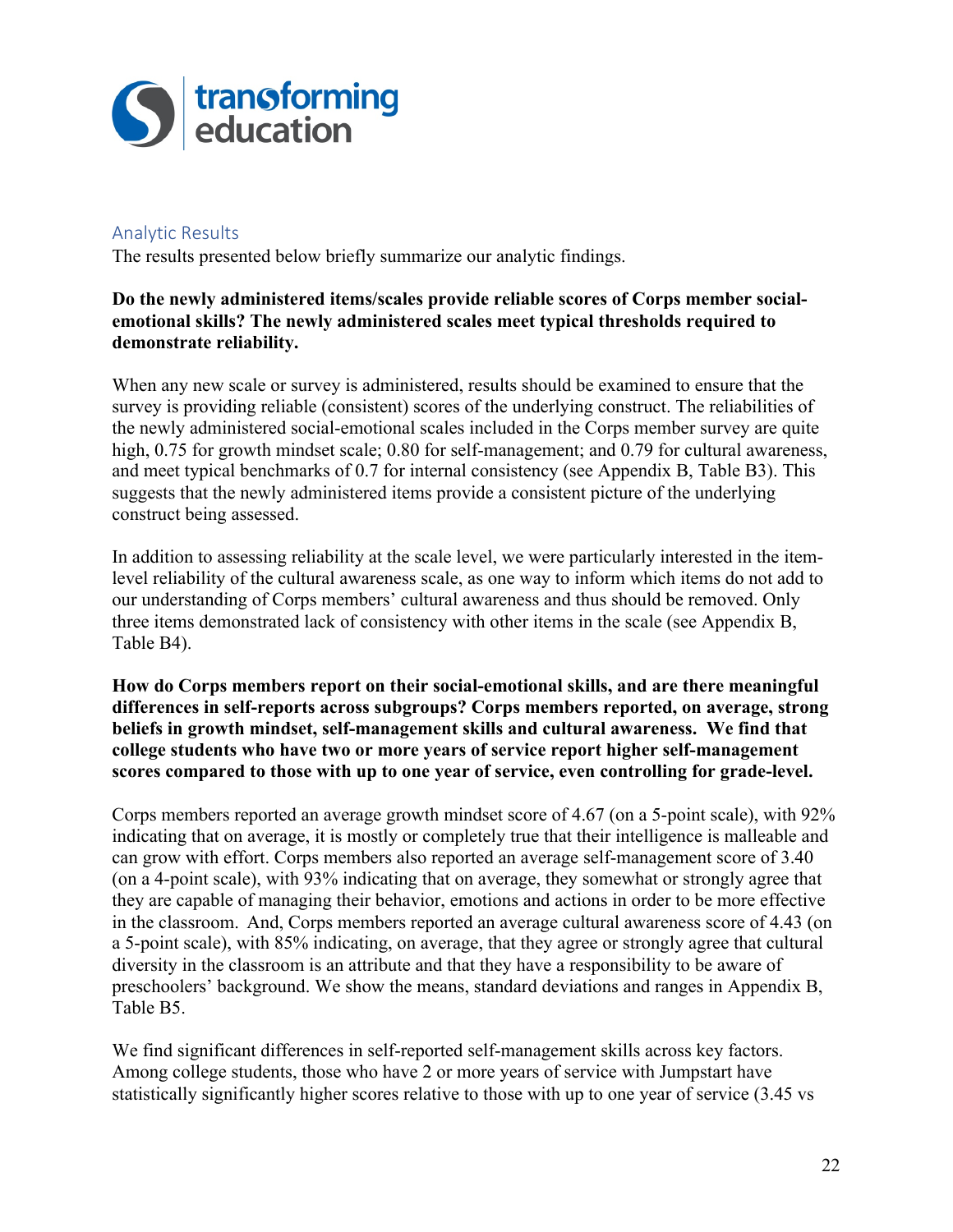

3.38), even after controlling for grade-level and gender.<sup>58</sup> This finding suggests that the Jumpstart experience may help to improve college students' self-management skills over time.

We also find that among college students, those who have an education-related major/minor have statistically significantly higher self-reported scores relative to those that do not (3.44 vs 3.39). Further, we find that college Corps members report statistically significant higher selfmanagement scores relative to community Corps members; however, this finding is explained almost entirely by differences in the ages of the two groups (i.e., college Corps members are typically in their early 20s while community Corps members are typically in their early 70s). Therefore, we cannot determine whether it's the type/experience of Corp member or age of Corp member that is driving the difference in self-reported scores.

**Do the newly administered social-emotional scales provide information not already captured by the Corps Member Survey? Yes, the newly administered scales provide additional information on Corps members' social-emotional skills, as evidenced by the fact that Corps members' responses on the scales do not correlate with their responses on identified questions already being asked in the survey.** 

We identified specific questions in the survey under the Workforce Development section that we believed most closely aligned to the constructs measured by the newly administered scales compared to all of the other questions asked (Appendix B, Table B6). We then examined the correlations between Corp member scores on each newly administered scales and responses on the questions asking members to rank their skills after participation in Jumpstart. As shown in Appendix B, Table B6, there are very low correlations between scores on the newly administered scales and scores on the existing survey questions, ranging from 0.05 to 0.20. This suggests that the Corps Member Survey is not already measuring Corps members' social-emotional skills and, importantly, that the newly administered scales provide added value.

#### **Discussion**

The findings from this report suggest that newly administered social-emotional scales provide reliable and supplemental information on Corps members skills of self-management, growth mindset and cultural awareness. Overall, Corps members report fairly high scores across the three domains, with higher self-management scores reported by college students with an education-related major or minor and college students who have greater years of service. The latter finding suggests that the Jumpstart experience may help to improve college students' selfmanagement skills over time.

Without benchmark/comparison scores, or pre-scores, we cannot ascertain whether participation in Jumpstart is positively impacting Corps members social-emotional skills. As such, it will be important in future years to administer this survey in the beginning of the year and end of year in order to assess change over time Corps members' skills.<sup>59</sup> Of course, there are biases inherent in self-reports, particularly when assessing change over time. For example, we know from results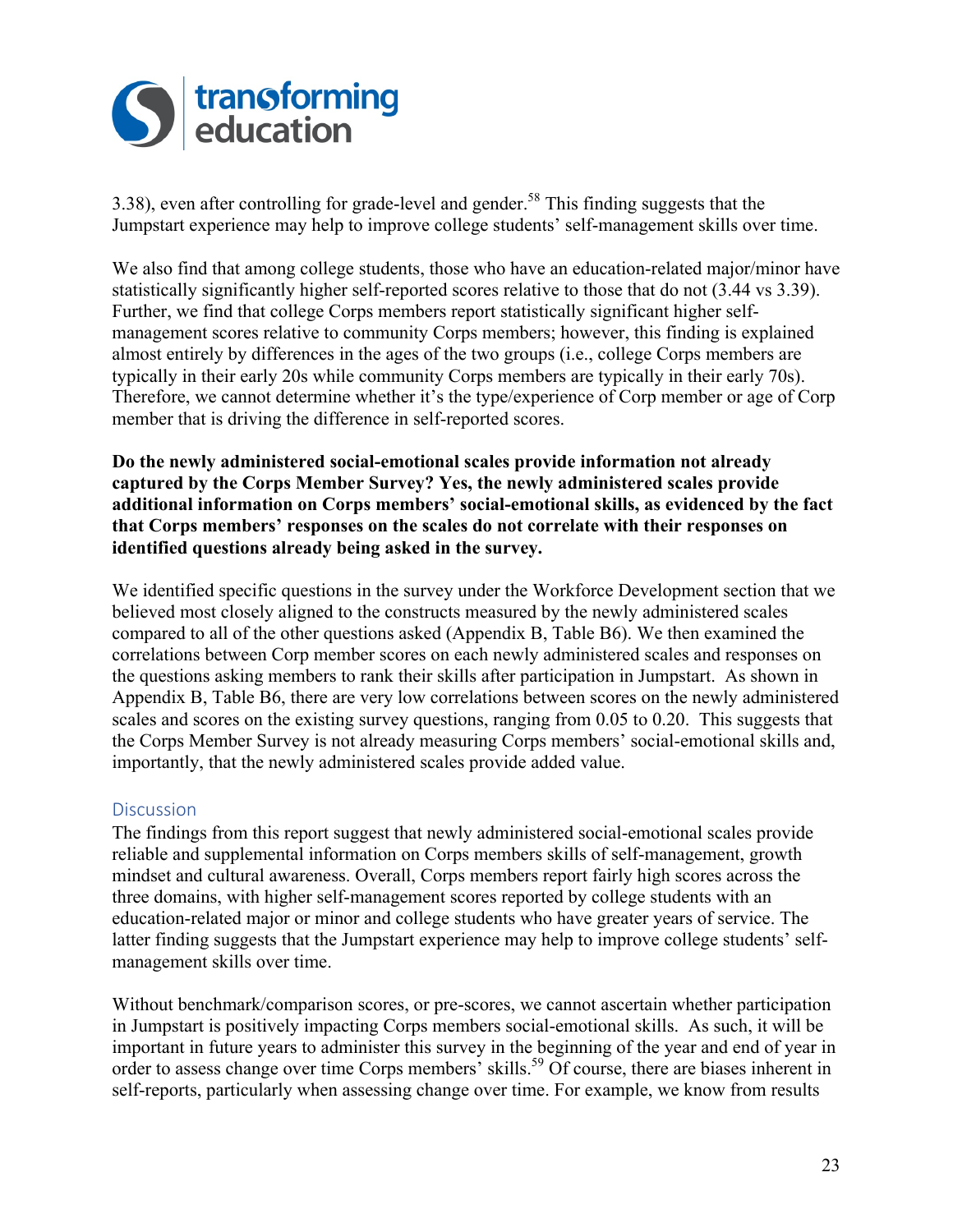

with other partnerships that when students in grades 4-12 are administered a survey of socialemotional skills in the fall and spring, there tends to be a decline in scores due to time-of-year effects. However, it's unclear whether this same trend would occur with college students and adults who may be more capable of holding their perceptions of their skills to the same standard across the two time-points.

There are two additional avenues for future studies based on these results. First, we would recommend administering the survey as a pre-test and post-test to better understand how socialemotional scores of Corps members change over the course of the year and whether there are meaningful differences in these changes for particular subgroups of Corps members. This could further involve identifying individuals, groups or sites in which Corps members are reporting particularly high growth from fall to spring, and interviewing select volunteers in order to learn more about the experiences that may be positively impacting their social-emotional skills. Secondly, to isolate Jumpstart's impact on Corps members' social-emotional skill development, Jumpstart should consider finding a comparable group of college students who are not participating in Jumpstart in order to provide a comparison group with which to analyze differences over time across groups. This could involve students who are interested in participating in Jumpstart in the following year.

### Conclusion

There's a popular adage that what gets reported gets supported. The administration of any measure at scale should be informed by (1) empirical data that speak to the validity and reliability of scores; (2) the alignment between the measure and outputs/outcomes prioritized through the theory of action; (3) the usefulness of the results for stakeholders; (4) and the burden on stakeholders of test administration. Based on these four criteria, we believe that the DECA and Corps member social-emotional scales would be appropriate additions to Jumpstart's battery of assessments. Weighing the burden of administering the MEFS at scale with the usefulness of the results, we would recommend administering it to a larger number of sites in order to obtain further feedback from stakeholders on test administration before administering it at scale.

We offer four primary recommendations for Jumpstart based on results from this pilot study.

- **1. Ensure that their theory of action is refined and updated as needed to be useful as an overarching framework to guide organizational decisions;**
- **2. Consider administering the DECA, MEFS and Corps member social-emotional measures at greater scale, in the fall and the spring as part of their battery of assessments, in order to assess change in skills over time;**
- **3. Conduct future studies examining (a) the effect of Jumpstart's curriculum on preschoolers' social-emotional and executive function skills; (b) the characteristics of sites in which preschoolers exhibit strong growth in social-emotional and executive function skills; (c) the effect of participating in Jumpstart on Corps**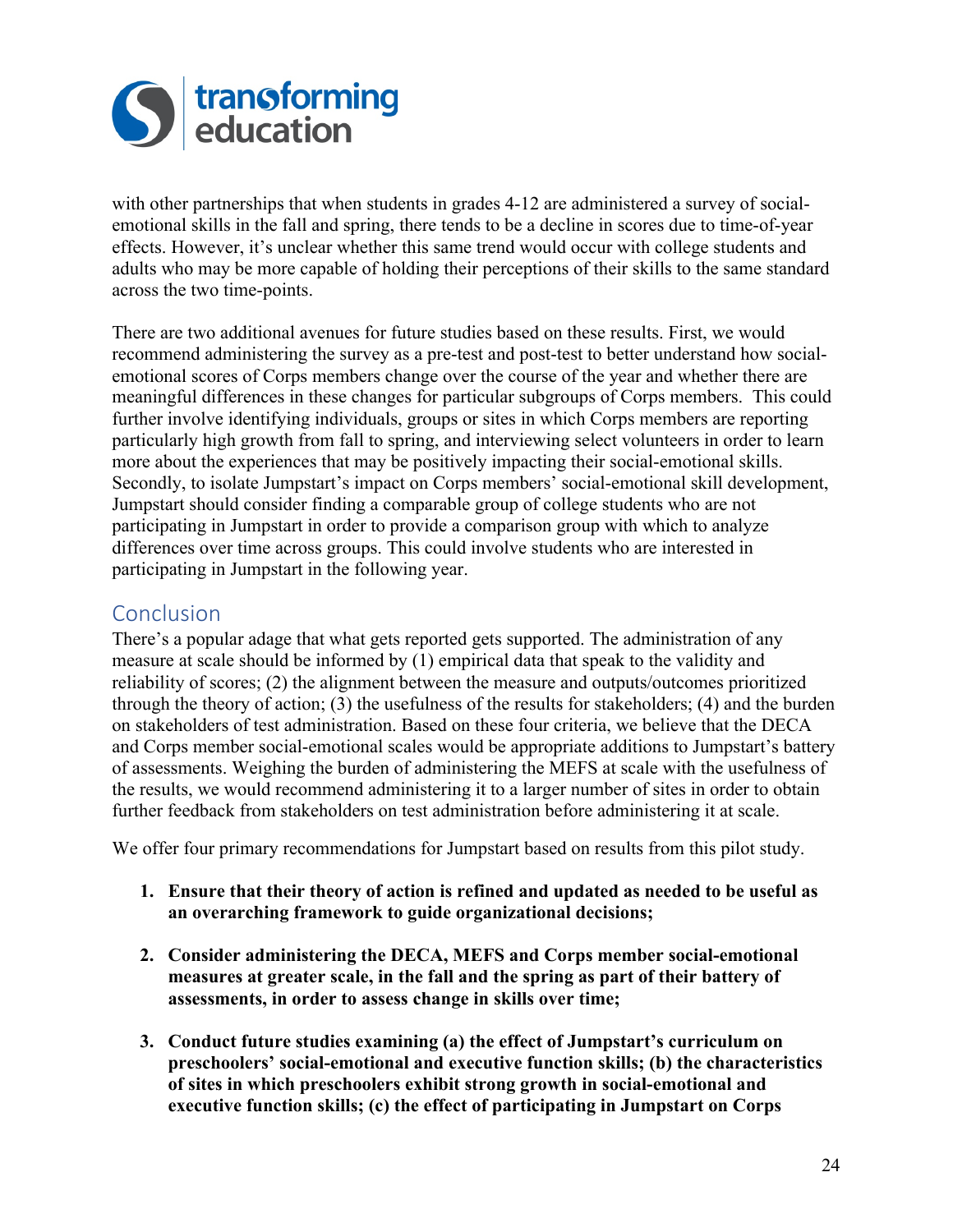

**members' self-management, growth mindset, and cultural awareness development; and (d) the experiences of Corps members showing strong growth in socialemotional skills over the course of the year;** 

**4. Consider additional revisions to their model to more fully integrate social-emotional and executive function skills.**

TransformEd would welcome a partnership with Jumpstart in future years to design and carry out the recommended studies and/or identify specific strategies that can be incorporated more fully into Jumpstart's revised curriculum to more explicitly target preschooler and Corps member social-emotional skills.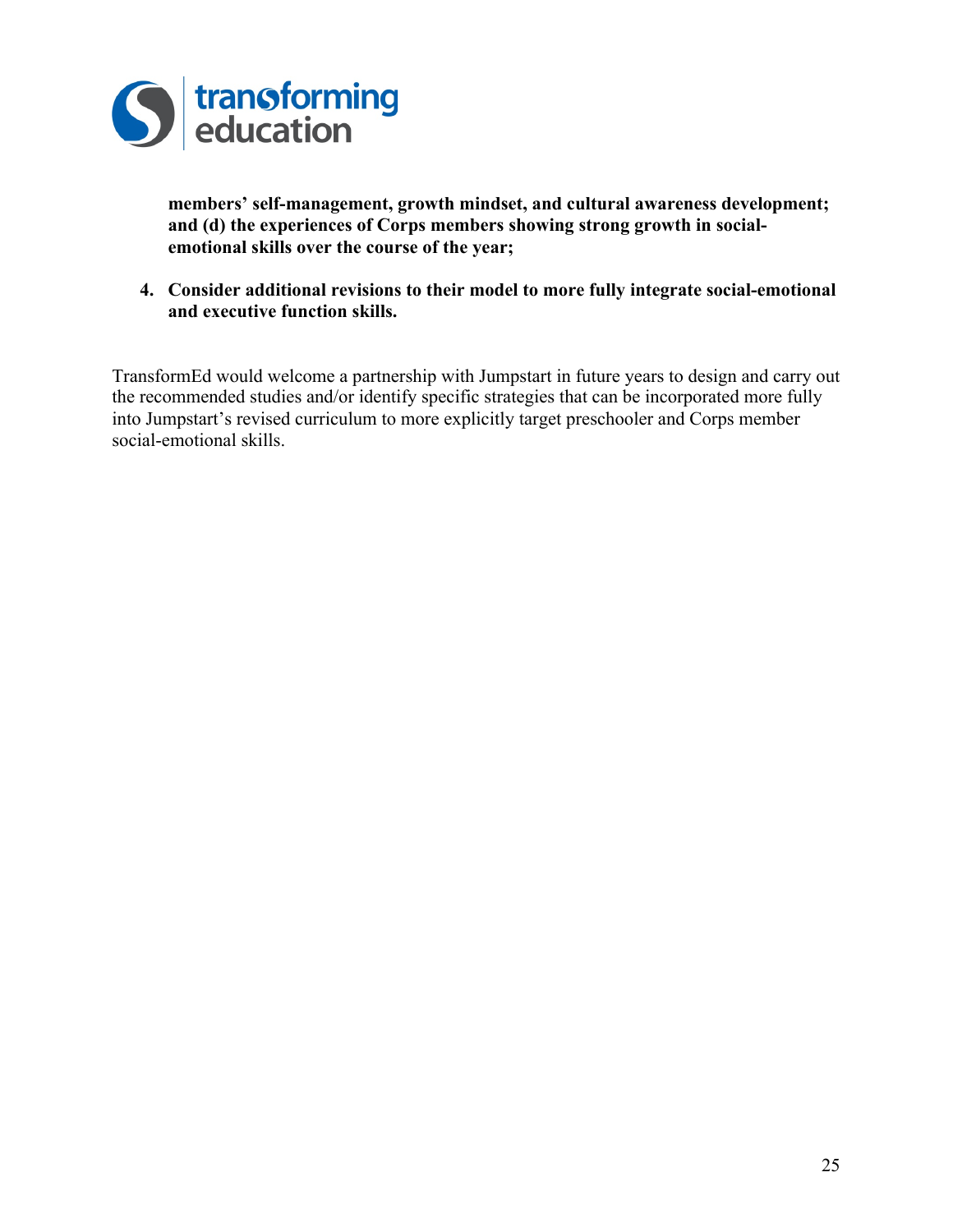

# Appendix: Tables

#### **Table A1: Hypothesized alignment between Jumpstart activities under revised curriculum and SEL-related outputs**

| <b>Activity</b>                              | Tasks                                                                                                                                                                               | <b>Skill/Competency</b>                                                                                                                  |
|----------------------------------------------|-------------------------------------------------------------------------------------------------------------------------------------------------------------------------------------|------------------------------------------------------------------------------------------------------------------------------------------|
| <b>Welcome</b>                               | Support children's transition into small groups                                                                                                                                     | Inhibitory control (EF)<br>Self-Regulation (SEL)                                                                                         |
|                                              | Review all elements of the Jumpstart session using a routine<br>chart                                                                                                               | Working memory (EF)                                                                                                                      |
|                                              | Remind children of book they read (second session)                                                                                                                                  | Working memory (EF)                                                                                                                      |
| <b>Reading</b>                               | Make a few comments related to the illustration on the cover,<br>and connect to pre-reading discussion and welcome                                                                  | Cognitive flexibility (EF)                                                                                                               |
|                                              | Develop children's comprehension of the story by talking<br>about what characters are thinking, desiring, feeling, and<br>linking these mental states to their actions in the story | Mental state vocabulary (EU)<br>Emotion understanding (EU)                                                                               |
|                                              | Predict what will happen next and summarize chunks of text to<br>help children remember events up to this point in the story                                                        | Cognitive flexibility (EF)<br>Working memory (EF)                                                                                        |
| <b>Transition</b>                            | Give a one minute warning to each reading group to let Corps<br>members and children know that Group Meeting will be next                                                           | Inhibitory control (EF)<br>Self-Regulation (SEL)                                                                                         |
| <b>Group Meeting</b>                         | Show and tell children<br>Remind children<br>Ask children<br>Give children an opportunity<br>Conclude by connecting activity to center time activities                              | Cognitive flexibility (EF)<br>Initiative (SEL)<br>Attachment/Relationships(SEL)<br>Self-Regulation (SEL)                                 |
| <b>Center time</b>                           | Puzzles and manipulatives: children develop mental state<br>vocabulary and emotion understanding as they play a game<br>with feelings and mirrors                                   | Mental state vocabulary (EU)<br>Emotion understanding (EU)<br>Attachment/Relationships(SEL)<br>Self-Regulation (SEL)<br>Initiative (SEL) |
| <b>Transition</b>                            | Cue end of activity; modeling cleaning by joining in to help                                                                                                                        | Inhibitory control (EF)<br>Self-Regulation (SEL)                                                                                         |
| <b>Sharing and</b><br>goodbye                | Ask preschoolers to talk about favorite activities from the day                                                                                                                     | Working memory (EF)<br>Initiative (SEL)                                                                                                  |
|                                              | Remind preschoolers what will happen in next session                                                                                                                                | Working memory (EF)                                                                                                                      |
| <b>Relationship</b><br>with Corps<br>members | Preschoolers work with same Corps members twice a week,<br>two hours a day                                                                                                          | Relationship Skills (SEL)                                                                                                                |

 $EF =$  executive function,  $SEL =$  social-emotional learning,  $EU =$  emotion understanding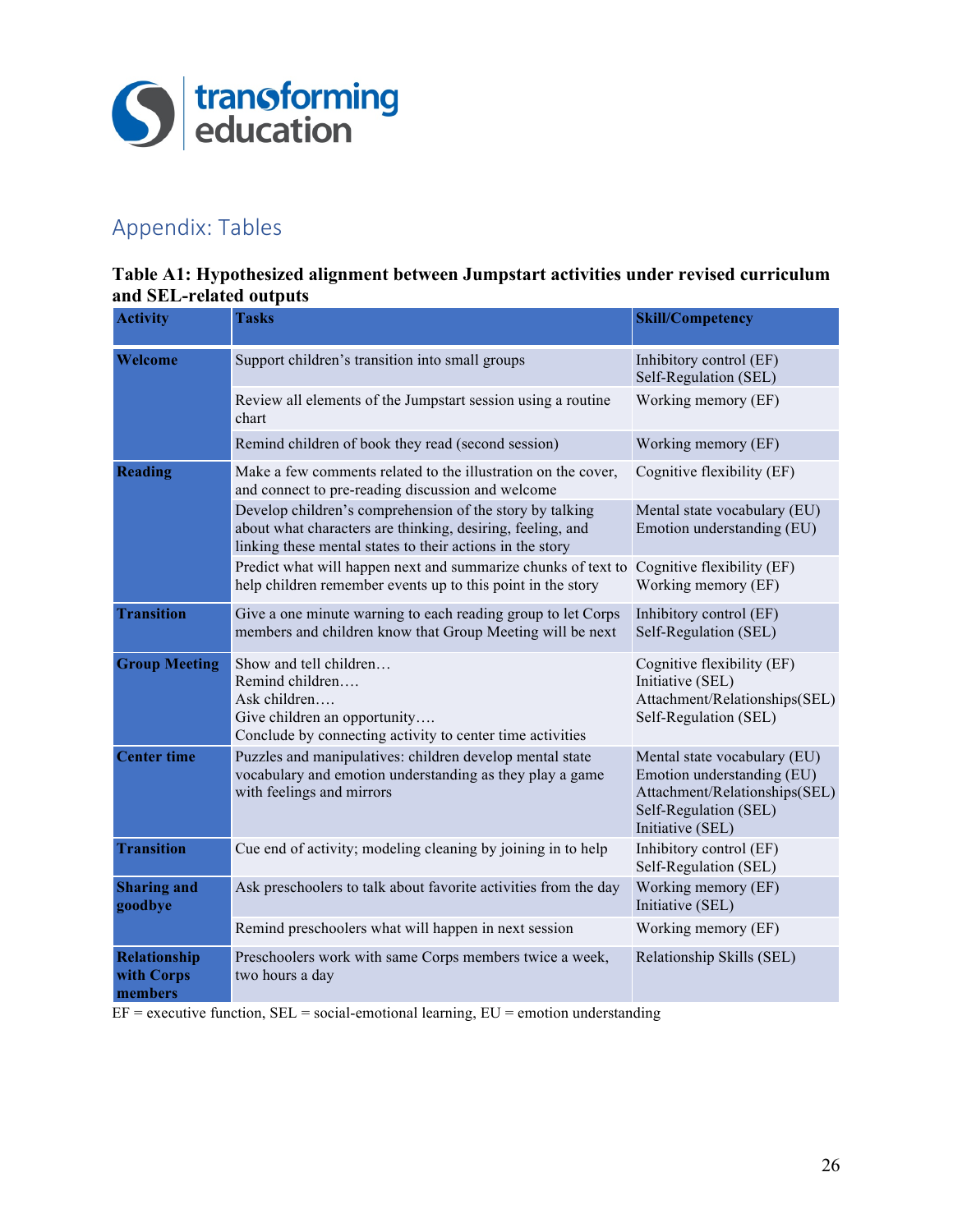

#### **Table A2: Alignment of JSSC items to DECA subscales**

| <b>JSSC</b> Items                    | <b>DECA</b>              |
|--------------------------------------|--------------------------|
| #9 Making Choices and Plans          | Initiative               |
| #11 Initiating Play                  |                          |
| #10 Solving Problems with Materials  | Self-Regulation          |
| #12 Resolving interpersonal Conflict |                          |
| #14 Relating to Adults               | Attachment/Relationships |
| #15 Relating to other children       |                          |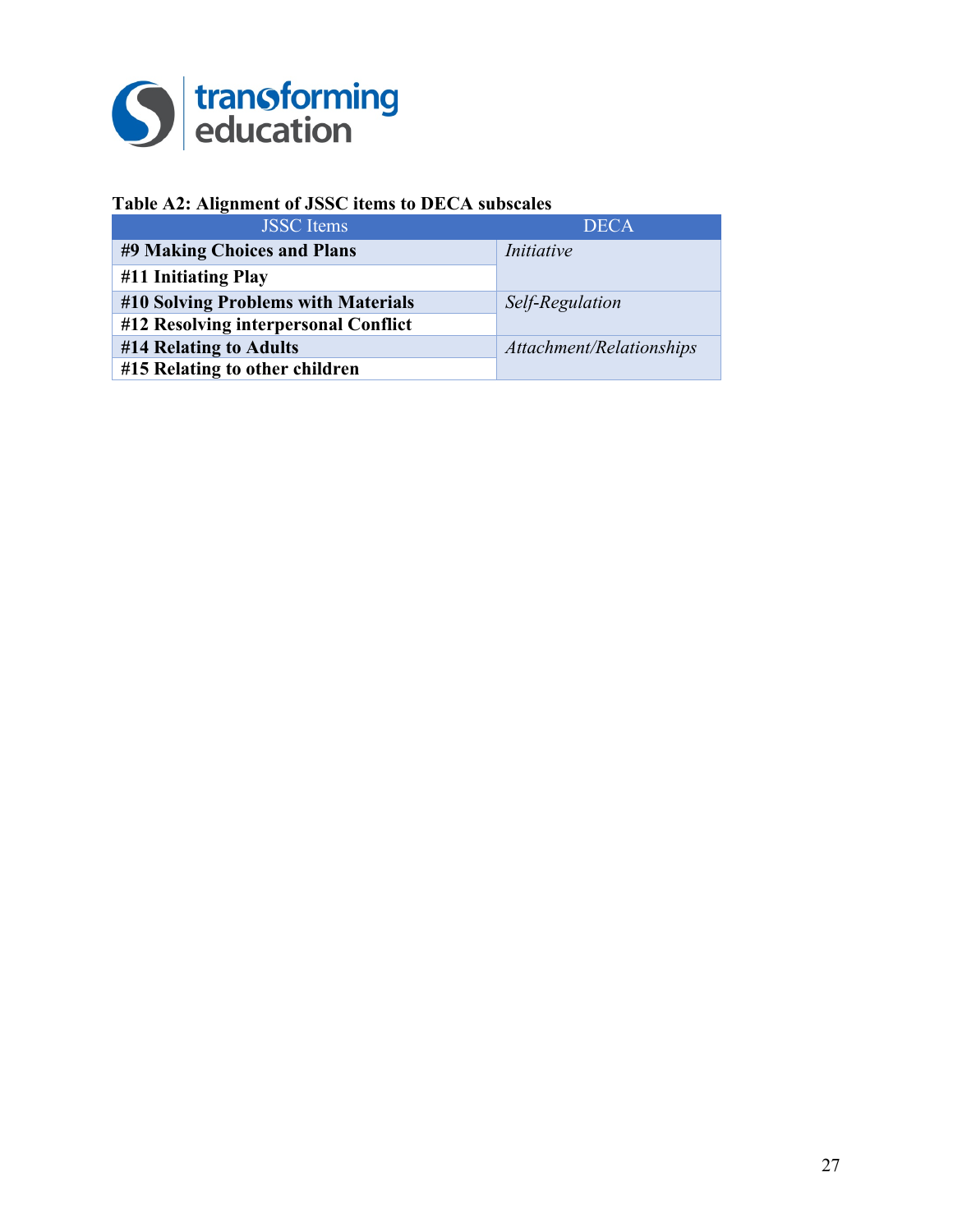

### **Table A3: Correlations between JSSC item scores and DECA subscale scores (n=376)**

|                        | <b>JSSC</b> items<br>$9 + 11$ | <b>JSSC</b> items<br>$10+12$ | <b>JSSC</b> items<br>$14 + 15$ | <b>JSSC Social</b><br><b>Relationship</b><br>$(items 9-15)$ |
|------------------------|-------------------------------|------------------------------|--------------------------------|-------------------------------------------------------------|
|                        |                               |                              |                                |                                                             |
| <b>DECA</b> initiative | $0.26***$                     |                              |                                | $0.29***$                                                   |
| <b>DECA</b> self-      |                               | $0.14**$                     |                                | $0.11*$                                                     |
| regulation             |                               |                              |                                |                                                             |
| <b>DECA</b>            |                               |                              | $0.16**$                       | $0.25***$                                                   |
| attachment             |                               |                              |                                |                                                             |
| $* -0.05$ $* * -0.01$  | *** $\sim$ 0.01               |                              |                                |                                                             |

\* p<0.05 \*\* p<0.01 \*\*\* p<0.001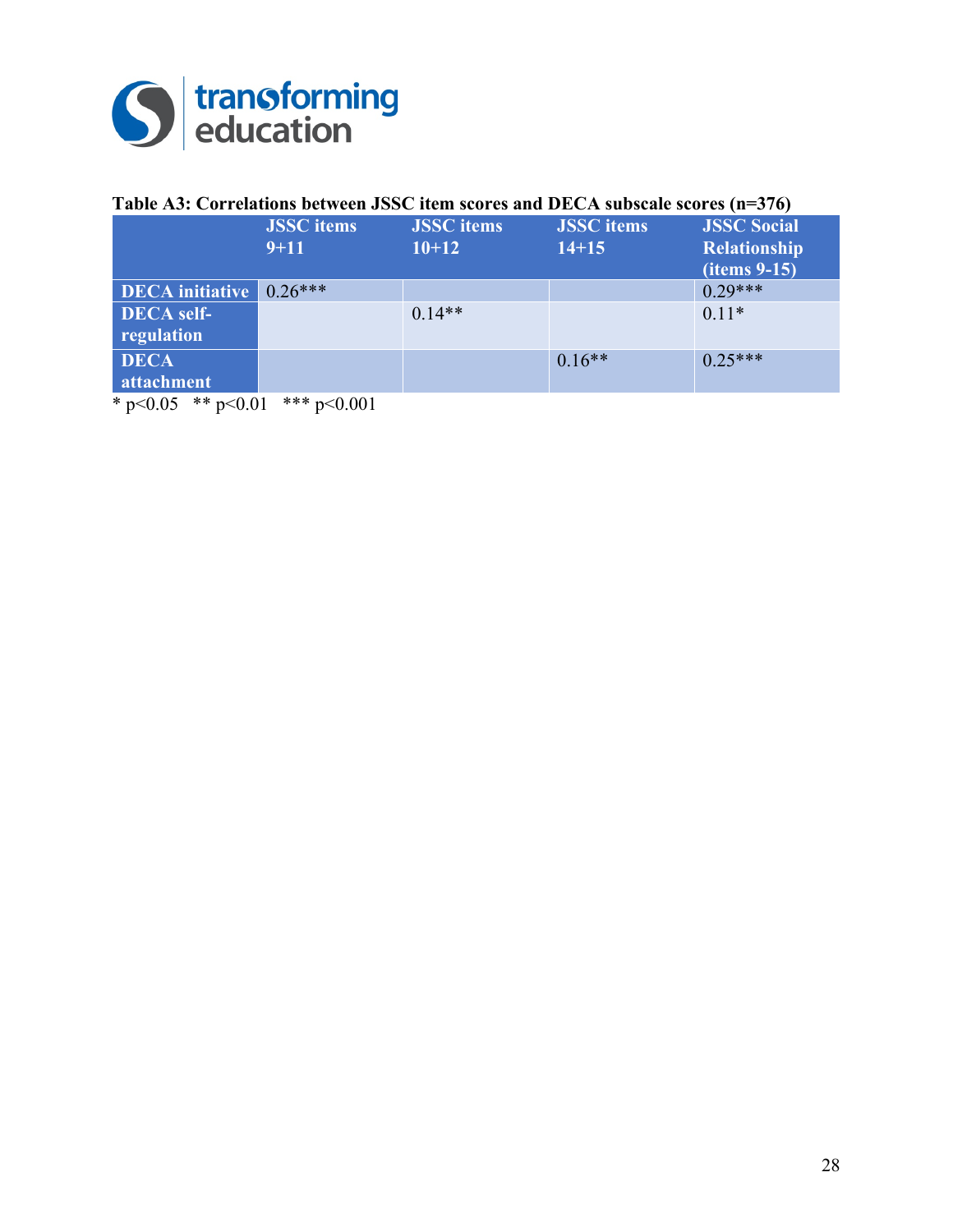

#### **Table A4: Correlations between JSSC item scores and MEFS score (n=33)**

| JSSC Item 1: Listening to and understanding speech         | $0.3959*$ |
|------------------------------------------------------------|-----------|
| <b>JSSC Item 2: Using vocabulary</b>                       | $0.3721*$ |
| JSSC Item 3: Using complex patterns of speech              | $0.3447*$ |
|                                                            |           |
| JSSC Item 4: Showing awareness of sounds in words          | $0.4293*$ |
| <b>JSSC Item 5: Demonstrating knowledge about books</b>    | 0.1543    |
| <b>JSSC Item 6: Using letter names and sounds</b>          | 0.3430    |
| <b>JSSC Item 7: Reading</b>                                | 0.3161    |
| <b>JSSC Item 8: Writing</b>                                | $-0.0033$ |
| <b>JSSC Item 9: Making choices and plans</b>               | $0.3982*$ |
| <b>JSSC Item 10: Solving problems with materials</b>       | $0.3737*$ |
| <b>JSSC Item 11: Initiating play</b>                       | $0.5113*$ |
| <b>JSSC Item 12: Resolving interpersonal conflict</b>      | 0.3427    |
|                                                            |           |
| <b>JSSC Item 13: Understanding and expressing feelings</b> | $0.4239*$ |
| JSSC Item 14: Relating to adults                           | $0.4353*$ |
| JSSC Item 15: Relating to other children                   | 0.2811    |
| <b>JSSC overall</b>                                        | $0.4385*$ |

 $*$  p<0.05  $*$  p <0.01  $*$  \*\* p <0.001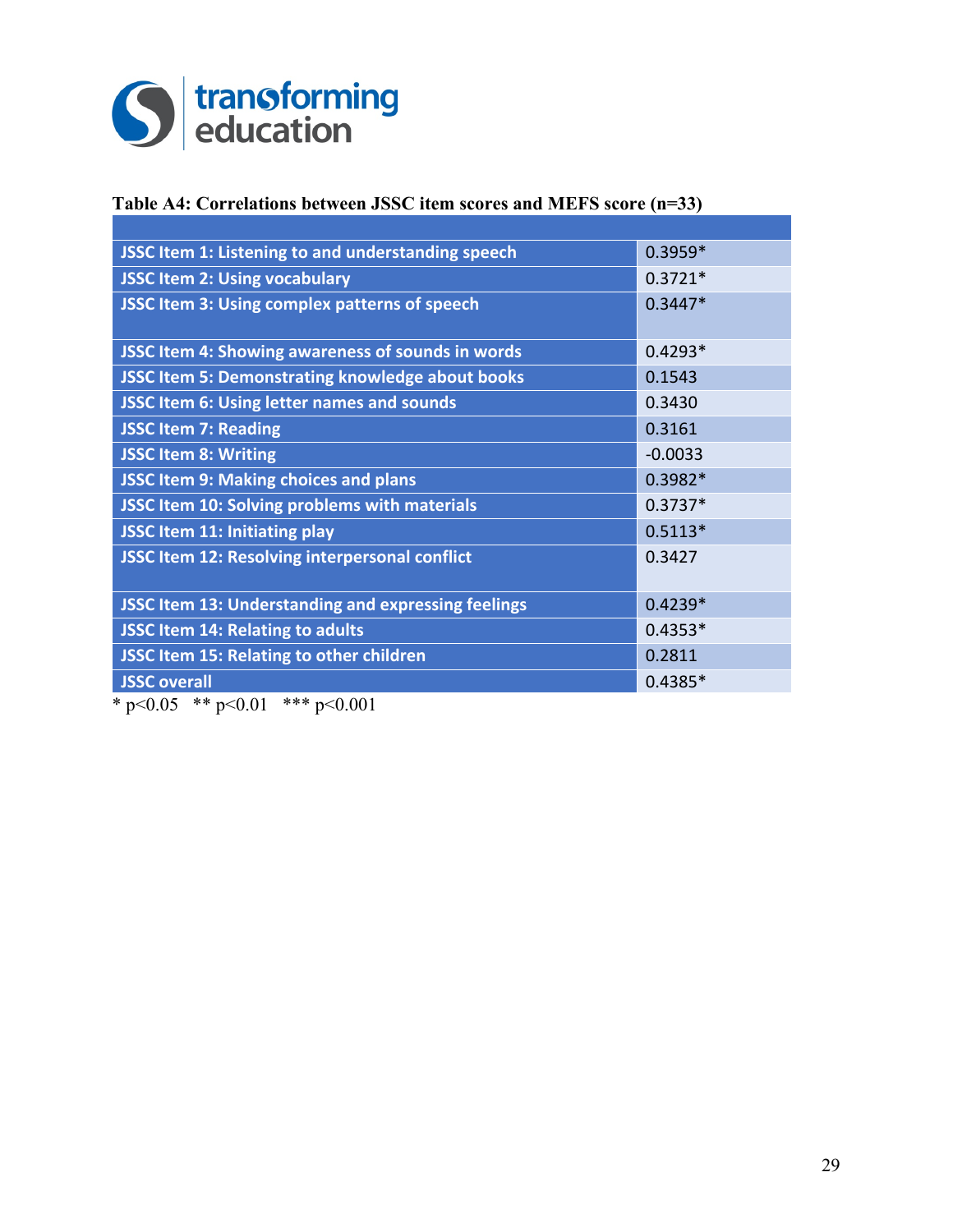

|                     | <b>Print</b>     | <b>Definitional</b> | <b>Phonological</b> | <b>Early Literacy</b> |
|---------------------|------------------|---------------------|---------------------|-----------------------|
|                     | <b>Knowledge</b> | <b>Vocabulary</b>   | <b>Awareness</b>    | <b>Index</b>          |
| <b>JSSC</b> Item 1  | $0.2101*$        | 0.1352              | 0.0693              | 0.1587                |
| <b>JSSC</b> Item 2  | $0.2648*$        | $0.2016*$           | $0.2339*$           | $0.2856*$             |
| <b>JSSC</b> Item 3  | $0.2076*$        | $0.2239*$           | $0.2297*$           | $0.2728*$             |
| <b>JSSC</b> Item 4  | $0.3581*$        | $0.2528*$           | $0.3617*$           | $0.4015*$             |
| <b>JSSC</b> Item 5  | 0.0976           | 0.0601              | 0.0931              | 0.1037                |
| <b>JSSC</b> Item 6  | $0.3480*$        | $0.2542*$           | $0.3502*$           | $0.3914*$             |
| <b>JSSC</b> Item 7  | 0.1367           | 0.0839              | $0.1851*$           | 0.1721                |
| <b>JSSC</b> Item 8  | 0.1665           | 0.0977              | 0.0856              | 0.1361                |
| <b>JSSC</b> Item 9  | 0.1454           | 0.1045              | $0.2163*$           | $0.1997*$             |
| <b>JSSC</b> Item 10 | 0.1032           | 0.0383              | 0.1326              | 0.1168                |
| <b>JSSC</b> Item 11 | 0.0667           | 0.0351              | $0.2164*$           | 0.1445                |
| <b>JSSC</b> Item 12 | 0.1156           | 0.1148              | $0.2402*$           | $0.2049*$             |
| <b>JSSC</b> Item 13 | 0.1234           | 0.1210              | $0.2914*$           | $0.2347*$             |
| <b>JSSC</b> Item 14 | 0.0743           | 0.0776              | $0.2003*$           | 0.1553                |
| <b>JSSC</b> Item 15 | 0.0854           | 0.0494              | $0.2252*$           | 0.1620                |
| <b>JSSC</b> overall | $0.2173*$        | 0.1607              | $0.2726**$          | 0.2730                |

 $* p < 0.05$   $* p < 0.01$   $* * p < 0.001$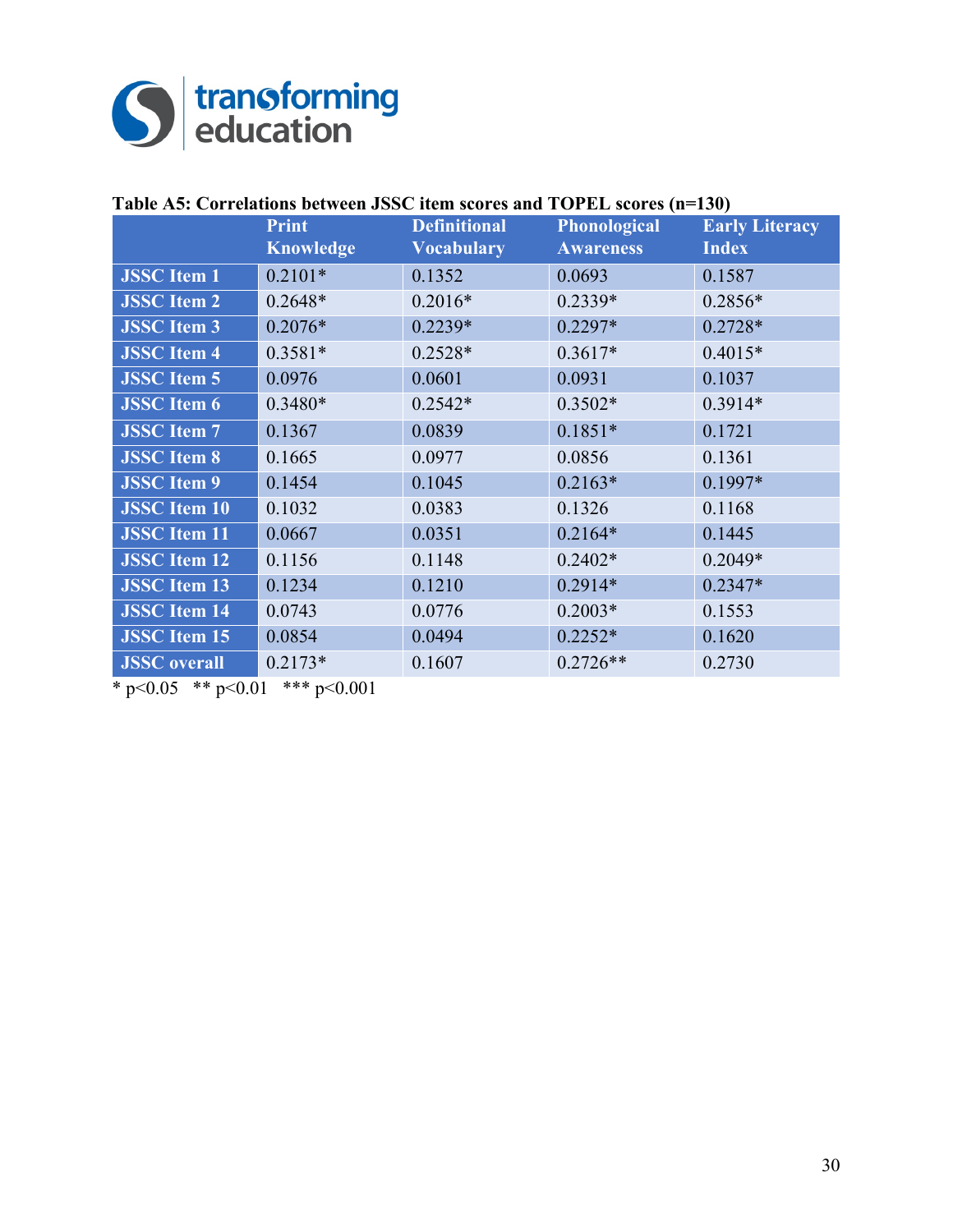

### **Table A6. Correlations between DECA subscales and TOPEL subscales (n=70)**

|                            | Print        | Definitional | Phonological | <b>Early Literacy</b> |
|----------------------------|--------------|--------------|--------------|-----------------------|
|                            | Knowledge    | Vocab        | Awareness    | Index (ELI)           |
| <b>DECA</b> Initiative     | $-0.0191$    | $-0.0126$    | $0.2761*$    | 0.1235                |
| <b>DECA Self-</b>          | 0.1915       | 0.1042       | $0.3730**$   | $0.2772*$             |
| Regulation                 |              |              |              |                       |
| <b>DECA</b> Attachment     | $-0.1082$    | $-0.1974$    | $0.2707*$    | 0.0300                |
| $*_{n>0}$ 05 $**_{n>0}$ 01 | $*** -0.001$ |              |              |                       |

\* p<0.05 \*\* p<0.01 \*\*\* p<0.001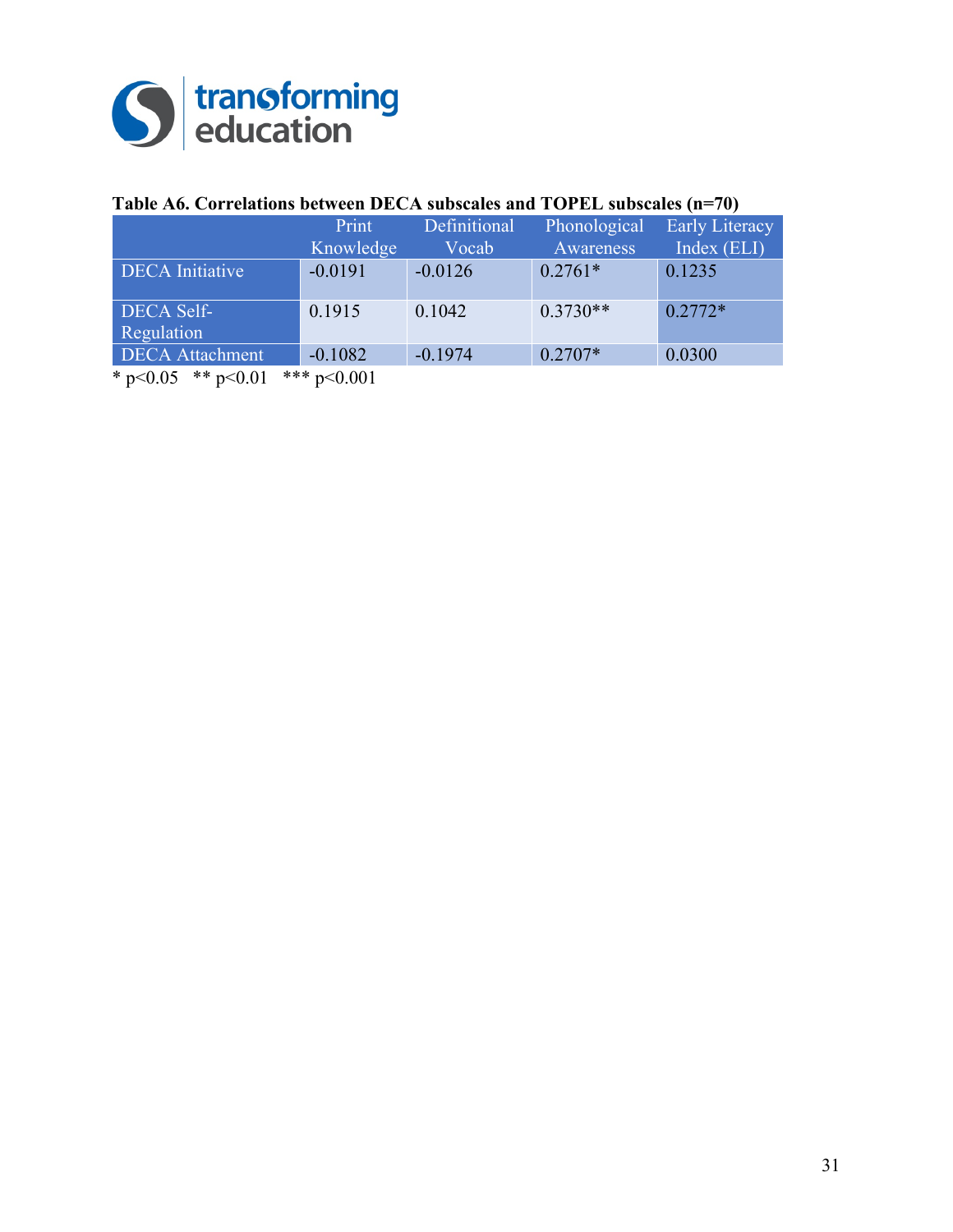

#### **Table A7. Correlations between the MEFS score and TOPEL subscales (n=16)**

| Print<br>Knowledge                   | Definitional<br>Vocab | Phonological<br>Awareness | <b>Early Literacy</b><br>Index $(ELI)$ |
|--------------------------------------|-----------------------|---------------------------|----------------------------------------|
| MEFS Score 0.3640                    | $0.6214*$             | 0.3919                    | 0.4686                                 |
| * $p<0.05$ ** $p<0.01$ *** $p<0.001$ |                       |                           |                                        |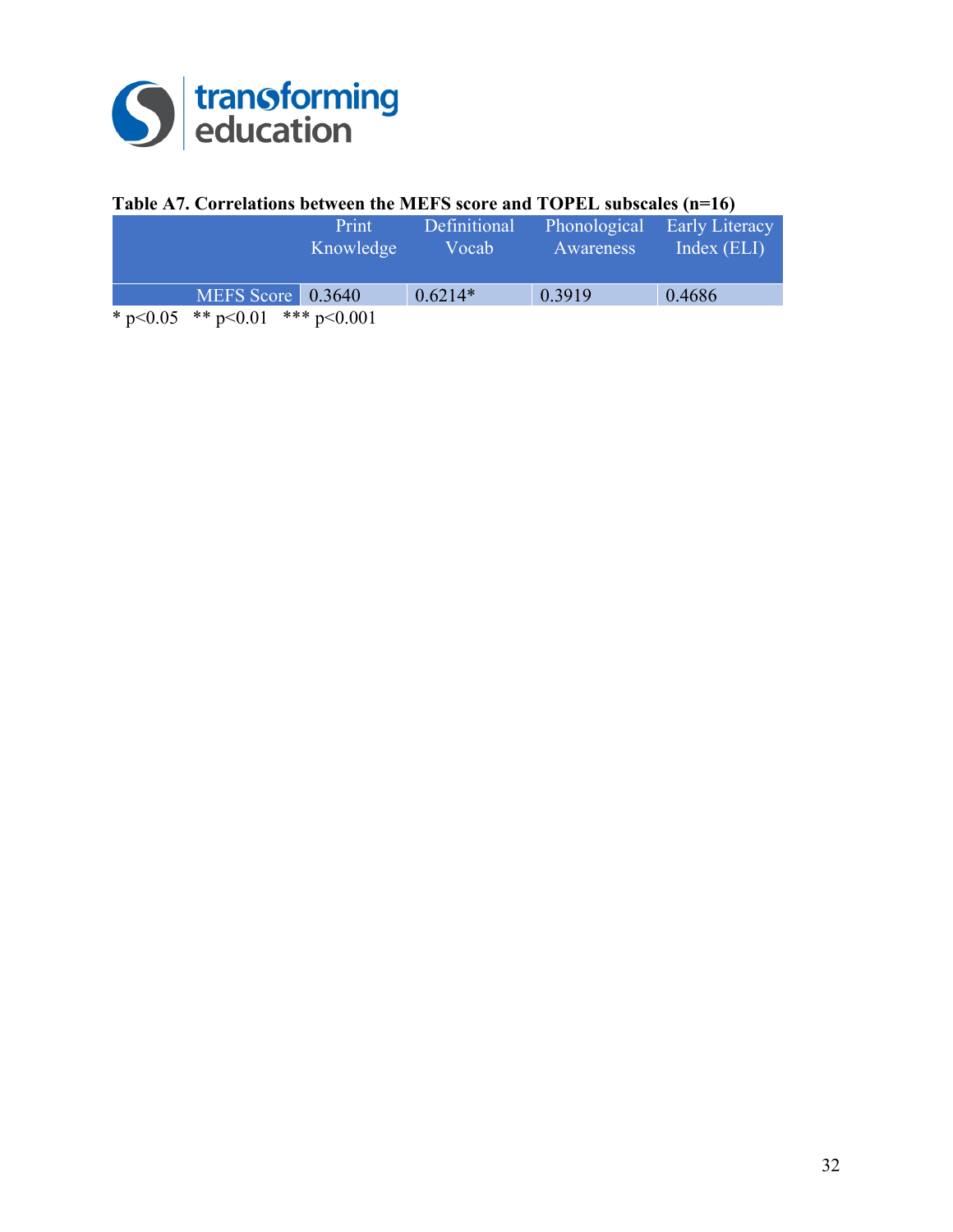

#### **Table B1. Connection between Corps member activities and SEL-related outputs**

| <b>Activities</b>                         | <b>Tasks</b>                                                                                                                                                                      | Skill/Competency                                               |
|-------------------------------------------|-----------------------------------------------------------------------------------------------------------------------------------------------------------------------------------|----------------------------------------------------------------|
| <b>Initial Planning</b><br>& Preparation: | Early Childhood Development<br>$\bullet$<br>Understanding<br>Trainings on JS sessions/materials<br>$\bullet$<br>Strategies around adult-child<br>interactions (e.g., mirror talk) | Self-Management<br><b>Growth Mindset</b>                       |
| Session<br>Preparation                    | Review JS session material<br>$\bullet$<br>Reading Checklist<br>$\bullet$                                                                                                         | Self-Management                                                |
| Session<br>Implementation                 | Lead Jumpstart session and activities<br>$\bullet$<br>targeted towards<br>literacy skill development and<br>emotional intelligence development<br>$\bullet$                       | <b>Growth Mindset</b><br>Self-Management<br>Cultural awareness |
| Session<br>Reflection                     | Pluses & Deltas,<br>$\bullet$<br>Brainstorm solutions to conflicts seen in the<br>$\bullet$<br>classroom/child-child/child-Corps<br>relationship                                  | <b>Growth Mindset</b><br><b>Cultural Awareness</b>             |
| Classroom<br>Support                      | Support teachers during classroom time<br>$\bullet$<br><b>Assist with materials</b><br>$\bullet$                                                                                  | Self-Management                                                |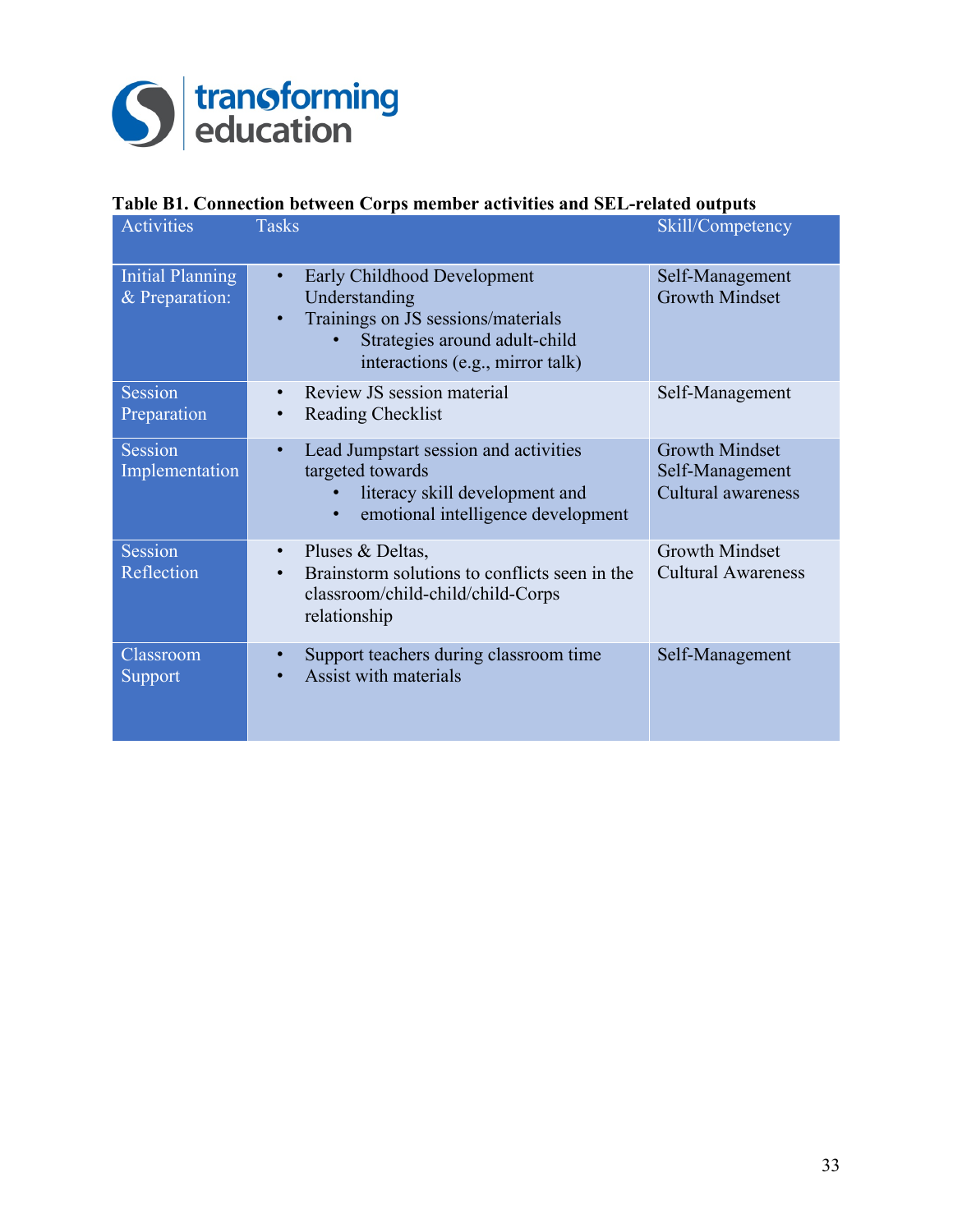

#### **Table B2. Items in each newly administered social-emotional scale**

| <b>Scale</b>                              | Items                                                                                     |
|-------------------------------------------|-------------------------------------------------------------------------------------------|
| Self-                                     | I continuously refine my personal goals about how I will best implement                   |
| <b>Management</b>                         | instructional/classroom practices with the children I serve.                              |
| $($ "1" = "Strongly"<br>Disagree" and "4" | I effectively use multiple strategies (e.g., breathing techniques) when I have            |
| $=$ "Strongly                             | a strong emotional reaction in the classroom (e.g., stress, anger) when                   |
| Agree.")                                  | implementing instructional practices.                                                     |
|                                           | Through the effective management of my emotions (e.g., use of stress                      |
|                                           | reduction techniques, I am better able to implement instructional/classroom               |
|                                           | practices and to develop a positive learning environment.                                 |
|                                           | I model behaviors (e.g., set boundaries) to help children learn to regulate               |
| <b>Growth</b>                             | emotions during instructional practices.<br>Challenging myself won't make me any smarter. |
| <b>Mindset</b>                            | There are some things I am not capable of learning.                                       |
| $(41")$ = "Not At All"                    | My intelligence is something that I can't change very much.                               |
| True" and " $5" =$                        | If I am not naturally smart in school, I will never do well in it.                        |
| "Completely<br>True.")                    |                                                                                           |
| <b>Cultural</b>                           | I find working with a culturally diverse group of children rewarding.                     |
| <b>Awareness</b>                          | Classroom practices need to be adapted to meet the needs of a culturally                  |
| $\frac{1}{2}$ = "Strongly"                | diverse group of children.                                                                |
| Disagree" and "5"                         | Teachers and Corps members have the responsibility to be aware of their                   |
| $=$ "Strongly<br>Agree.")                 | students' cultural backgrounds.                                                           |
|                                           | When dealing with bilingual children, communication styles are often                      |
|                                           | interpreted as behavioral problems.*                                                      |
|                                           | As classrooms become more culturally diverse, Corps members' and                          |
|                                           | teacher's jobs become increasingly rewarding.                                             |
|                                           | I can learn a great deal from children with culturally different backgrounds.             |
|                                           | To be effective in the classroom, one needs to be aware of cultural                       |
|                                           | differences present in the classroom.                                                     |
|                                           | Multicultural awareness training can help me work more effectively with a                 |
|                                           | diverse population of children.<br>Children should learn to communicate in English only.* |
|                                           | I am aware of the diversity of cultural backgrounds in the classroom in                   |
|                                           | which I serve.                                                                            |
|                                           | Regardless of the makeup of my class, it is important for children to be                  |
|                                           | aware of multicultural diversity.                                                         |
|                                           | Building children's understanding about cultural diversity will only create               |
|                                           | conflict in the classroom.*                                                               |

\*These items have been recommended for removal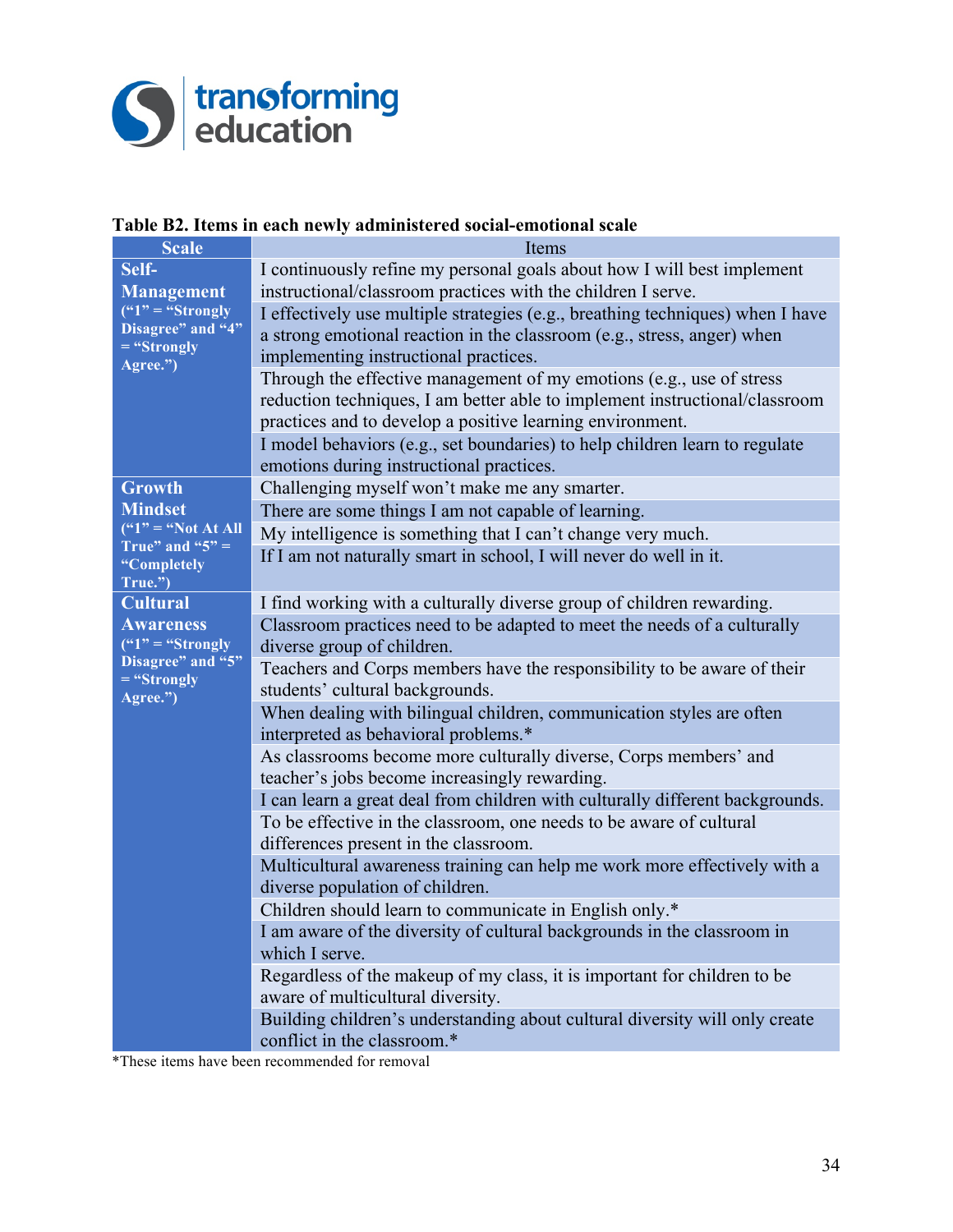

#### **Table B3. Internal consistency coefficients (alpha) for each social-emotional scale (n=2,568)**

| <b>Scale</b>              | <b>Alpha Coefficient</b> |
|---------------------------|--------------------------|
| <b>Growth Mindset</b>     | 0.75                     |
| <b>Self-Management</b>    | 0.80                     |
| <b>Cultural Awareness</b> | 0.79                     |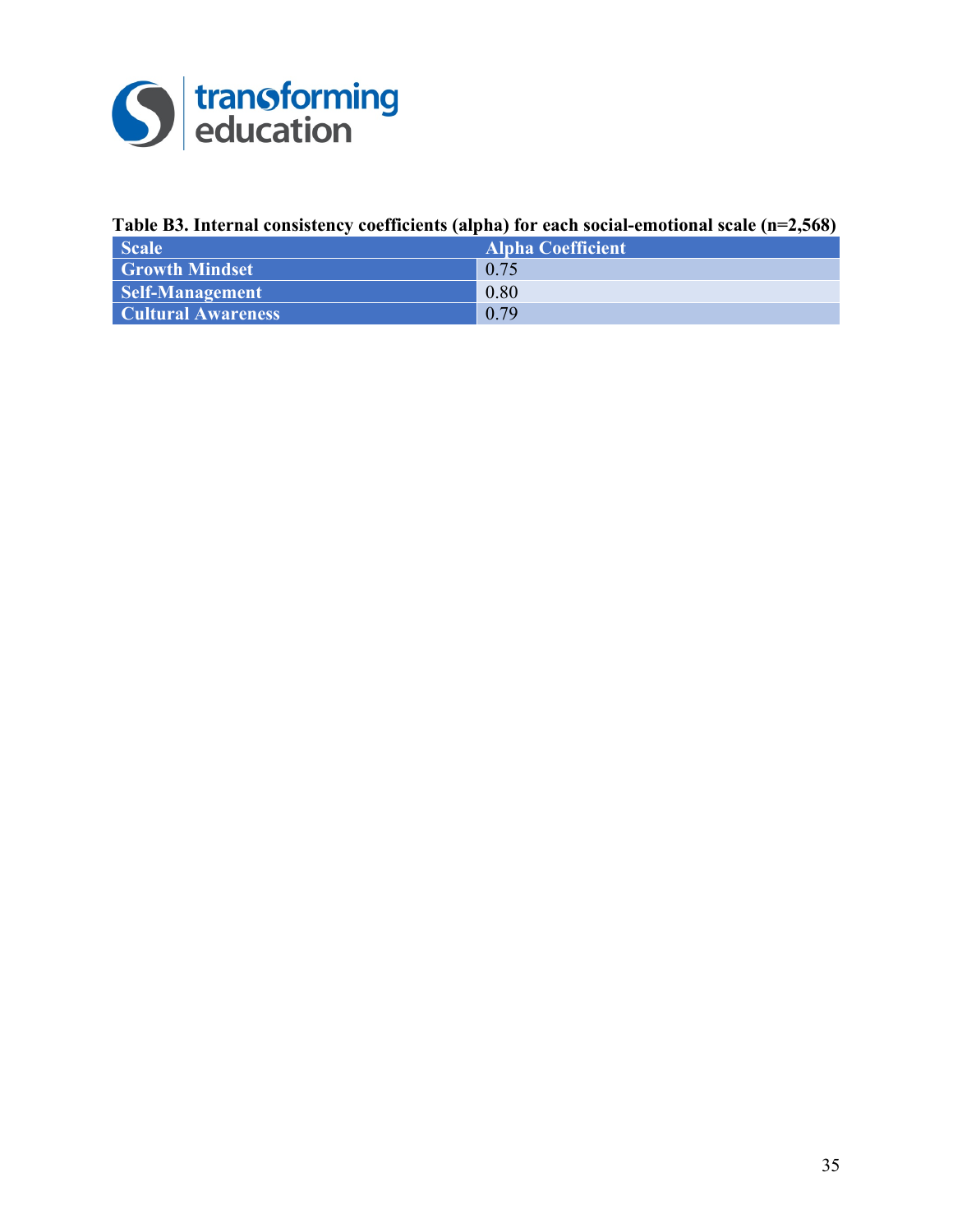

#### **Table B4. Item-level reliability of cultural awareness (ca) items (n=2,568)**

| Item                                                                                                                 | Item-test<br>correlation | Item-rest<br>correlation | Average<br>inter-item | Alpha |
|----------------------------------------------------------------------------------------------------------------------|--------------------------|--------------------------|-----------------------|-------|
|                                                                                                                      |                          |                          | covariance            |       |
| I find working with a culturally diverse<br>group of children rewarding.                                             | 0.67                     | 0.61                     | 0.16                  | 0.76  |
| Classroom practices need to be adapted to<br>meet the needs of a culturally diverse<br>group of children.            | 0.68                     | 0.60                     | 0.16                  | 0.76  |
| Teachers and Corps members have the<br>responsibility to be aware of their<br>students' cultural backgrounds.        | 0.71                     | 0.64                     | 0.16                  | 0.75  |
| When dealing with bilingual children,<br>communication styles are often<br>interpreted as behavioral problems.*      | 0.40                     | 0.20                     | 0.17                  | 0.80  |
| As classrooms become more culturally<br>diverse, Corps members' and teacher's<br>jobs become increasingly rewarding. | 0.65                     | 0.56                     | 0.16                  | 0.76  |
| I can learn a great deal from children with<br>culturally different backgrounds.                                     | 0.73                     | 0.67                     | 0.16                  | 0.75  |
| To be effective in the classroom, one<br>needs to be aware of cultural differences<br>present in the classroom.      | 0.74                     | 0.68                     | 0.15                  | 0.75  |
| Multicultural awareness training can help<br>me work more effectively with a diverse<br>population of children.      | 0.68                     | 0.60                     | 0.16                  | 0.76  |
| Children should learn to communicate in<br>English only.*                                                            | 0.39                     | 0.21                     | 0.17                  | 0.80  |
| I am aware of the diversity of cultural<br>backgrounds in the classroom in which I<br>serve.                         | 0.54                     | 0.43                     | 0.17                  | 0.77  |
| Regardless of the makeup of my class, it<br>is important for children to be aware of<br>multicultural diversity.     | 0.66                     | 0.57                     | 0.16                  | 0.76  |
| Building children's understanding about<br>cultural diversity will only create conflict<br>in the classroom.*        | 0.37                     | 0.13                     | 0.18                  | 0.82  |
| <b>Test scale</b>                                                                                                    |                          |                          | 0.16                  | 0.79  |

\* Items 4, 9 and 12 demonstrate lower item-level reliability based on the item-test correlation (i.e., how highly correlated each item is with the overall scale) and the item-rest correlation (i.e., the correlation of the item with the scale excluding that particular item).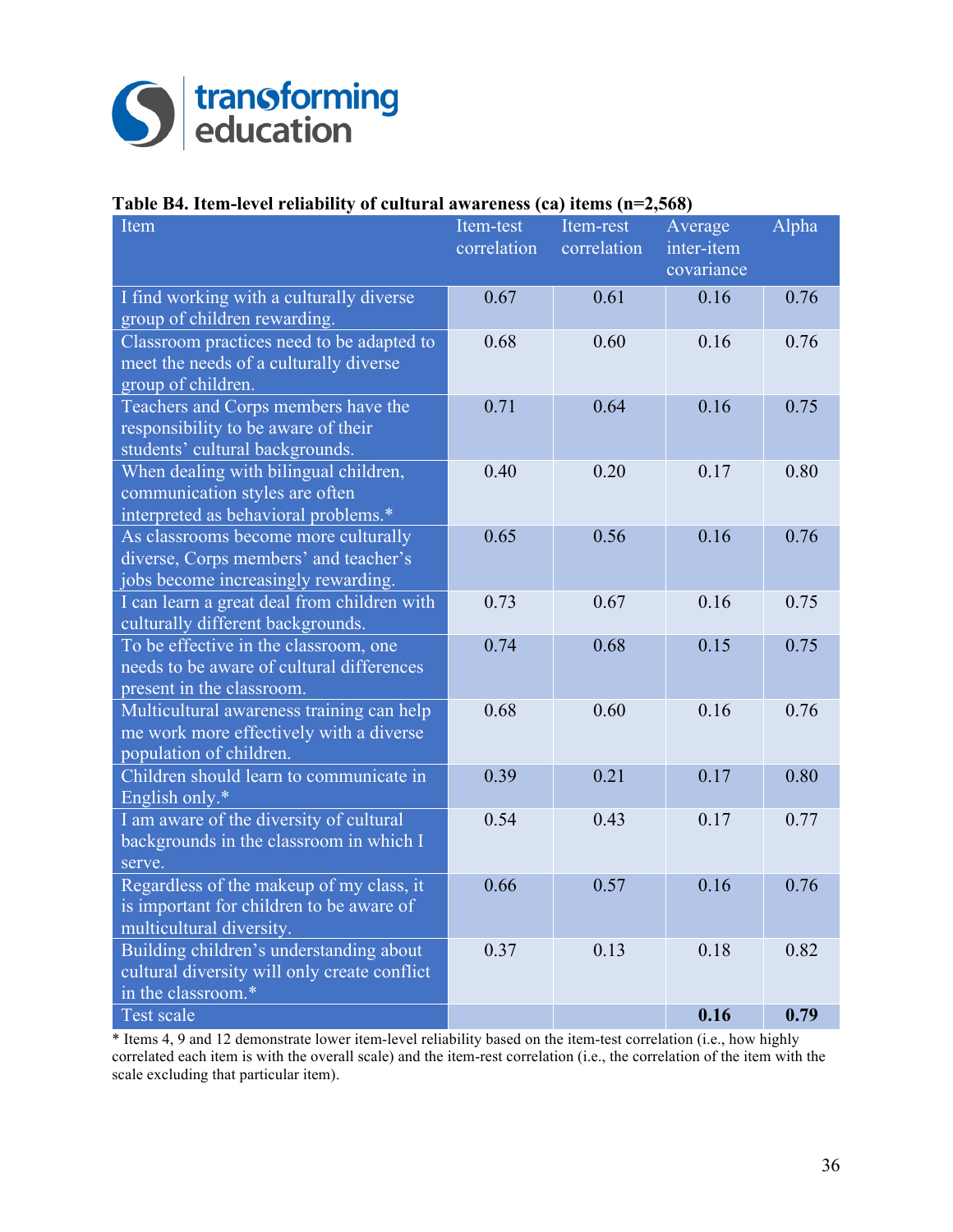

#### **Table B5. Means, standard deviations and ranges of Corps member social-emotional scale scores (n=2,568)**

|                           | <b>Mean</b> |      | Min | Max |
|---------------------------|-------------|------|-----|-----|
| <b>Growth Mindset</b>     | 4.67        | 0.59 |     |     |
| Self-Management           | 3.40        | 0.48 |     |     |
| <b>Cultural Awareness</b> | 4.43        | 0.46 |     |     |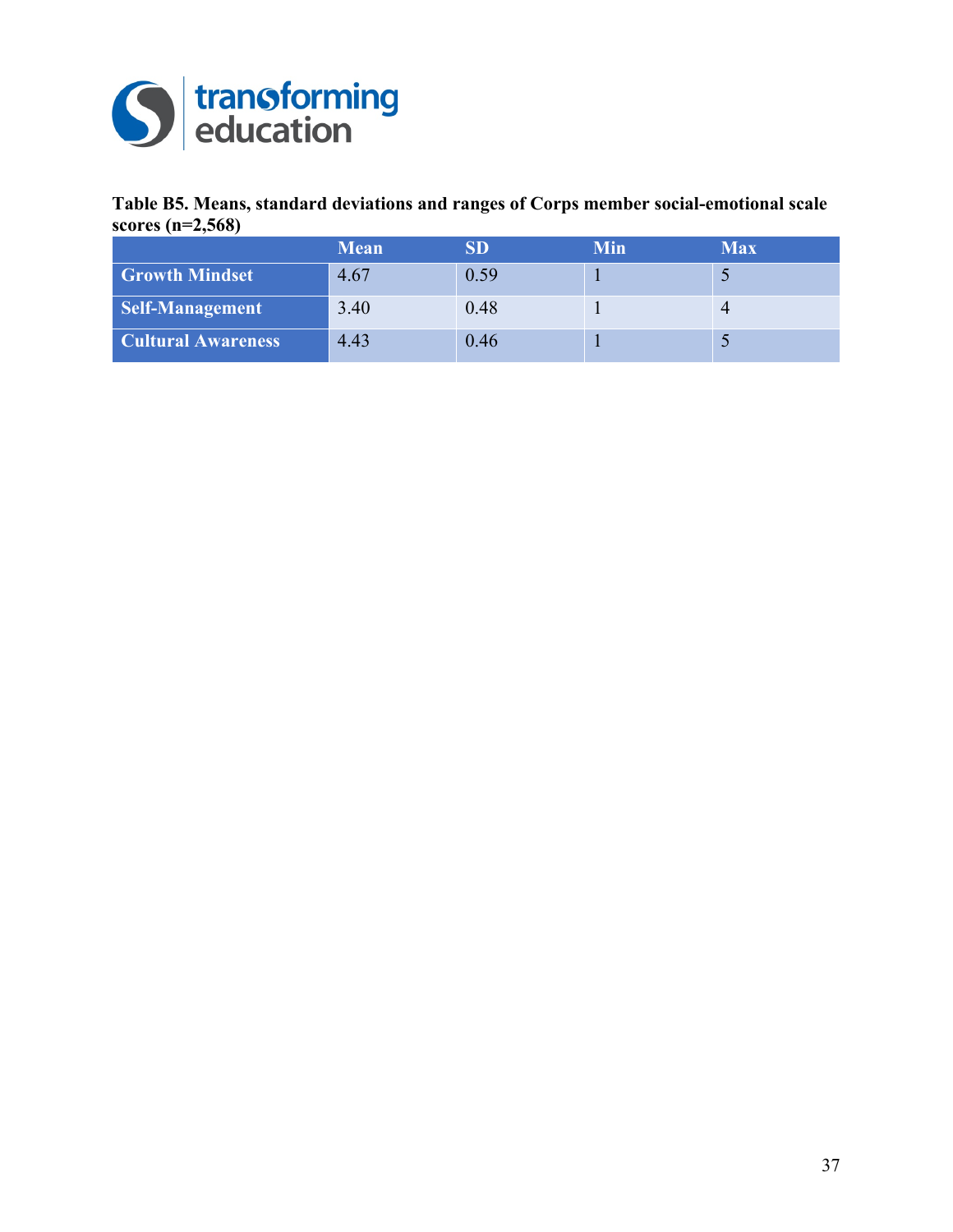

#### **Table B6. Relationship between select items on the Corps member survey and the socialemotional scales (n=2,568)**

|                                     | <b>Corps member items</b>                                       | <b>Scale</b>                                       | <b>Correlation</b> |
|-------------------------------------|-----------------------------------------------------------------|----------------------------------------------------|--------------------|
| <b>Growth Mindset</b>               | Improvising in unexpected<br>situations (item letter g)         | <b>GM</b> Scale                                    | $0.0540**$         |
| <b>Self-Management</b>              | Time management (item letter f)                                 | SM scale                                           | $0.220***$         |
| <b>Cultural</b><br><b>Awareness</b> | Working with a diverse group of<br>team members (item letter k) | Teacher<br>Multicultural<br><b>Attitude Survey</b> | $0.206***$         |

 $*$  p<0.05  $*$  p <0.01  $*$  \*\* p <0.001

We chose the specific Corps member survey items based on the following hypotheses: (1) Growth Mindset: individuals with a growth mindset are more likely to be able to improvise in unexpected situations because they are not encumbered by the fear of making mistakes and because they are more likely to see challenges as opportunities to grow and become a better version of themselves; (2) Self-Managemet: One aspect of self-management is being able to manage one's actions, which includes showing up on time; (3) Cultural Awareness: If an individual can work with a diverse group of team members, it is an indicator that he or she genuinely respects the perspectives of people that carry different perspectives and lived experiences than his or her own (i.e., cultural awareness).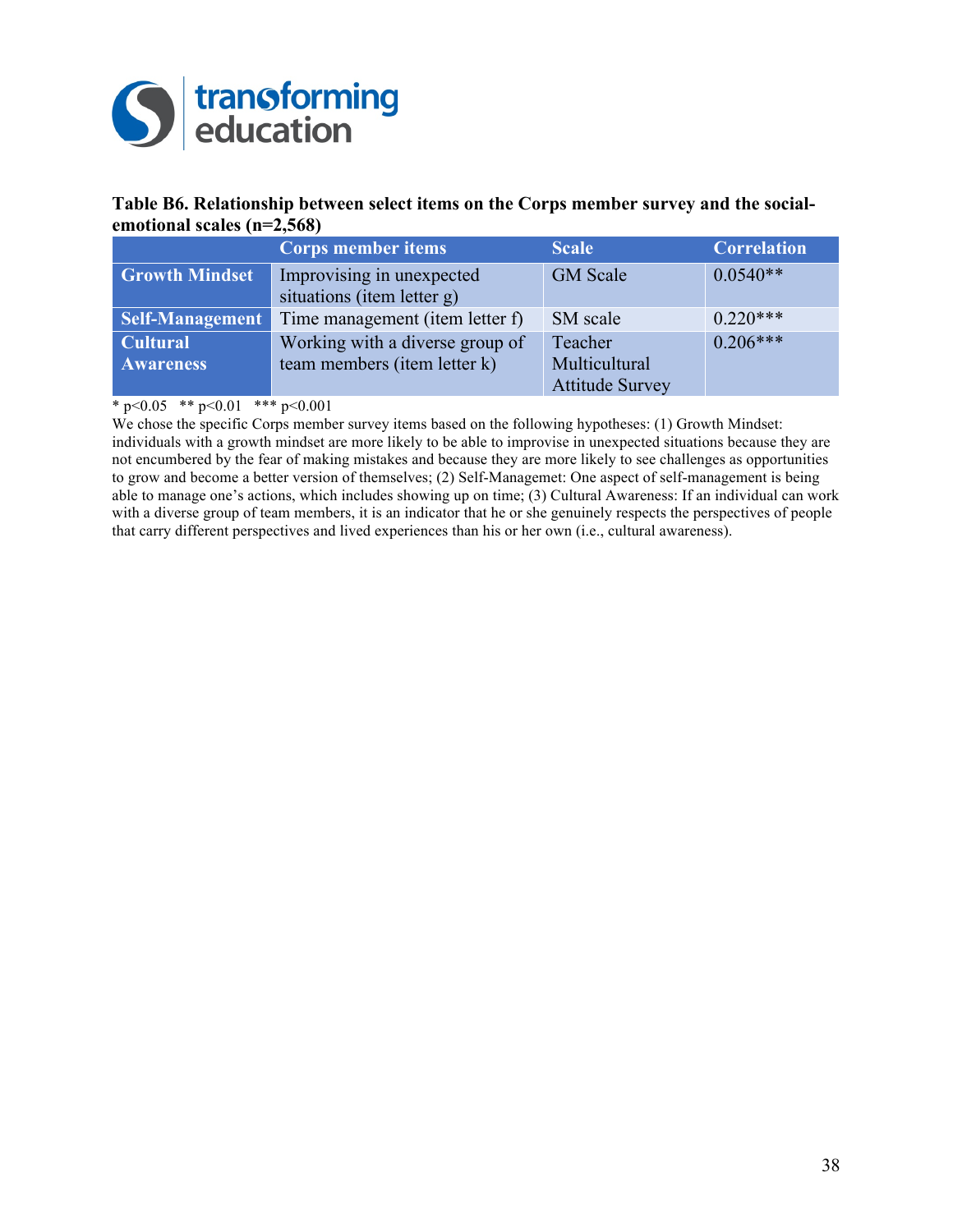

## Endnotes

 $\overline{a}$ 

<sup>1</sup> Gabrieli, C., Ansel, D., Krachman, S. B. (2015). Ready To Be Counted: The Research Case for Education Policy Action on Non-Cognitive Skills. Boston, MA: Transforming Education, p. v. <sup>2</sup> Jones, D.E., Greenberg, M., & Crowley, M. (2015). Early social-emotional functioning and public health: The

relationship between kindergarten social competence and future wellness. *American Journal of Public Health, 105*, 2283-2290.

Moffit, T.E., Arseneault, L., Belsky, D., Dickson, N., Hancox, R.J., Harrington, H., ... Caspi, A. (2011). A gradient of childhood self-control predicts health, wealth, and public safety. *Proceedings of the National Academy of Sciences, 108*, 2693-2698.

McClelland, M.M., Acock, A.C., & Morrison, F.J. (2006). The impact of kindergarten learning-related skills on academic trajectories at the end of elementary school. *Early Childhood Research Quarterly, 21*, 471-490.

Zelazo, P.D., Blair, C.B., and Willoughby, M.T. (2016). Executive Function: Implications for Education (NCER 2017-2000) Washington, DC: National Center for Education Research, Institute of Education Sciences, U.S. Department of Education.

<sup>3</sup> Bettencourt, A., Gross, D. & Ho, G. (2016). The Costly Consequences of Not Being Socially and Behaviorally Ready by Kindergarten: Associations with Grade Retention, Receipt of Academic Support Services, and Suspensions/Expulsions. Baltimore Education Research Consortium.

4 National Academies of Sciences, Engineering and Medicine. (2017). Supporting Students' College Success: The Role of Assessment of Intrapersonal and Interpersonal Competencies. Washington, DC: The National Academies Press.

Guerra, Nancy; Modecki, Kathryn; Cunningham, Wendy. 2014. Developing Social-Emotional Skills for the Labor Market : The PRACTICE Model. Policy Research Working Paper; No. 7123. World Bank Group, Washington, DC: https://openknowledge.worldbank.org/handle/10986/20643

Heckman, J., Stixrud, J., and Urzua, S. (2006). The Effects Of Cognitive and Noncognitive Abilities On Labor Market Outcomes and Social Behavior, *Journal of Labor Economics*, 24:411-482

Deming, David, J. (2015). The Growing Importance of Social Skills in the Labor Market. *The National Bureau of Economic Researc*h. DOI: 10.3386/w21473

Northeastern University (2014). Topline report, telephone survey conducted February 3–19: Business elite national poll, 3rd installment of the innovation imperative polling series.<br>
<sup>5</sup> Meyers, A. B., Hoff, K. E., Pfister, K. M., Kreke, E. J., Colón, B. M., and Levine, R. A. Assessment of Language,

Literacy, and Socio-Emotional Development Among Children Attending Preschools Served by Jumpstart. Normal, IL: Illinois State University.<br> $\frac{6}{10}$  Jumpstart is currently conducting a separate study to pilot a new measure of emotion understanding in their revised

curriculum preschool sites. Jumpstart Strategic Plan, 2015. Jumpstart internal document shared with TransformEd; Jumpstart's Curriculum Revision: Social Emotional Development; 2016. Jumpstart internal document shared with TransformEd.

<sup>7</sup> Schweinhart, L. J., Montie, J., Xiang, Z., Barnett, W. S., Belfield, C. R., & Nores, M. (2005). Lifetime effects: The HighScope Perry Preschool Study through age 40. (Monographs of the HighScope Educational Research Foundation, 14). Ypsilanti, MI: HighScope Press. Retrieved from HighScope website:

http://www.highscope.org/Content.asp?ContentId=219.<br><sup>8</sup> Fabes, R. A., Gaertner, B. M., & Popp, T. K. (2006). Getting along with Others: Social Competence in Early Childhood. In K. McCartney, & D. Phillips (Eds.), Blackwell Handbook of Early Childhood Development (pp. 297- 316). Malden, MA: Blackwell Publishing.

Ladd, G.W., Birch, S. H., & Buhs, E. S. (1999). Children's Social and Scholastic Lives in Kindergarten: Related Spheres of Influence. *Child Development, 70*(6). Retrieved from PubMed: https://www.ncbi.nlm.nih.gov/pubmed/10621962.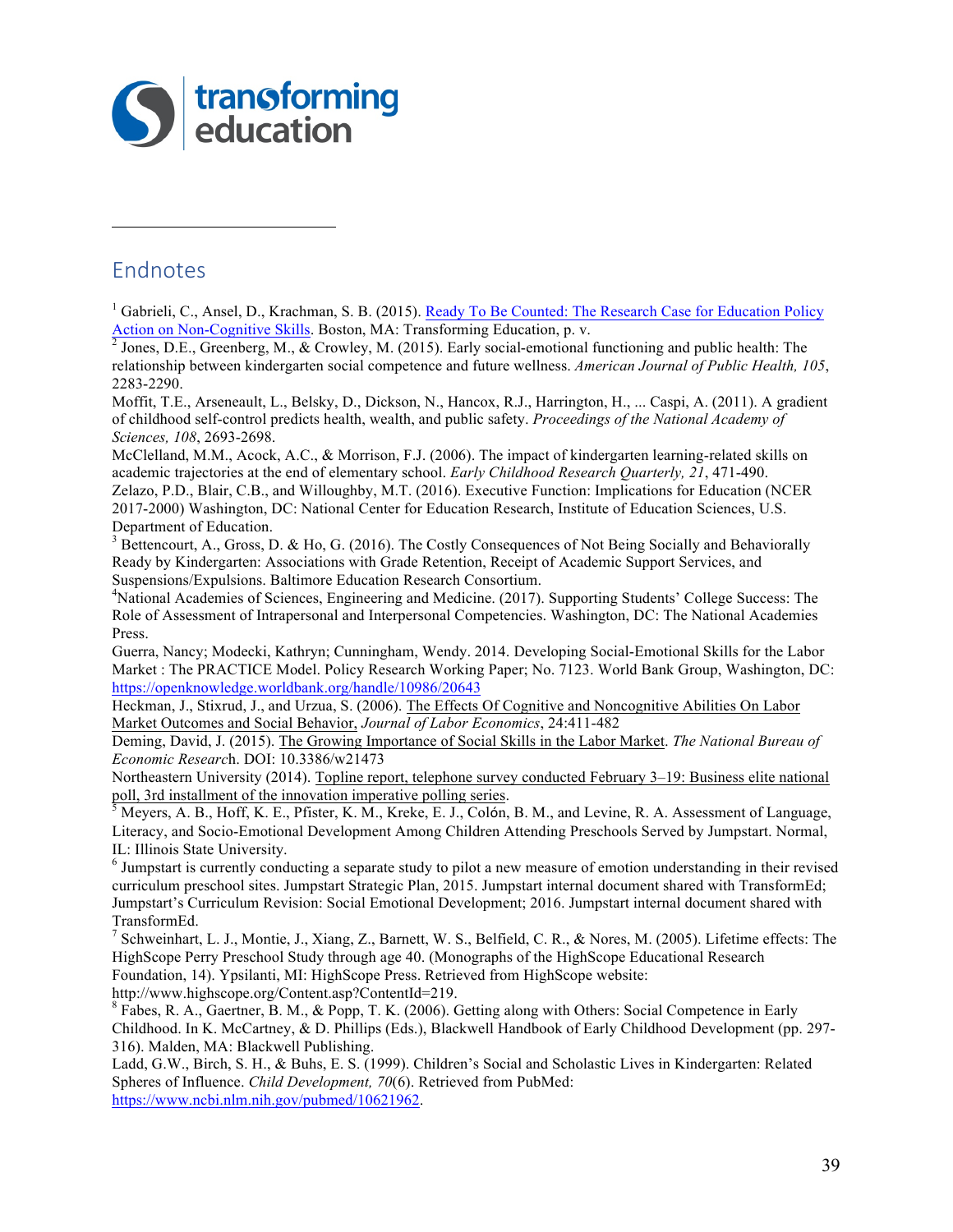

 Denham, S. A., Bassett, H. H., Zinsser, K., & Wyatt T. M. (2014). How Preschoolers' Social-Emotional Learning Predicts Their Early School Success: Developing Theory-Promoting, Competency-Based Assessments. *Infant and Child Development, 23, 426-454. doi: 10.1002/icd.1840 9* Weiland, C., Barata, M. C., & Yoshikawa, H. (2014). The Co-Occurring Development of Executive Function

Skills and Receptive Vocabulary in Preschool-Aged Children: A Look at the Direction of Developmental Pathways. *Infant and Child Development, 23,* 4-21. doi: 10.1002/icd.1829.

Zelazo, P.D., Blair, C.B., and Willoughby, M.T. (2016). Executive Function: Implications for Education (NCER 2017-2000) Washington, DC: National Center for Education Research, Institute of Education Sciences, U.S. Department of Education.

 $10$  Immekus, J. C. (2011). The Psychometric Properties of the Jumpstart School Success Checklist: Testing Item- and Score- Level Equivalency across Sex and Program Samples. Fresno, CA: California State University, Fresno.<br><sup>11</sup> Jumpstart (2015). National Evaluation of Jumpstart: 2014-2015 Program Year. Boston, MA.<br><sup>12</sup> Meyers, A. B., Hof

Literacy, and Socio-Emotional Development Among Children Attending Preschools Served by Jumpstart. Normal,

IL: Illinois State University.<br><sup>13</sup> Doan, S. N. (2012). A Multisystem Approach to Examining Effects of Jumpstart on Children's Stress Response. Boston, MA: Boston University.

<sup>14</sup> Harris, S. & Berk, L. (2011). *Impact of individualized, supplementary preschool intervention on literacy, school readiness, and socio-emotional skills*. Poster presented at the biennial meeting of the Society for Research in Child Development, Montreal, Canada.<br><sup>15</sup> Jumpstart (2015). National Evaluation of Jumpstart: 2014-2015 Program Year. Boston, MA.

<sup>16</sup> Astin, A. W., & Sax, L. J. (1998). How undergraduates are affected by service participation. *Journal of College Student Development, 39*(3), 251-263; Astin, A. W., Sax, L. J., & Avalos, J. (1999). Long-term effects of volunteerism during the undergraduate years*. Review of Higher Education*, *22*(2), 187-202

Cohen, P. A., Kulik, J. A., & Kulik, C.L. C. (1982). Educational outcomes of tutoring: A meta-analysis of findings. *American Educational Research Journal, 19*(2), 237-248

Adler, M. A. & Trepanier-Street, M. (2007). College Students' Beliefs about Preschooler's Literacy Development: Results from a National Study of Jumpstart. Early Childhood Research and Practice; 9(2).<br><sup>17</sup>National Academies of Sciences, Engineering and Medicine. (2017). Supporting Students' College Success: The

Role of Assessment of Intrapersonal and Interpersonal Competencies. Washington, DC: The National Academies Press.

Gabrieli, C., Ansel, D., & Krachman, S. B. (2015). Ready To Be Counted: The Research Case for Education Policy Action on Non-Cognitive Skills. Boston, MA: Transforming Education

Heckman, J., Stixrud, J., and Urzua, S. (2006). The Effects Of Cognitive and Noncognitive Abilities On Labor Market Outcomes and Social Behavior, *Journal of Labor Economics*, 24:411-482; Deming, D. J. (2015). The Growing Importance of Social Skills in the Labor Market. *The National Bureau of Economic Researc*h. DOI: 10.3386/w21473

Chetty, R., Friedman, J., Hilger, N., Saez, E., Schanzenbach, D.W., & Yagan, D. (2011). How Does Your Kindergarten Classroom Affect Your Earnings? Evidence from Project Star. *The Quarterly Journal of Economics*,

126(4), 1593-1660.<br><sup>18</sup> Northeastern University (2014). <u>Topline report, telephone survey conducted February 3–19: Business elite</u><br>national poll, 3rd installment of the innovation imperative polling series.

 $\frac{19}{19}$  National Academies of Sciences, Engineering and Medicine. (2017). Supporting Students' College Success: The Role of Assessment of Intrapersonal and Interpersonal Competencies. Washington, DC: The National Academies

Press.<br><sup>20</sup> Dweck, C. (2006). Mindset: The New Psychology of Success. Penguin Random House: New York.

<sup>21</sup> Heckman, J., Stixrud, J., and Urzua, S. (2006). The Effects Of Cognitive and Noncognitive Abilities On Labor Market Outcomes and Social Behavior, Journal of Labor Economics, 24:411-482;

 $\frac{22}{22}$  Deming, D. J. (2015). The Growing Importance of Social Skills in the Labor Market. *The National Bureau of Economic Researc*h. DOI: 10.3386/w21473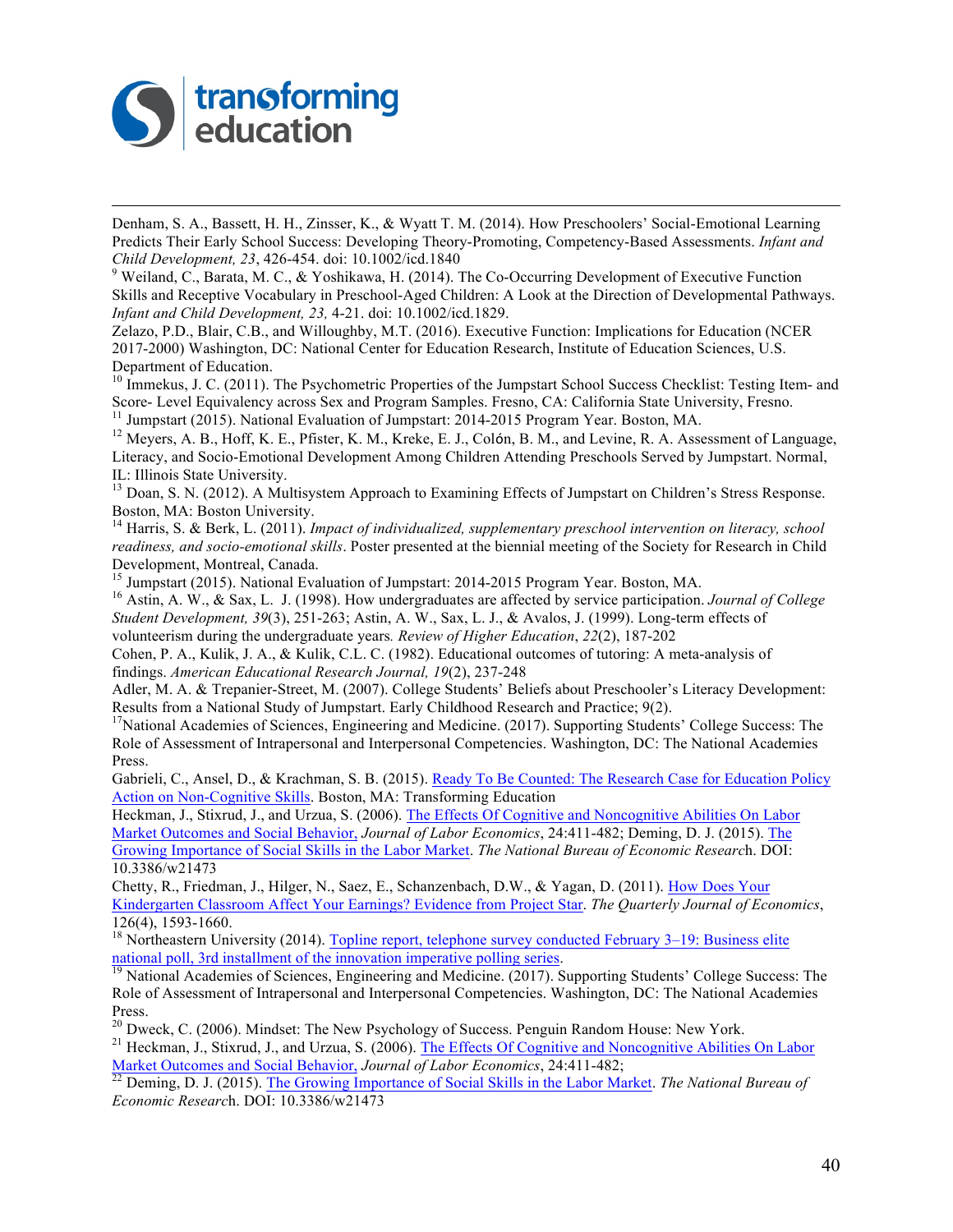

 23 Goode, T. (2001, revised 2006). Key definitions. Washington D.C.: National Center for Cultural Competence, Georgetown University Center for Child and Human Development.<br><sup>24</sup> Porter, M. E., Ketels, C., & Delgado, M. (2007). "The Microeconomic Foundations of Prosperity: Findings from

the Business Competitiveness Index." The Global Competitiveness Report 2007–2008.

The World Economic Forum; Hart Research Associates. (2015). Falling Short? College Learning and Career Success Selected Findings from Online Surveys of Employers and College Students Conducted on Behalf of the Association of American Colleges & Universities. Retrieved from<br>http://www.aacu.org/sites/default/files/files/LEAP/2015employerstudentsurvey.pdf

<sup>25</sup> Hecht, D., Cavanagh, A., Almendra, C. LF. & Kaufman, D. (2013). A Study of Jumpstart Corps Members. Center for Advanced Study in Education, The Graduate Center, City University of New York.

<sup>26</sup> Meyers, A. B., Hoff, K. E., Pfister, K. M., Kreke, E. J., Colón, B. M., and Levine, R. A. Assessment of Language, Literacy, and Socio-Emotional Development Among Children Attending Preschools Served by Jumpstart. Normal,

IL: Illinois State University.<br><sup>27</sup> https://www.centerforresilientchildren.org/wp-content/uploads/DECA-P2-Scale-Definitions-and-PFs1.pdf<br><sup>28</sup> Ibid.<br><sup>29</sup> Ibid.

<sup>30</sup> Denham, S. A., Ji, P., Hamre, B. (2010). Compendium of Preschool Through Elementary School Social-Emotional Learning and Associated Assessment Measures. CASEL.

<sup>31</sup> Bierman, K.L., Greenberg, M.T., Abenavoli, R. (2016). Promoting Social and Emotional Learning in Preschool: Programs and Practices that Work, Edna Bennet Pierce Prevention Research Center, Pennsylvania State University Dena M. Cavanaugh, D. M., Clemence, K. J., Teale, M. M., Rule, A. C., & Montgomery, S. E. (2016). Kindergarten Scores, Storytelling, Executive Function, and Motivation Improved through Literacy-Rich Guided Play. Early Childhood Education Journal.

<sup>32</sup> For Relationship Skills/Attachment, see: Pianta, R., Steinberg, M., & Rollins, K. (1995). The first two years of school: Teacher-child relationships and deflections in children's classroom adjustment. *Development and Psychopathology, 7*, 295- 312.

Jacobsen, T., & Hoffman, V. (1997). Children's attachment representations: Longitudinal relations to school behavior and academic competency in middle childhood and adolescence. *Developmental Psychology, 33*, 703-710; Denham, S. A., & Brown, C. (2010). "Plays nice with others": Social-emotional learning and academic success. *Early Education & Development, 21*, 652-680.

For Self-Regulation, see Moffitt, T. E., Arseneault, L., Belsky, D., Dickson, N., Hancox, R. J., Harrington, H., ... Caspi, A. (2011). A gradient of childhood self-control predicts health, wealth, and public safety. *PNAS Proceedings of the National Academy of Sciences of the United States of America, 108*(7), 2693-2698.

For Initiative (i.e., desire to learn/motivation), see Ostroff, W. L. (2012). Understanding How Young Children Learn: Bringing the Science of Child Development to the Classroom. Association for Supervision & Curriculum Development; Guerra, Nancy; Modecki, Kathryn; Cunningham, Wendy. 2014. Developing Social-Emotional Skills for the Labor Market: The PRACTICE Model. Policy Research Working Paper; No. 7123. World Bank Group, Washington, DC. © World Bank. https://openknowledge.worldbank.org/handle/10986/20643 License: CC BY 3.0 IGO

For Executive Function, see Zelazo, P.D., Blair, C.B., and Willoughby, M.T. (2016). Executive Function: Implications for Education (NCER 2017-2000) Washington, DC: National Center for Education Research, Institute of Education Sciences, U.S. Department of Education.

For the co-relationship between social-emotional skills and executive function, see Bailey, R., & Jones, S. (2013). *SECURe: An applied developmental model for social-emotional and self- regulation-related skills from birth to 3rd grade*. Paper presented at the Graduate School of Education, Salt Lake City, UT; and Williford, A., Whittaker, J., Vitiollo, V., & Downor, J. (2013). Children's Engagement Within the Preschool Classroom and Their Development of Self-Regulation. *Early Education & Development*, 24(2), 162-187.

<sup>33</sup> Experts included Stephanie Jones at the Harvard University Graduate School of Education, Stephanie Carlson at the University of Minnesota, Monica Yudron at the University of Massachusetts, Craig Bailey at the Yale Center for Emotional Intelligence, Stacy Ehrlich at the Chicago Consortium of School Reform, and Jeremy Taylor at CASEL.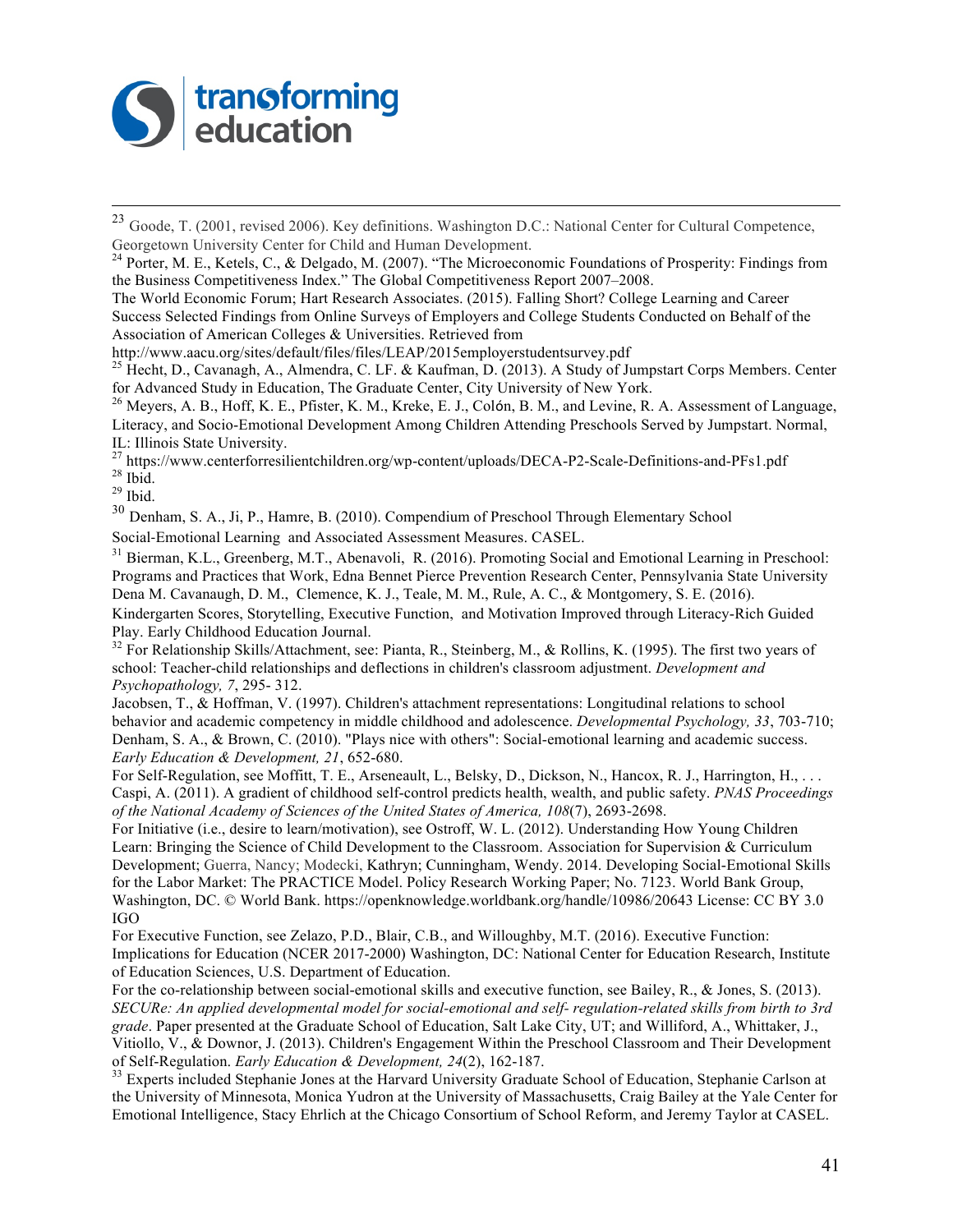

<sup>34</sup> See for example, Denham, S. A., Ji, P., Hamre, B. (2010). Compendium of Preschool Through Elementary School Social-Emotional Learning and Associated Assessment Measures. CASEL

Chien, N., Daneri, P., Goldhagen, S., Darling Churchill, K. E., & Howarth, G. (2014). Inventory of existing measures of social and emotional development in early childhood. Washington, D.C.: Child Trends

Darling-Churchill, K., Nina Chien, N., Halle, T., Lippman, L., Zaslow, M., Daneri, P., Goldhagen, S., Moodie, S. & Howarth, G. (2015). Characteristics of Existing Measures of Social and Emotional Development in Early Childhood Applications for Federal Reporting and Data Collection. Prepared for The Federal Interagency Forum on Child and Family Statistics Research and Innovation Committee.

<sup>35</sup> Devereux Foundation (2001c). Research Report #5, Pilot Study Year 2. Retrieved from http://www.devereux.org/site/PageServer?pagename=deci\_research\_bulletins

LeBuffe, P. A., & Naglieri, J. A. (1999). *Devereux Early Childhood Assessment Technical Manual*. Lewisville, NC: Kaplan Press.

<sup>36</sup> https://www.centerforresilientchildren.org/wp-content/uploads/2014/01/DECA-P2-Development-and-Standardization.pdf<br>
<sup>37</sup> https://www.centerforresilientchildren.org/preschool/frequently-asked-questions-preschool/

<sup>38</sup> Carlson, S. (2017). Report #1 on the Minnesota Executive Function Scale for Bellwether Education Partners. Reflection Sciences. See also https://reflectionsciences.com/services/mefs/<br><sup>39</sup> Preliminary analyses suggest a relationship between one's raw score on the JSSC and one's age, whereby older

preschoolers typically receive higher scores, indicating that age is a confounding variable.<br><sup>40</sup> All results presented in this report are for preschoolers who have permission to be assessed, have pre and post-

data, and have been in Jumpstart for more than 120 days. Results are substantively similar when we relax to exclude the 120-day rule.<br><sup>41</sup> https://www.centerforresilientchildren.org/wp-content/uploads/2014/01/DECA-P2-Development-and-

Standardization.pdf

 $^{42}$  Immekus, J. C. (2011). The Psychometric Properties of the Jumpstart School Success Checklist: Testing Item- and Score-Level Equivalency across Sex and Program Samples. Fresno, CA: California State University, Fresn

 $^{43}$  Meyers, A. B., Hoff, K. E., Pfister, K. M., Kreke, E. J., Colón, B. M., and Levine, R. A. Assessment of Language, Literacy, and Socio-Emotional Development Among Children Attending Preschools Served by Jumpstart. Normal, IL: Illinois State University.<br><sup>44</sup> Important to note however is that The Center for Resilient Children reports fairly high interrater reliability in

scores among teachers and teacher assistant/aides on the DECA: https://www.centerforresilientchildren.org/wpcontent/uploads/2014/01/DECA-P2-Development-and-Standardization.pdf. Further, the correlations reported in Meyers et al. may be inflated due to shared method variance.

<sup>45</sup> In fact, when we control for preschoolers' TOPEL scores, correlations between the DECA and JSSC increase to the range found in the Meyers et al. study. This suggests that in samples that are less representative of the entire population in terms of early literacy skills, correlations may be inflated.

 $\frac{46}{10}$  When we control for the other DECA scales in a regression-based framework, self-regulation remains slightly predictive of TOPEL sub-scales of print knowledge and definitional vocab, as well as the combined ELI score. <sup>47</sup> These results align with findings from the Meyers study (see note 12) based on analyses of the relationships

between scores from academic and social-emotional measures the Meyers et al. study looks at the relationship between social-emotional skills and early literacy skills, but uses a different measure than the TOPEL to assess early literacy skills.

<sup>48</sup> https://www.centerforresilientchildren.org/wp-content/uploads/2012/03/Comparing-Scores-Across-Different-Devereux-Assessments-5.29.15-FINAL.pdf <sup>49</sup> Important to note is that while the DECA measures self-regulation, and self-regulation is an aspect of executive

function, we do not recommend using DECA self-regulation results as a proxy for executive function. Selfregulation is a large domain, particularly in the early childhood developmental spectrum, that covers many different sub-skills. The aspects of self-regulation that make up executive function are different in nature than the aspects of self-regulation/self-control that the DECA is measuring. In the executive function domain, self-regulation is tied to inhibitory control, which is assessing whether the preschooler can stay on task and pay attention while resisting distractions. Self-regulation, as measured by the DECA, is assessing whether a preschooler handles frustration well,